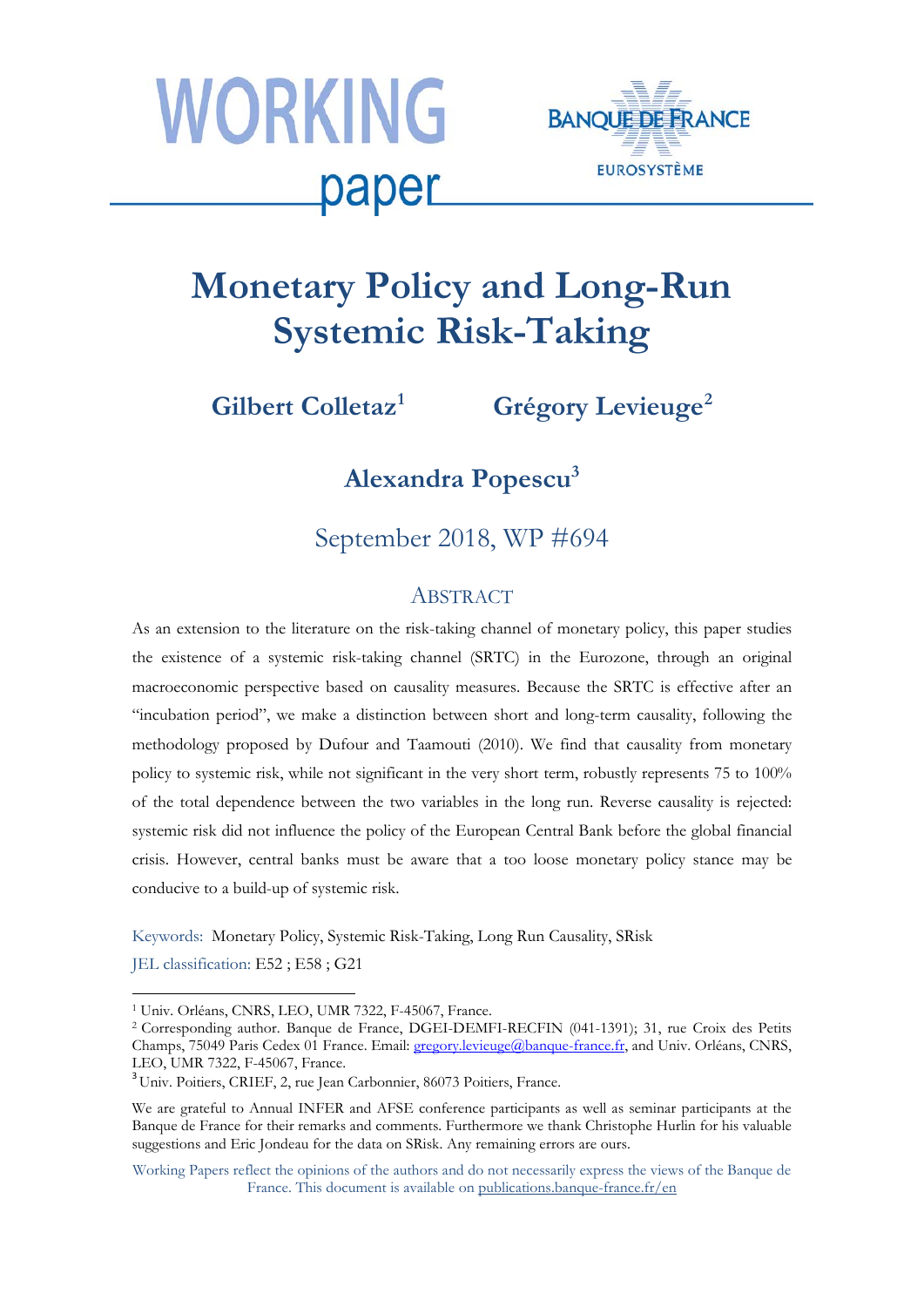### **NON-TECHNICAL SUMMARY**

According to the "Risk-Taking Channel" (RTC) proned by many economists, keeping key interest rates "too low, too long" would alter risk perception and risk tolerance. Therefore, the global financial crisis could be at least partly explained by the risky behaviour of financial companies during the pre-crisis period, fuelled by the context of low interest rates, for a protracted period of time.

As an extension to this literature, the objective of this paper is to study the existence of a *systemic* risk-taking channel (SRTC) in the Eurozone. Our contribution is original in four aspects.

First, while the traditional literature on the RTC mainly refers to "risk" as a liquidity or default risk , we focus on *systemic* risk, considering that risky activities and positions may spread from banks to the entire financial system. This echoes a new generation of theoretical models that demonstrate how low interest rates environment are conducive to endogenous build-up of systemic risk. Second, we adopt a macroeconomic perspective, while the majority of the empirical studies are performed on bank-level data. Third, we search for evidence supporting the SRTC in terms of causality from monetary policy to systemic risk. Last, as the SRTC assumes that key interest rates have been too low for "too long", we explicitly consider a long-term perspective. Indeed, the impact of monetary policy on systemic risk, if any, may not be immediate but effective after an "incubation period". Basically, a protracted period of easy monetary policy is likely to impact risk tolerance and risk perception, which in turn will have a negative impact on the systemic risk-taking, through an insidious degradation of financial companies' balance sheets.



**Long-term causality from monetary policy to systemic risk-taking**

Our empirical analysis thus relies on a *long-term causality* approach. Following the graphical representation above, this consists of testing the causality of the monetary stance to the systemic risk-taking through various auxiliary variables aimed at capturing risk tolerance and risk perception.

We use monthly data over the period  $2000M1 - 2008M4$ . Our baseline measure of the monetary policy stance is based on the deviation of actual interest rates from a benchmark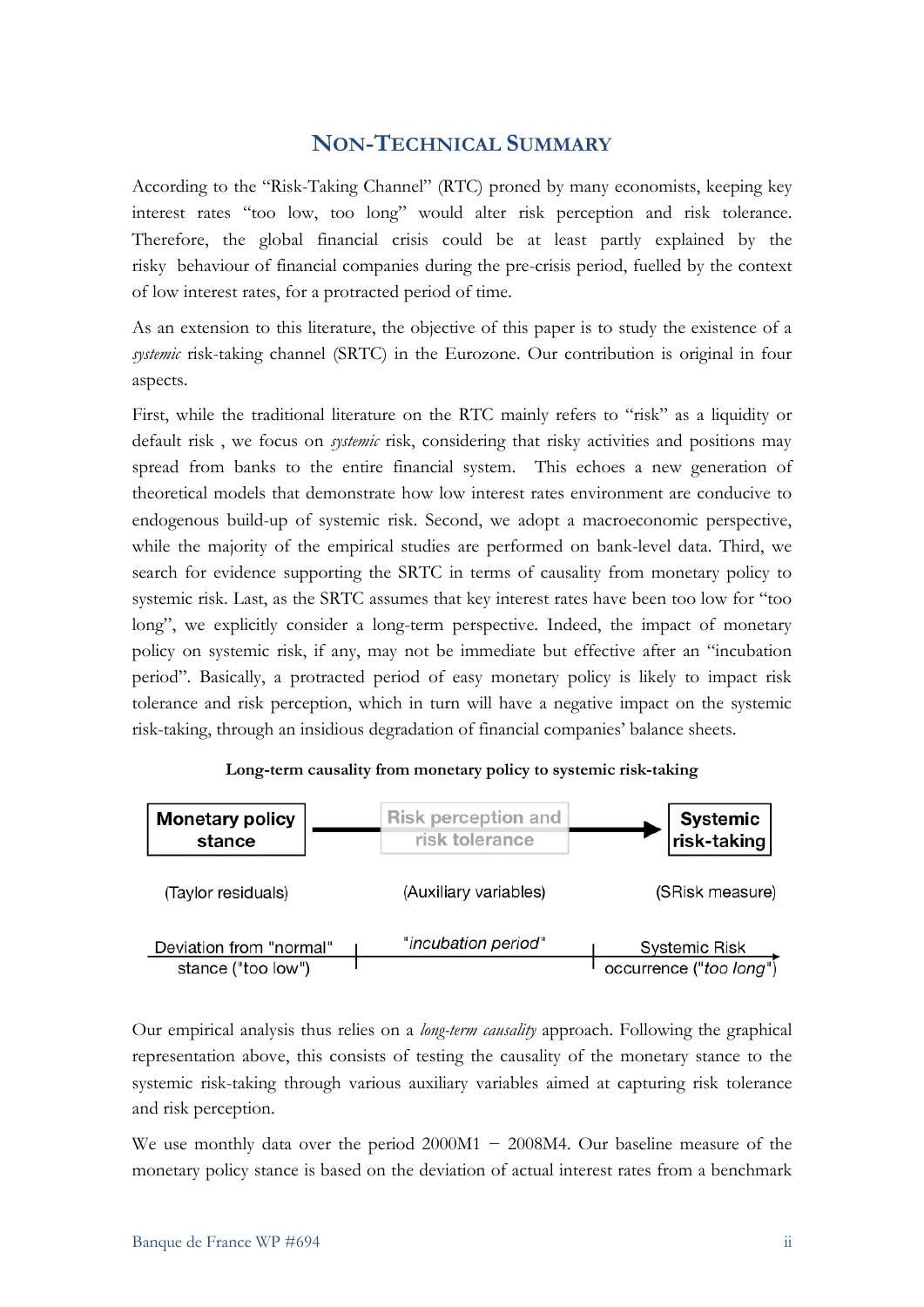defined by a Taylor-type rule ("Taylor residuals"). The systemic risk is captured by the aggregate SRisk measure. Basically, this measure represents the total amount of capital that would be needed to bail out the financial system if a financial crisis were to occur. This measure of systemic risk has proven to be relevant and provides fair early warning signals of on-going financial distress. Finally, auxiliary variables are made of alternative proxies accounting for the global risk perception, the perception of firms' riskiness and the perception of banks' riskiness.

In most cases, we find causality from monetary policy to systemic risk to represent 75 to 100% of the total dependence between the two variables in the long run, even though it does not appear significant in the very short term. This validates the existence of a SRTC in the Eurozone on the eve of the global financial crisis.

Causality from systemic risk to the monetary policy stance is also estimated. Our results show no such causal relationship in this direction. This is not surprising as financial stability was not an objective *per se* for most of the central banks before 2008. Until recently, policymakers could not even rely on reliable indicators of risk, such as the Srisk measure. Finally, central banks must be aware that a too loose monetary policy stance, for a protracted period of time, may be conducive to negative externalities such as the progressive build-up up of systemic risk.

## **Politique monétaire et prise de risque systémique à long terme**

#### RÉSUMÉ

Dans la lignée de la littérature sur le canal de la prise de risque, cet article vise à tester empiriquement l'existence d'un canal de prise de risque *systémique* en zone euro au cours de la période précédant la crise financière de 2008. A cette fin, nous nous appuyons sur des mesures de causalité. Dans la mesure où la manifestation de ce canal requiert une période d'incubation, nous employons une méthodologie proposée par Dufour & Taamouti (2010), permettant de tester l'existence de causalité à court, mais aussi à long terme. Nous trouvons que la politique monétaire cause significativement le risque systémique à long terme. Ce sens de causalité représente 75 à 100% de la relation de dépendance entre politique monétaire et risque systémique. En revanche, la causalité inverse est rejetée. Ainsi, les banques centrales doivent avoir conscience qu'une orientation accommodante, pendant une longue période, tend à favoriser la montée du risque systémique.

Mots-clés : Politique monétaire, Prise de risque systémique, causalité de long terme, SRisk.

Les Documents de travail reflètent les idées personnelles de leurs auteurs et n'expriment pas nécessairement la position de la Banque de France. Ils sont disponibles sur [publications.banque-france.fr](https://publications.banque-france.fr/)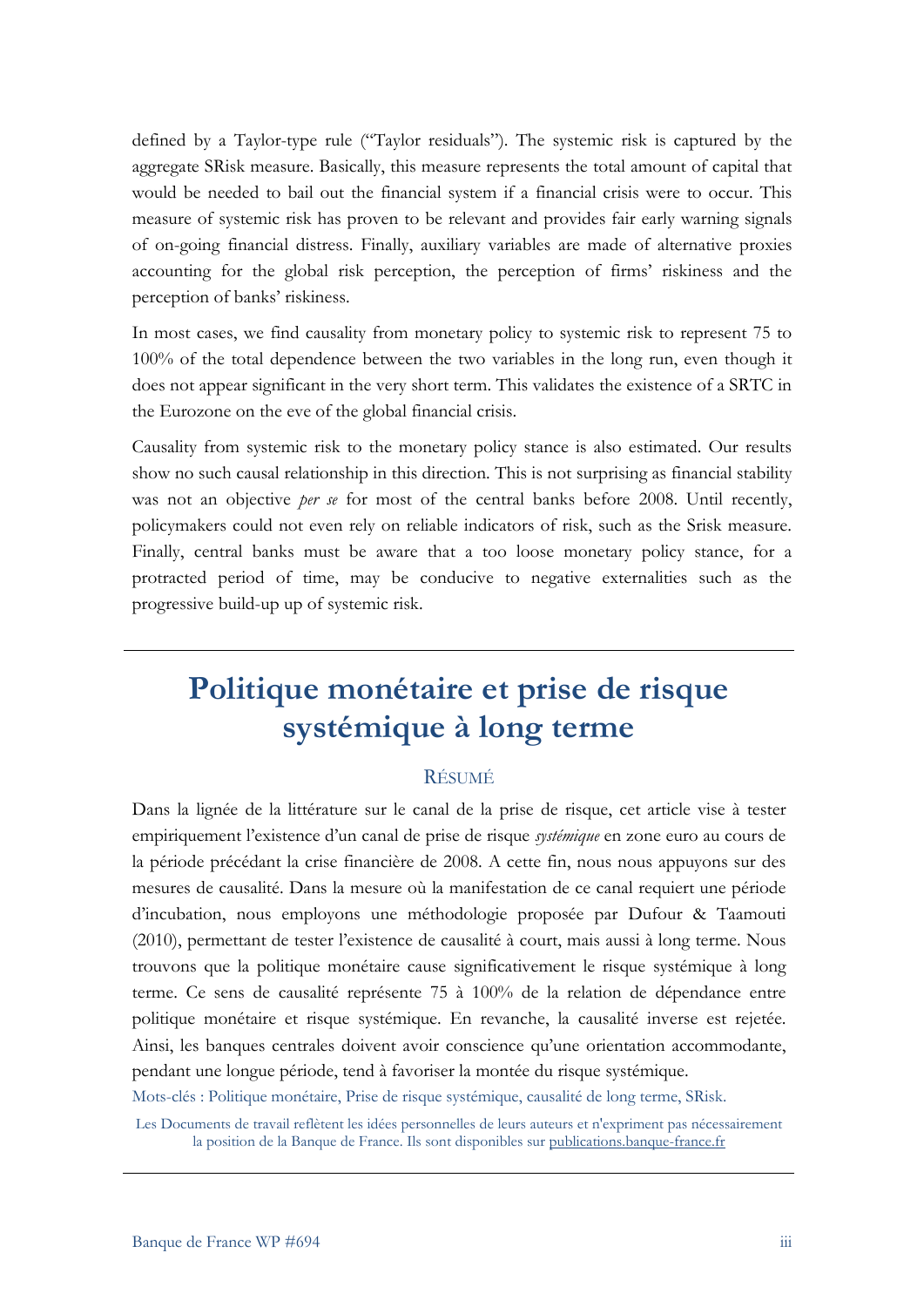### 1 Introduction

A lot of studies investigated the causes of the outbreak and the severity of the Global Financial Crisis (GFC). Many of them focused on the responsibility of monetary policy (Acharya and Richardson, [2009;](#page-26-0) Allen and Carletti, [2009;](#page-26-1) Diamond and Rajan, [2009\)](#page-29-0) and assert that the pre-crisis context of low interest rates for a protracted period of time (2002 − 2006) and low inflation, accompanied by an abundance of global liquidity, would have led financial companies to behave in a riskier way. In this respect, Borio and Zhu [\(2012\)](#page-27-0) defined the underlying risktaking channel (RTC) of monetary policy as "the impact of changes in policy rates on either risk perceptions or risk-tolerance and hence on the degree of risk in the portfolios, on the pricing of assets, and on the price and non-price terms of the extension of funding".<sup>[1](#page-3-0)</sup> Some central bankers have already embraced the results of this literature and explicitly refer to the RTC to disapprove of what they consider as a too loose monetary policy.<sup>[2](#page-3-1)</sup>

As an extension to this literature, the objective of this paper is to study the existence of a systemic risk-taking channel (SRTC) in the Eurozone. Our contribution is original in four respects.

First, as risky activities and positions may spread from banks to the entire financial system, our focus is on *systemic* risk.<sup>[3](#page-3-2)</sup> In the empirical literature on the RTC, risk mainly refers to liquidity or default risk. Systemic risk is neglected, although according to the recent survey of Benoit et al. [\(2017\)](#page-26-2), the mechanisms behind the RTC underlie an even more serious problem, which is systemic risk-taking. Benoit et al.  $(2017)$  define it as the fact that "*financial institutions* choose to be exposed to similar risks and take large risk exposures, thus reinforcing amplification mechanisms, exposing themselves to default and their counterparts to contagion". As a source of systemic risk (along with contagion and amplification mechanisms), systemic risk-taking is an important concern for policymakers and academics. In this respect, a new generation of models with financial frictions proposed by Brunnermeier and Sannikov [\(2014\)](#page-27-1), He and Krishnamurthy [\(2014\)](#page-30-0) and Dewachter and Wouters [\(2014\)](#page-28-0) demonstrate how low interest rates

<span id="page-3-1"></span><span id="page-3-0"></span><sup>1</sup> Similar ideas were formulated by Fisher [\(1933\)](#page-29-1), Hayek [\(1939\)](#page-30-1) or Kindleberger [\(1978\)](#page-31-0).

<sup>2</sup> See for instance the Minutes of the Federal Open Market Committee, April 26-27, 2016, p.10. See also Bernanke [\(2013\)](#page-27-2).

<span id="page-3-2"></span><sup>&</sup>lt;sup>3</sup> Systemic risk is defined by Benoit et al. [\(2017\)](#page-26-2) as "the risk that many market participants are simultaneously affected by severe losses, which then spread through the system".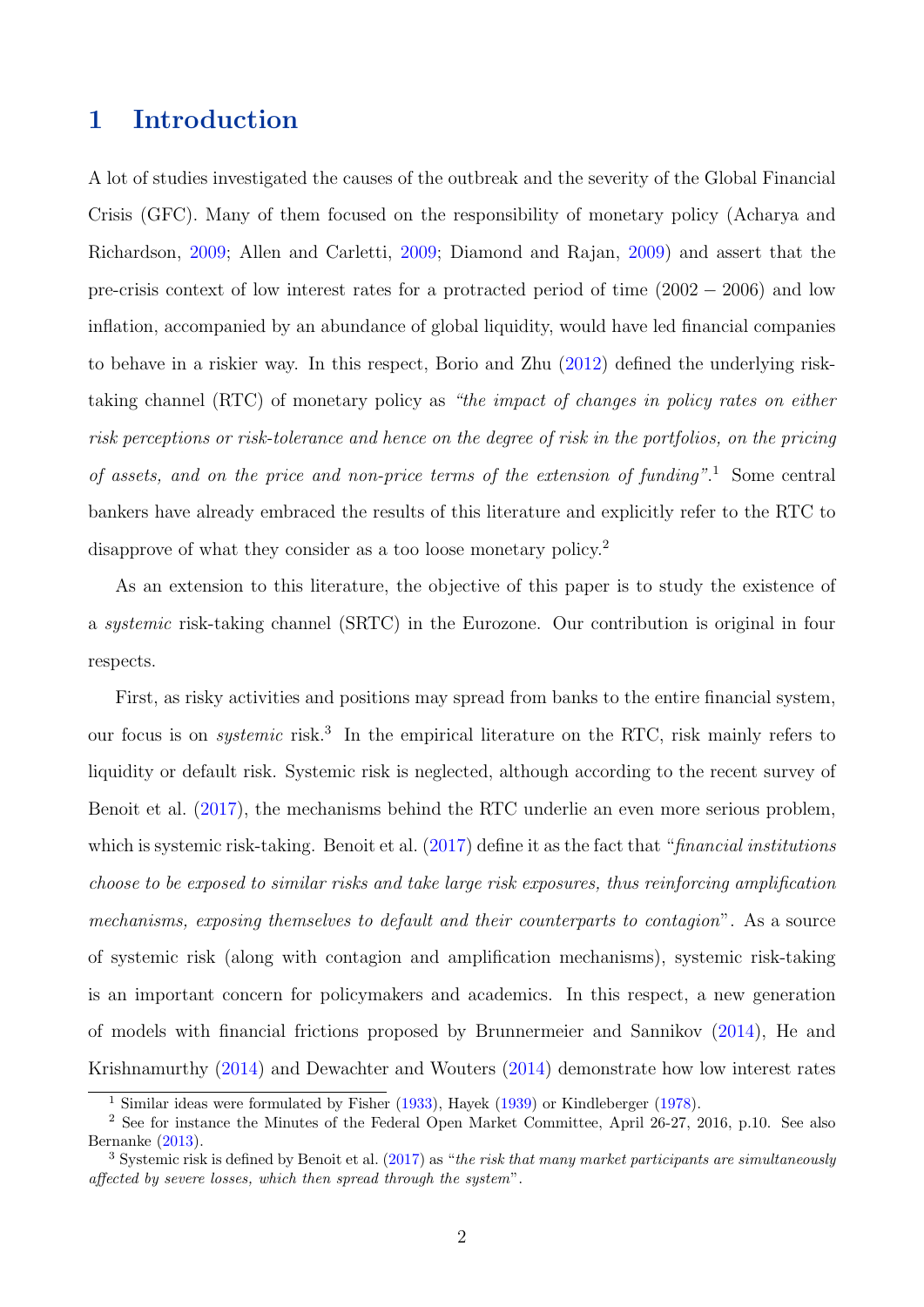and low-risk environments are conducive to endogenous build-up of systemic risk. Thus, in this paper, we evaluate such a potential adverse effect of monetary policy on one of the most reliable systemic risk measure, namely the aggregate SRisk indicator (Acharya et al., [2012;](#page-26-3) Brownlees and Engle, [2016\)](#page-27-3). The aggregate SRisk, defined as the total amount of capital that would be needed to bail out the financial system conditional on a financial crisis, is particularly suitable to our research objective as besides being able to detect sudden shifts in systemic risk-taking, it also gives a better view of how risk really evolved before the outbreak of the financial crisis.

Second, in keeping with the previous point, we adopt a macroeconomic perspective. The majority of the empirical studies are performed on bank-level data. But evidence of risk-taking at the microeconomic level does not necessarily imply significant macroeconomic effects (Bonfim and Soares, [2014\)](#page-27-4), a fortiori if, as asserted by Dell'Ariccia et al. [\(2017\)](#page-28-1), the economic magnitude of microeconomic effects is rather small. Moreover, while the literature mainly focuses on credit risk, policy rates may affect the overall balance sheet of economic agents, which in turn impact global risk, with uncertain macroeconomic and systemic effects. Yet, macroeconomic evidence on this matter is very scarce. We fill this gap by studying the existence of the SRTC at the euro area level using aggregate data on the monetary policy stance and the systemic risk.

Third, we search for evidence supporting the SRTC in terms of Granger causality from monetary policy to risk. The RTC is usually gauged in the light of impulse response functions (IRFs) of risk measures to a one-period monetary policy shock. However, Dufour and Tessier [\(1993\)](#page-29-2) demonstrate that the nullity of impulse response functions is a condition that is neither necessary nor sufficient to conclude to the Granger non-causality between two variables when a third variable (or vector) is included. Therefore, in such a trivariate scenario, analyses based on IRFs are insufficient to conclude whether one variable causes (or not) another one. To our knowledge, none of the existing studies treats the RTC from a Granger causality point of view.

Last, we explicitly consider a long-term perspective. Indeed, the impact of monetary policy on systemic risk, if any, is not immediate but effective after an "incubation period". Our empirical approach relies on long-term causality as defined by Dufour and Renault [\(1998\)](#page-29-3): a variable x causes another variable y at horizon h if the past of x improves the prediction of y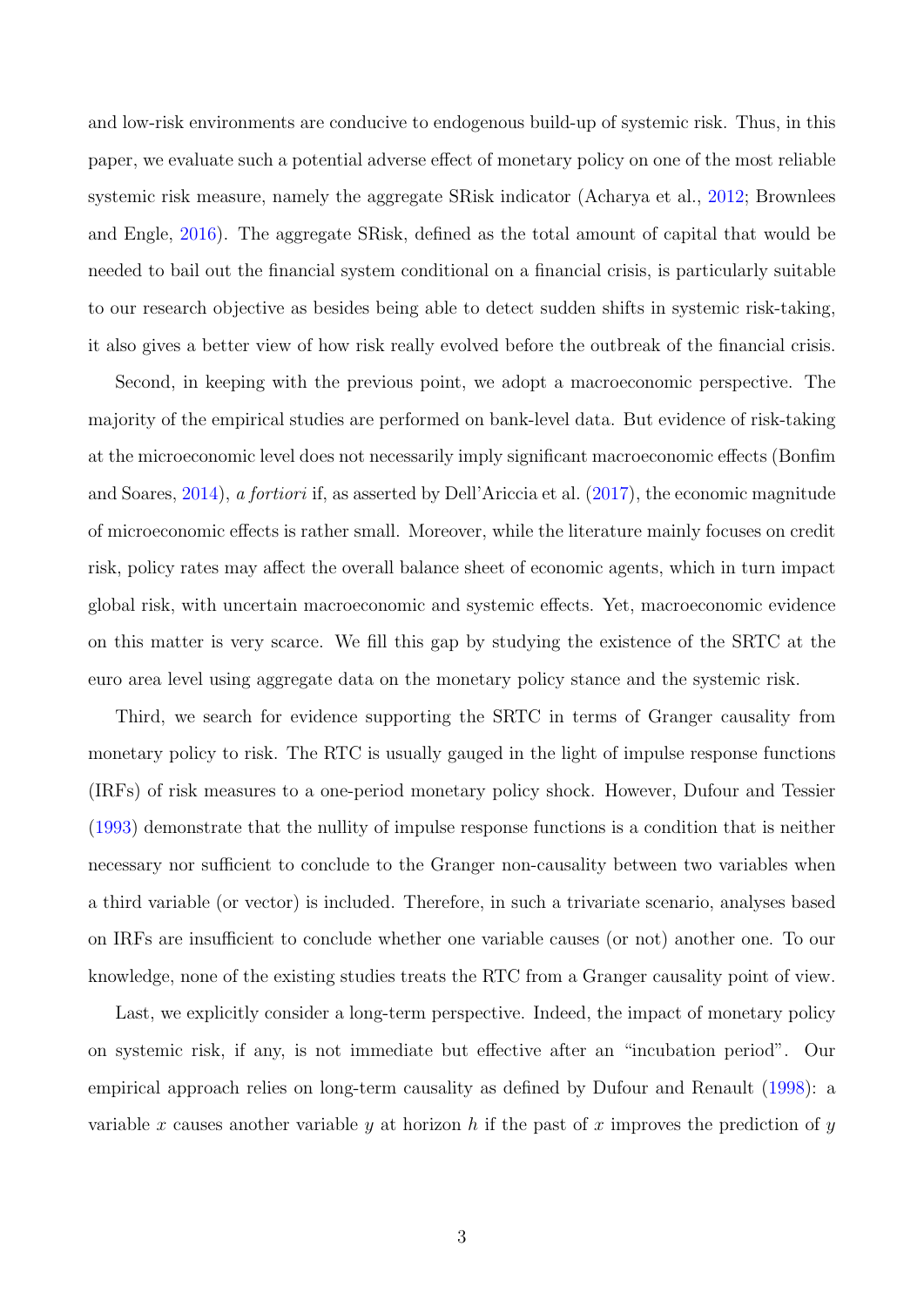for the horizon  $t + h$ <sup>[4](#page-5-0)</sup>. Then, the rationale for the method we use in this paper is the following: even if x may not Granger causes y (in the short run), causality from x to y may exist through an auxiliary variable z, such that x causes z, which in turn causes y, at a longer horizon  $t + h$ . The auxiliary variables are supposed to capture the (mis)perception of risk and the underlying insidious financial imbalances which are conducive to the build-up of systemic risk in the long run. Such a long-term perspective is largely ignored in the literature.

We thus provide an extension to the literature on the RTC, by offering new evidence with an original approach, both in terms of methodology and risk measure. We find that causality from monetary policy to systemic risk is rejected according to the usual "short term" Granger and Geweke causality measures, but at longer horizons this causality seems to hold. More precisely, the long-run causality from monetary policy to systemic risk robustly represents 75 to 100% of the total dependence between the two variables. On the contrary, reverse causality is not significant. This confirms the fact that, before the crisis, systemic risk did not influence the stance of the European Central Bank (ECB). However, according to our results, central banks must be aware that a too loose monetary policy stance, like in the 2000s, may be conducive to a build-up of systemic risk. This remains an important topic even today, given that monetary policy has been very accommodating in many countries for nearly ten years now.

The rest of the paper is structured as follows. Section 2 summarizes the main theoretical and empirical results obtained in the literature on the risk-taking channel, underlying the flaws of this literature and how we deal with them in this study. In Section 3, we describe the methodology and in Section 4, we present our main results. We perform a robustness analysis in Section 5 and Section 6 concludes.

### <span id="page-5-1"></span>2 Literature Review

This section aims at reviewing the main theoretical and empirical developments related to the RTC. Furthermore, it presents the way in which our contribution deals with the limitations of the existing literature.

<span id="page-5-0"></span><sup>4</sup> By contrast, standard Geweke and Granger causality tests deal with "short term" causality, in that they gauge whether x improves the prediction of y for the period  $t + 1$  only.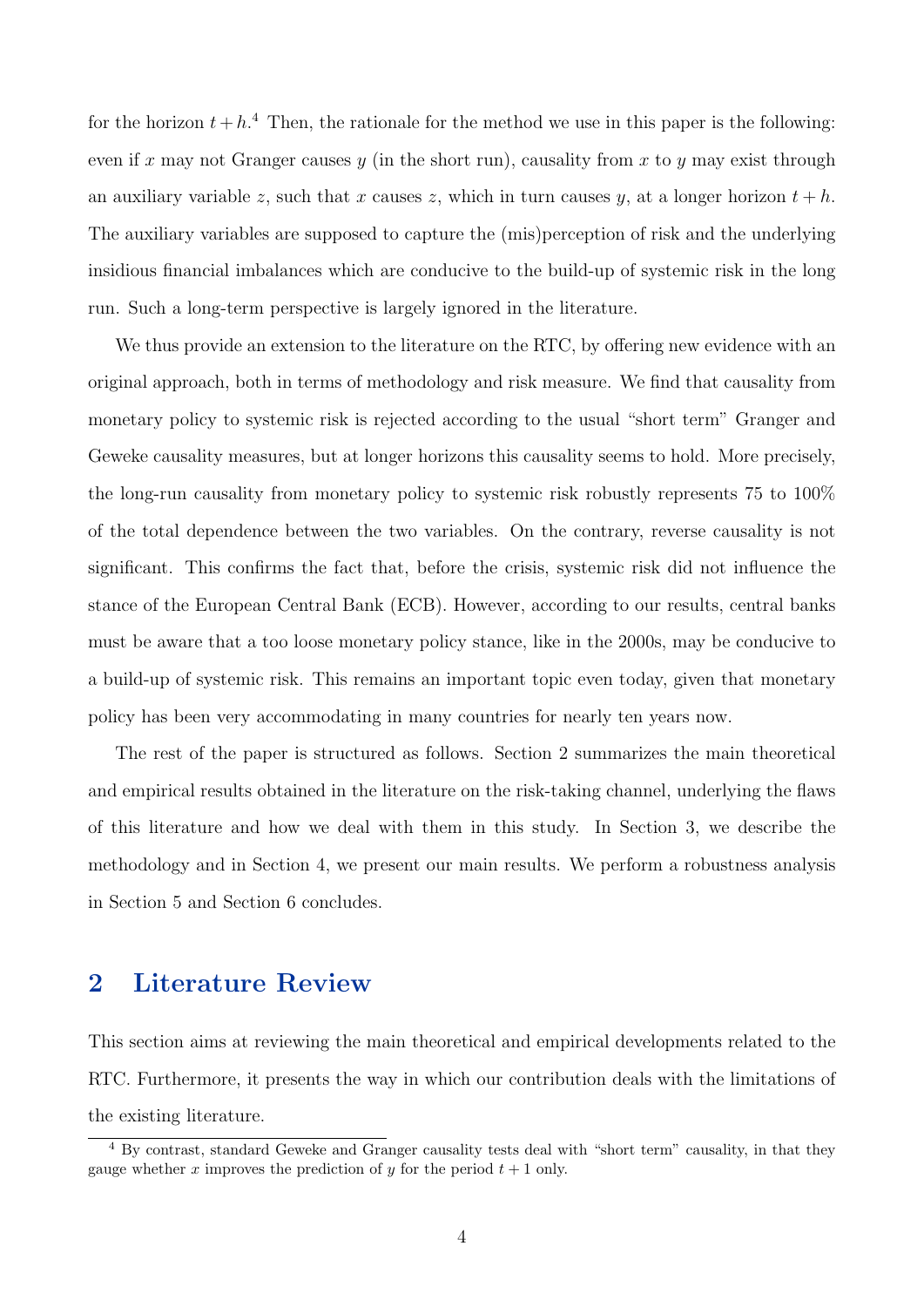#### 2.1 The theoretical foundations of the systemic risk-taking channel

A comprehensive review of the literature indicates that the RTC is a combination of four inextricable mechanisms. First of all, traditional portfolio allocation models predict a negative link between real interest rates and banks' risk-taking. Indeed, a low risk-free rate induces a substitution from safer assets to riskier ones. This increases the riskiness of banks' portfolios.

Second, a related mechanism operates through the "search for yield" hypothesis, according to which financial institutions tend to engage in risky investments to earn excess returns in a low interest rate environment (Brunnermeier, [2001;](#page-27-5) Rajan, [2006\)](#page-32-0). This effect is reinforced when financial institutions have target rates of return established in nominal terms. Moreover, it is exacerbated by the bonus scheme and the herding behavior arising when managers are evaluated vis-à-vis their peers.

Third, the RTC relies on the moral hazard created by past policies. Given that long periods of favorable economic outcomes and good news lead banks and investors to underestimate risks (Gennaioli et al., [2015;](#page-30-2) Thakor, [2015\)](#page-32-1), effective policies encouraged risk-taking and compressed risk premiums (Borio and Zhu, [2012\)](#page-27-0). In addition to this "paradox of credibility view", past experiences of bail out produce an insurance effect which also encourages risk-taking (Cao and Illing, [2015;](#page-27-6) Diamond and Rajan, [2009,](#page-29-0) [2012;](#page-29-4) Farhi and Tirole, [2012\)](#page-29-5).

Fourth, firms' and banks' balance sheet effects are essential to understanding how risk perception and tolerance lead gradually and insidiously to systemic risk. The literature on the financial accelerator and on the bank capital channel<sup>[5](#page-6-0)</sup> explain why and how lending increases and the cost of financing decreases following a reduction in interest rates. However, new loans are not necessarily riskier, because balance sheets are stronger and collateral is higher.<sup>[6](#page-6-1)</sup> Therefore, default rates and leverage ratios are supposed to decrease following interest rate cuts. Quality of credit (as opposed to quantity) and risk attitude are both neglected.

Nevertheless, recent contributions show that lower risk-free rates imply a lower hurdle rate

<span id="page-6-1"></span><span id="page-6-0"></span><sup>&</sup>lt;sup>5</sup> See for example Gertler and Karadi [\(2011\)](#page-30-3), Holmstrom and Tirole [\(1997\)](#page-30-4) or Levieuge [\(2009\)](#page-31-1).

<sup>6</sup> Typically, banks operating under limited liability and asymmetric information have incentives to take excessive risk, since they do not internalize the potential losses incurred by their creditors. But bank capital reduces such an agency problem. As a "skin-in-the-game" effect, the more the bank has to lose in case of failure, the more it will monitor its portfolio and invest cautiously. So, an interest rate cut increases the intermediation spread (whenever the aggregate demand for loans is negatively sloped), the value of banks' assets and future profits. This implies less moral hazard and less risk-taking.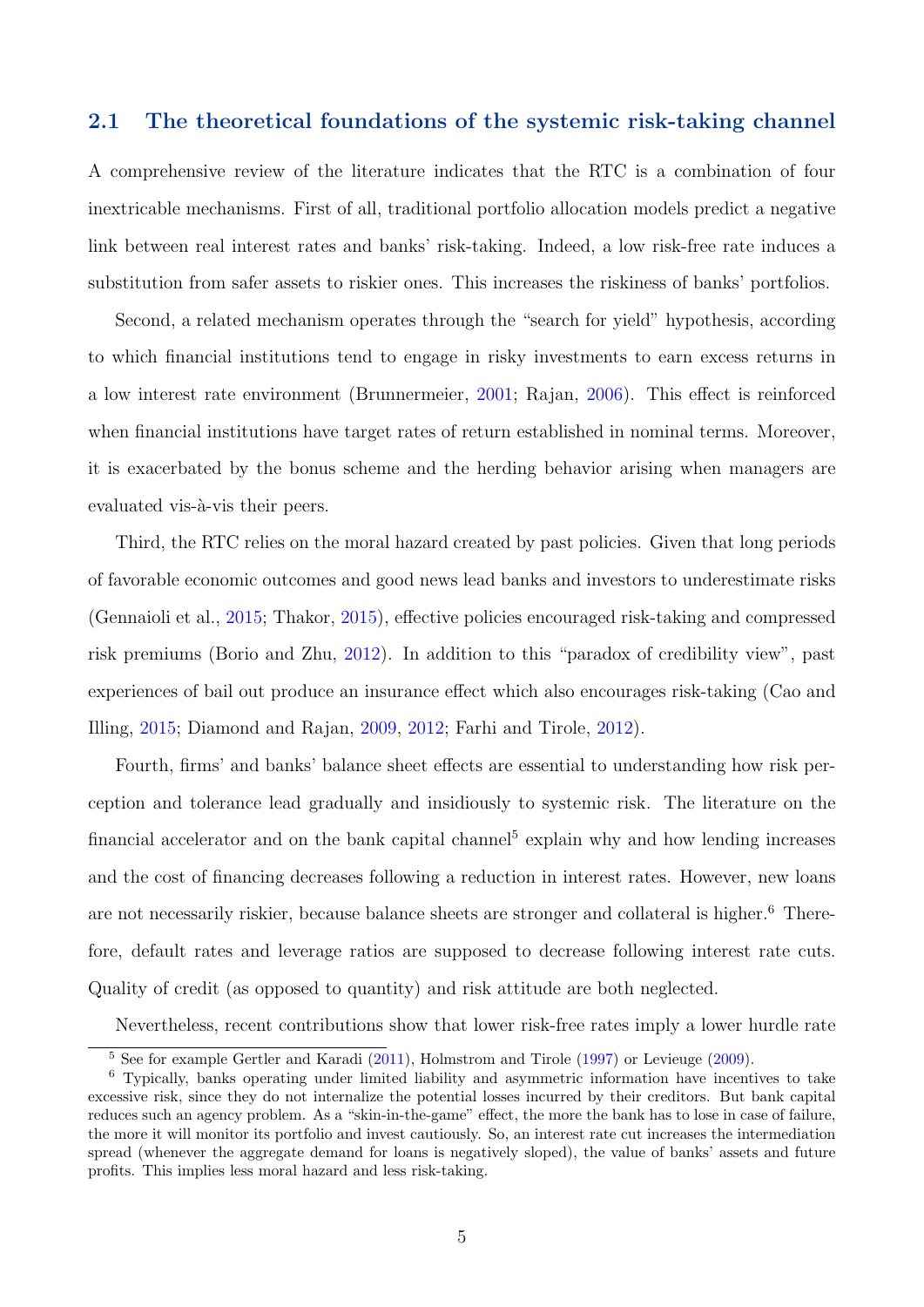for risky investment projects (Chodorow-Reich, [2014\)](#page-28-2) and may reduce banks' screening incentives (Dell'Ariccia and Marquez, [2006\)](#page-28-3). Thus, borrowers with bad credit histories and more vague projects may benefit from higher risk tolerance, which insidiously deteriorates the quality of the banks' balance sheet. Typically, by reformulating the standard Costly State Verification  $(CSV)$  contract that is central in Bernanke et al.  $(1999)$ , Afanasyeva and Güntner  $(2016)$ demonstrate that it is optimal for a profit-maximizing bank to respond to an expansionary policy shock by lending more relative to borrowers' collateral (i.e. tolerating lower credit standards), even if this raises firms' leverage ratios (as in Adrian and Shin, [2009\)](#page-26-5) and default rates (as in Gonzàles-Aguado and Suarez,  $2015$ ).<sup>[7](#page-7-0)</sup>

Similarly, the recent literature on risk-shifting indicates that an accommodating interest rate policy "sows the seeds for the next crisis", by facilitating the financing of unworthy projects (Farhi and Tirole, [2012\)](#page-29-5) and by worsening the misperception of risk (Dubecq et al.,  $2015$ ).<sup>[8](#page-7-1)</sup> Additional evidence, at the halfway between risk-shifting mechanisms and the bank capital channel, is provided by Dell'Ariccia et al. [\(2014\)](#page-28-4) and Valencia [\(2014\)](#page-32-2). While the latter unambiguously supports the RTC, the former find that risk-taking depends on the capitalization (or, equivalently, leverage) of banks.

The liability side of banks' balance sheet is also influenced by monetary policy. Gertler et al. [\(2012\)](#page-30-6) and Angeloni et al. [\(2015\)](#page-26-6) show that an expansionary monetary policy induces banks to increase their risk exposure by choosing a more leveraged and less capitalized structure. Furthermore, as the probability of bank run is low in such a context, banks can more easily issue debt in order to grant riskier loans (Diamond and Rajan, [2006\)](#page-29-7).

Finally, as an extension of this literature, a new generation of models with financial frictions demonstrate how low interest rates and low-risk environments are conducive to greater endogenous build-up of *systemic* risk (Brunnermeier and Sannikov, [2014;](#page-27-1) Challe et al., [2013;](#page-28-5) Dewachter and Wouters, [2014\)](#page-28-0). In their comprehensive survey, Benoit et al. [\(2017\)](#page-26-2) precisely stress that the mechanisms behind the RTC underlie systemic risk.

<span id="page-7-0"></span><sup>&</sup>lt;sup>7</sup> In particular, given the need for some firms to rely on retained earnings in order to reduce leverage, it is easier for them to adjust leverage up, in case of interest rate cuts, than down in case of an interest rate rise. See Molina [\(2005\)](#page-31-2) for instance for an assessment of the effect of leverage on default risk.

<span id="page-7-1"></span><sup>&</sup>lt;sup>8</sup> See for example Hau and Lai [\(2016\)](#page-30-7) for empirical evidence on risk-shifting from money to riskier equity markets when real interest rates decrease.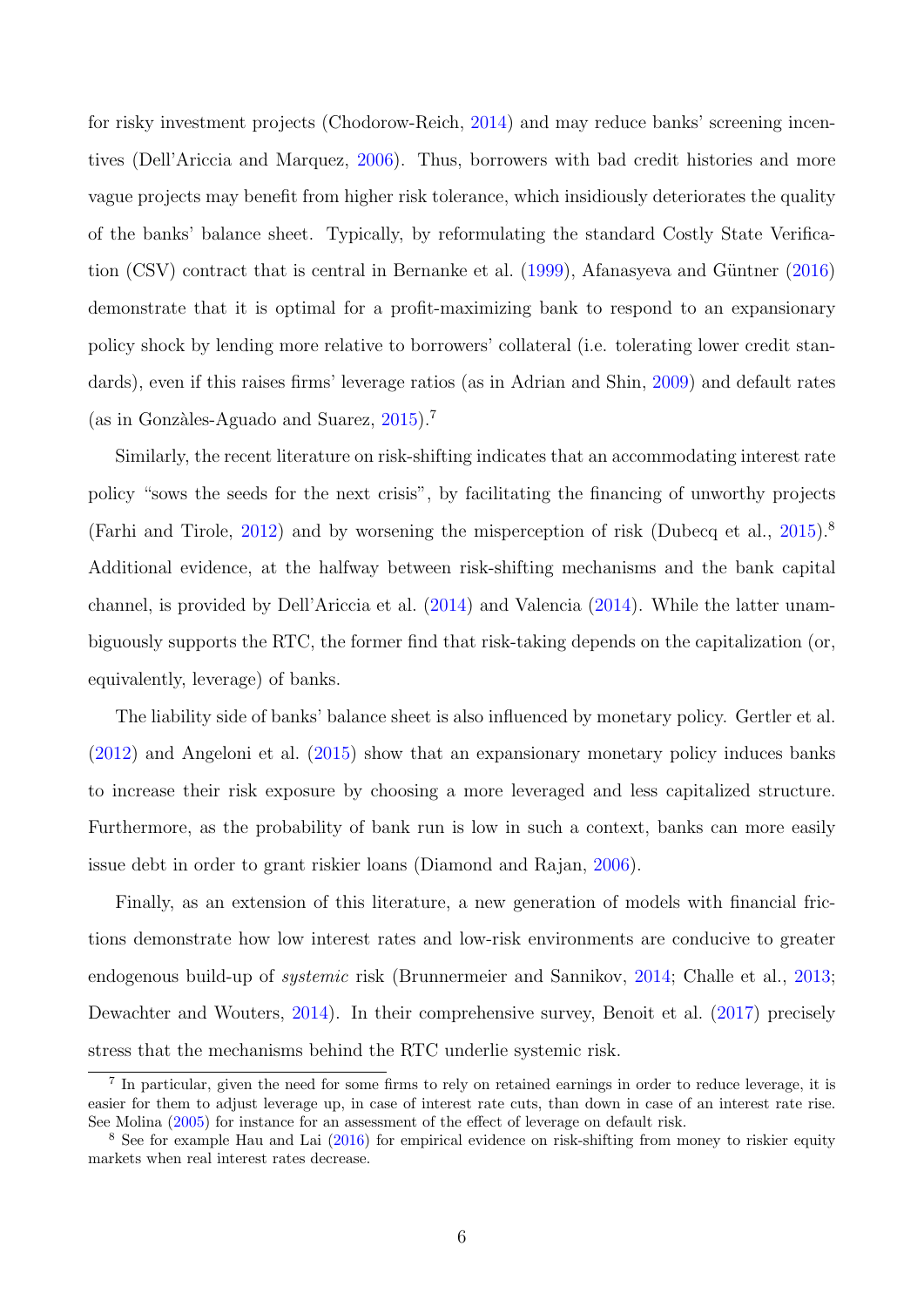All in all, misperception of banks and firms' riskiness increases systemic risk through the latent and gradual degradation of their balance sheets when the interest rates are too low too long. Against this consensus, Cociuba et al. [\(2016\)](#page-28-6) are rather skeptical. Certainly, low policy rates reduce the returns on safe assets and lead banks to shift investments towards riskier assets (portfolio effect). But, given fewer bond purchases, banks have less collateral available for repo market transactions. This *collateral effect* constrains their ability to take more risk. According to Drees et al. [\(2013\)](#page-29-8), the link between interest rates and risk-taking is ambiguous, depending on the sources of risk.

#### 2.2 Empirical evidence

Empirical evidence on RTC mainly relies on micro-survey data. They differ by the way they identify risk-taking. Various variables are used: banks' expected default frequencies (Altunbas et al., [2014;](#page-26-7) Gambacorta, [2009;](#page-30-8) Gambacorta and Marques-Ibañez, [2011\)](#page-30-9), the proportion of risk assets and the ratio of non-performing loans (Delis and Kouretas, [2011\)](#page-28-7), loan default probabilities deduced from firm-bankruptcy data and corporate loan spreads (Delis et al., [2017\)](#page-28-8), rating of loans based on the confidential individual loan-level data from the Federal Reserve's Survey of Terms of Business Lending – STBL – (Dell'Ariccia et al., [2017\)](#page-28-1), measures of risk tolerance based on bank lending surveys (De Nicolo et al., [2010;](#page-28-9) Paligorova and Santos, [2017\)](#page-32-3). All of these studies validate the RTC in the U.S. and in European countries. Moreover, in accordance with the aforementioned banks' balance sheet effects, some studies point out that the impact of interest rates on risk-taking depends on banks' capital (Delis and Kouretas, [2011;](#page-28-7) Delis et al., [2017;](#page-28-8) Jiménez et al., [2014\)](#page-31-3) and mainly concerns those banks that are more prone to agency problems (Ioannidou et al., [2015\)](#page-31-4).

However, micro-level evidence does not necessarily imply significant global effects. We observe that macroeconomic studies are scarce. They mainly rely on VAR models where the RTC is gauged by the yardstick of impulse responses of a measure of risk to a one-period interest rate shock. Different measures of risks are used, such as the VIX index (Bekaert et al., [2013\)](#page-26-8), the stock of private debt, or the volatility of a bank equity index (Angeloni et al., [2015\)](#page-26-6). Buch et al. [\(2014\)](#page-27-8) and Maddaloni and Peydro [\(2011\)](#page-31-5) use alternative methods, i.e. respectively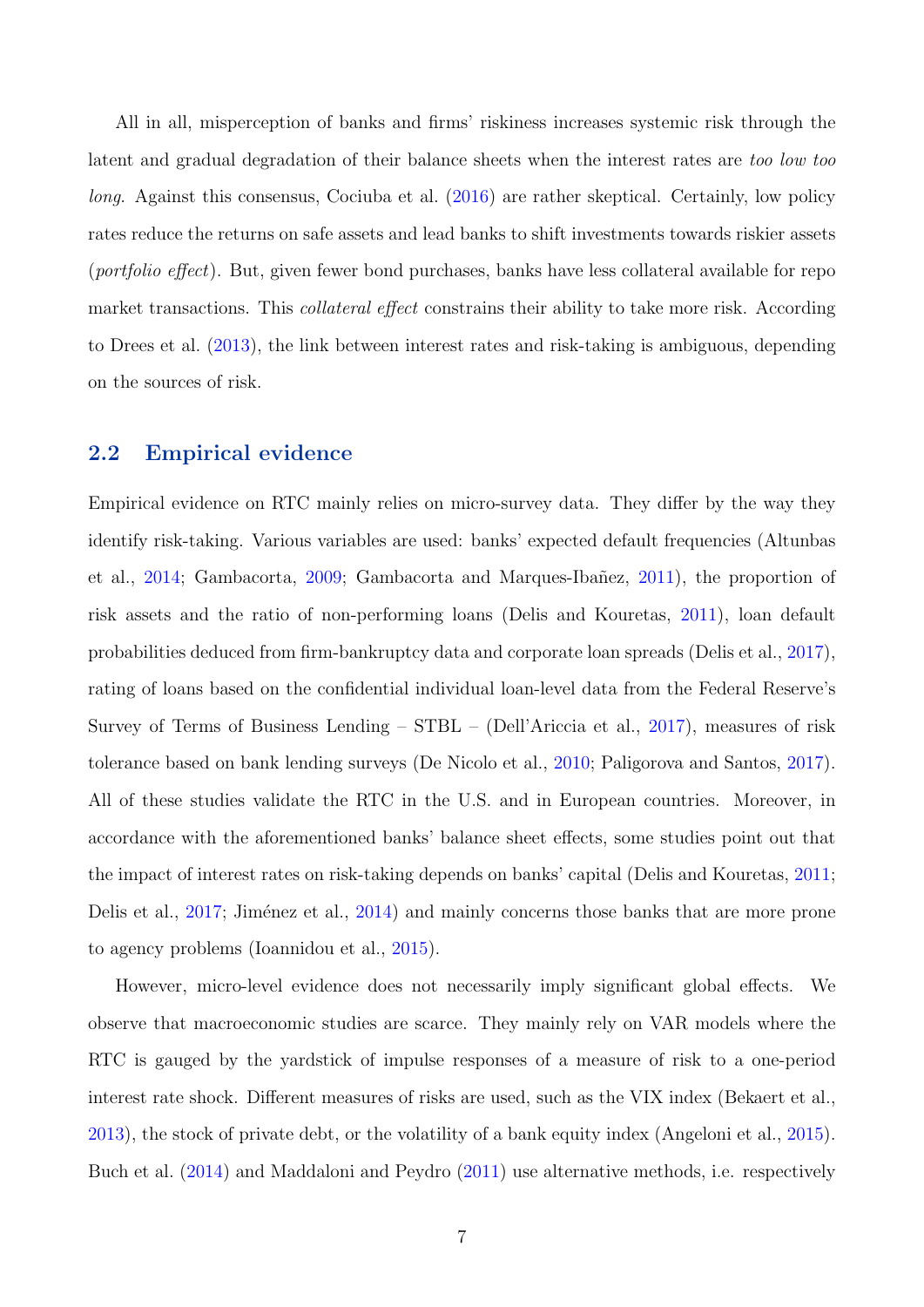a factor-augmented autoregressive model exploiting the information provided by the Federal Reserve's STBL on the riskiness of banks' new loans, and a panel data analysis based on the informational content of bank lending surveys. All these studies conclude that monetary policy robustly influences risks by changing both the banks' funding structure and the riskiness of their assets.

While rather convincing, these studies share common limits. First, while recent theoretical developments indicate that the RTC is conducive to systemic risk (Benoit et al., [2017\)](#page-26-2), the empirical literature only deals with liquidity or default risks. Moreover, they do not duly consider the fact that the build-up of risk is a long process. Typically, evaluating the "too low for too long" effect of monetary policy by a response to a one-period interest rate shock is inadequate. The theoretical foundations of the SRTC involve mechanisms that have effects after an "incubation period". Moreover, they do not test causality from monetary policy to risk.

In this paper, we precisely search for evidence supporting the SRTC at the macroeconomic level for the euro area, in terms of short and long-run causalities from monetary policy to systemic risk. The next section describes the framework used to compute these measures.

### 3 Measures of long-run causality

Our method relies on long-run causality measures provided by Dufour and Taamouti [\(2010\)](#page-29-9). When referring to *long-run causality* hereafter we follow the definition given by Dufour and Renault [\(1998\)](#page-29-3): a variable x causes another variable y at horizon h if the past of x improves the prediction of y for the horizon  $t + h$ . By contrast, the famous measures suggested by Geweke [\(1982\)](#page-30-10), as well as the Granger causality tests, deal with "short term" causality, in that they gauge whether x improves the prediction of y for the period  $t + 1$  only. Then, the rationale for the method we use in this paper, based on Dufour and Taamouti [\(2010\)](#page-29-9), is the following: x may not Granger cause y, but indirect, long-run causality, from x to y may exist through an auxiliary variable z, such that x causes z, which in turn causes y. As a consequence, the absence of Granger causality, or equivalently, the absence of causality at horizon 1, does not preclude causality at longer horizons.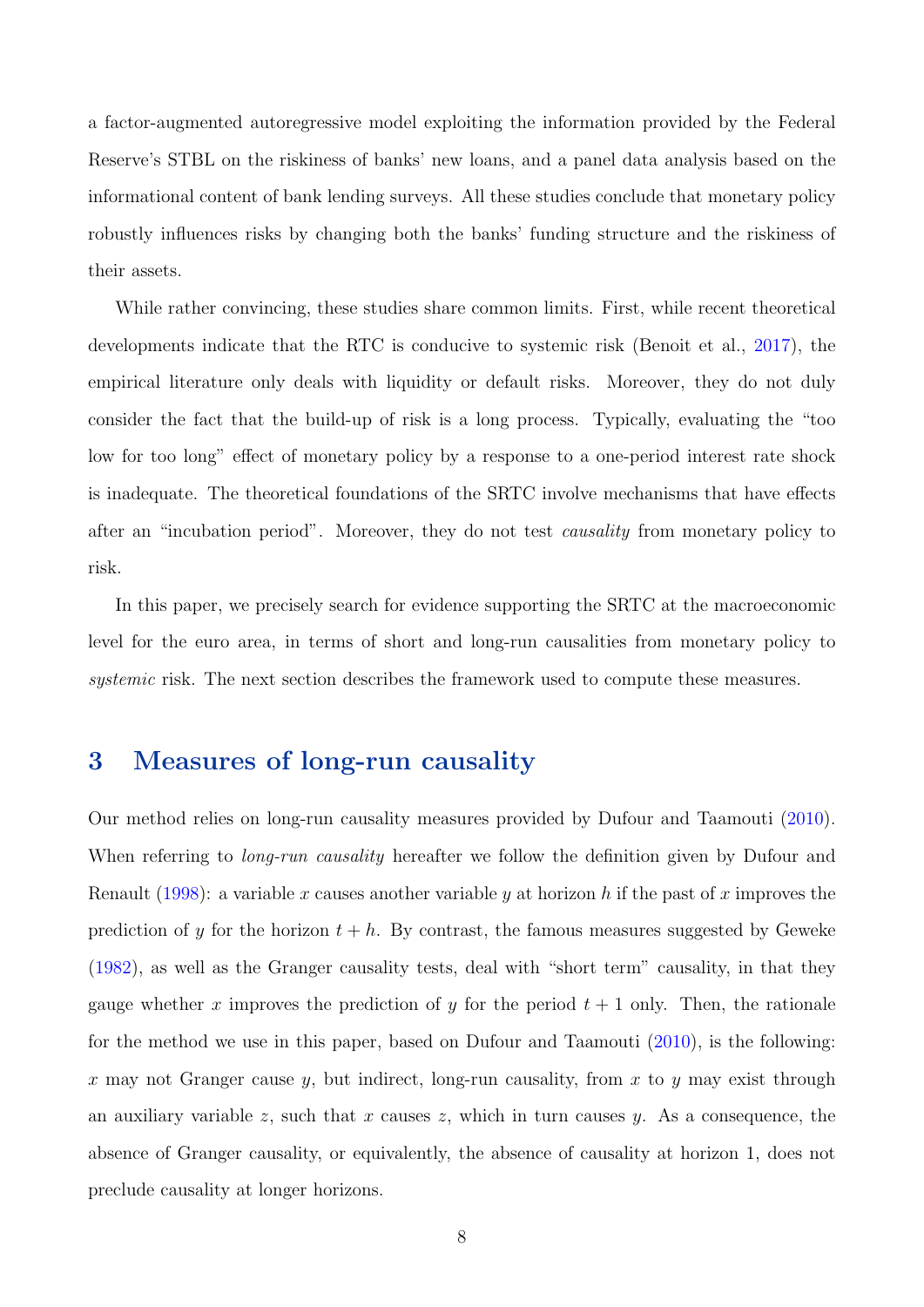This concept of "long-run" causality is particularly suitable to our research question, as the impact of monetary policy on systemic risk is not immediate. Indeed, the SRTC is supposed to be effective after an "incubation period", through different channels and mechanisms which may precisely be captured by the auxiliary variables z.

The long-run causality measures suggested by Dufour and Taamouti [\(2010\)](#page-29-9) are based on a  $VAR(p)$  model, with at least three variables. In our models, x will represent the monetary policy stance, y the systemic risk and  $z$  will include all the auxiliary variables through which monetary policy may transit to influence systemic risk and vice versa. Basically, these auxiliary variables are indicators of perceived risk and are based on firms and banks' balance sheet structures (see next section for details on data). Noting  $W = (x', y', z')'$ , let's consider the following unconstrained VAR model:

<span id="page-10-0"></span>
$$
W_t = \sum_{i=1}^p \Phi_i W_{t-i} + \varepsilon_t,\tag{1}
$$

where  $\Phi_i$  represent the coefficient matrices and  $\varepsilon_t$  are independent and identically distributed with  $E(\varepsilon_t) = 0$ ,  $E(\varepsilon_t \varepsilon_t') = \Sigma_{\varepsilon}$ , a nonsingular covariance matrix of residuals and  $E(\varepsilon_t \varepsilon_s') = 0$ , for all  $t \neq s$ . To compute causality measures, we also need *constrained models*, meaning:

- A model where only x and z are included. The corresponding residual covariance matrix is noted  $\Sigma_0$ . This constrained model will serve to gauge causality from y to x;
- A model with only y and z. The corresponding residual covariance matrix is noted  $\Sigma_0^*$ . This constrained model aims at measuring causality from  $x$  to  $y$ .

More precisely, causality measures are based on the comparison of the covariance matrix of the forecast error of  $W_{t+h}$  obtained with the unconstrained and the constrained models. First, note that the forecast errors for horizon  $h$  are given by:

$$
W_{t+h} - \mathcal{E}_t(W_{t+h}) = \sum_{i=0}^{h-1} A^i \varepsilon_{t+h-i}.
$$
 (2)

with A the matrix of parameters stemming from the companion form of  $W$ , such as  $\widetilde{W}$  =  $A\widetilde{W}_{t-1} + \widetilde{\varepsilon}_t$ , with  $\widetilde{W} = (W_t, W_{t-1}, \ldots, W_{t-p+1})'$  and  $\widetilde{\varepsilon}_t$  is a vector  $(\varepsilon_t, 0, \ldots, 0)'$ . Repeatedly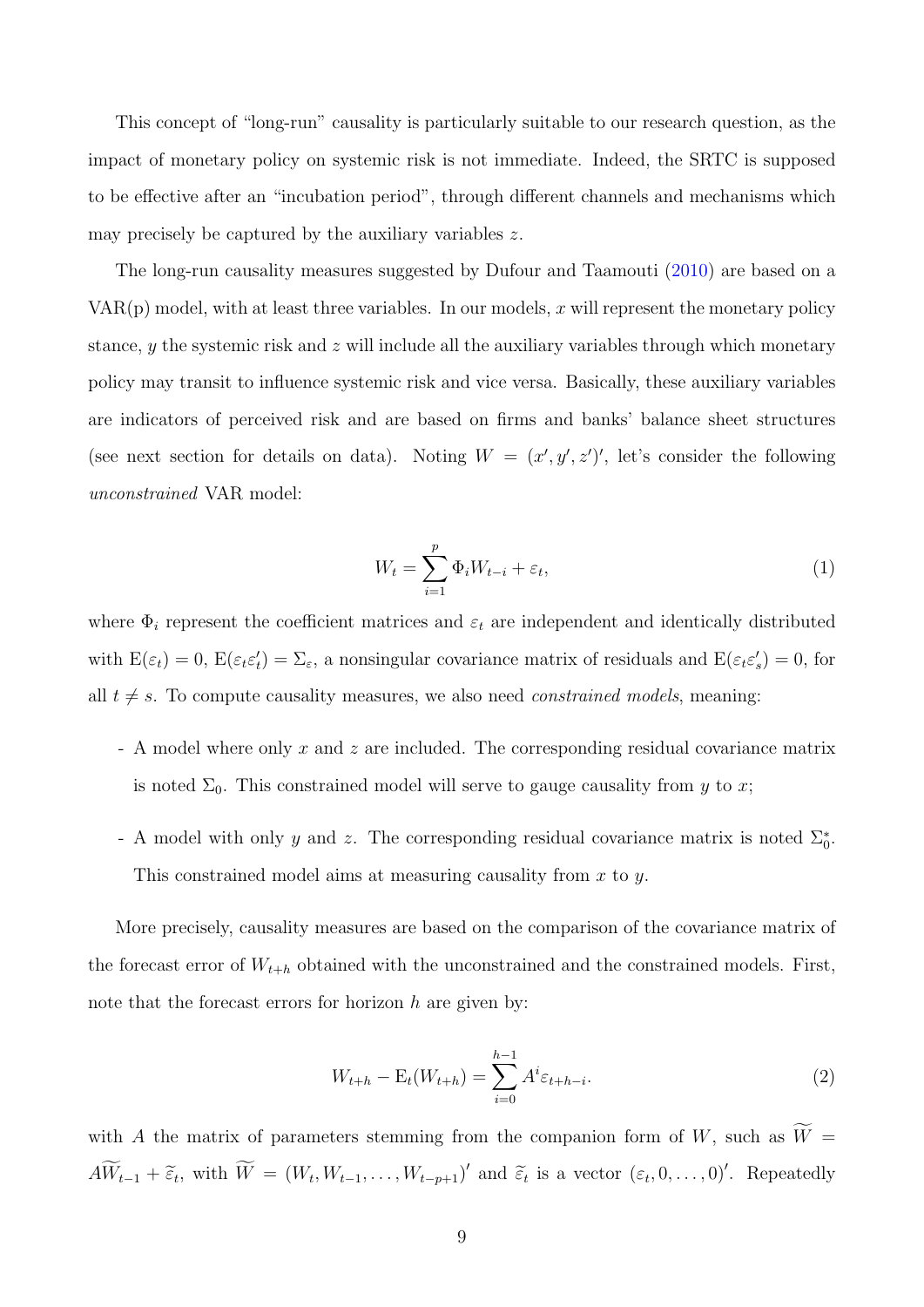substituting for  $\widetilde{W}$  leads to an equation where  $\widetilde{W}_{t+h}$  depends on current and past innovations, such as:

$$
\widetilde{W}_{t+h} = \widetilde{\varepsilon}_{t+h} + A\widetilde{\varepsilon}_{t+h-1} + A^2 \widetilde{\varepsilon}_{t+h-2} + \dots + A^{h-1} \widetilde{\varepsilon}_{t+1} + A^h \widetilde{W}_t.
$$
\n(3)

Second, it follows that the covariance matrix of these forecast errors for the unconstrained model is:

<span id="page-11-0"></span>
$$
\Sigma(h) = \sum_{i=0}^{h-1} A^i \Sigma_{\varepsilon} A^{i'}.
$$
\n(4)

The same rational holds for the two constrained models.

Finally, as defined by Dufour and Taamouti [\(2010\)](#page-29-9), causality from  $y$  to  $x$  for horizon  $h$  is given by:

<span id="page-11-1"></span>
$$
C(y \xrightarrow{h} x|F) = \ln\left[\frac{\det[J_0\Sigma_0(h)J_0']}{\det[J_1\Sigma(h)J_1']}\right],\tag{5}
$$

where F defines the information set.  $\Sigma(h)$  is the residual covariance matrix of the unconstrained model for horizon h, whereas  $\Sigma_0(h)$  is the covariance matrix from the constrained model without y.  $J_0 = [1\ 0]$  and  $J_1 = [1\ 0\ 0]$  serve to identify the block of the covariance matrices that corresponds to x. The determinant of the covariance matrix of the forecast errors from the constrained model – at the numerator – should be higher than (equal to) the determinant of the covariance matrix corresponding to the unconstrained model – at the denominator – if  $y$  causes (does not cause) x. Thus, the higher the information content of  $y$ , the higher the numerator, and thus the higher the measure of causality  $C(y \stackrel{h}{\to} x|F)$ , for any horizon h. Otherwise, in the absence of causality from y to x, for any horizon h,  $C(y \xrightarrow{h} x|F)$  would be equal to zero.

The measure of causality from x to y, for any horizon  $h$ , is defined in a similar way:

<span id="page-11-2"></span>
$$
C(x \xrightarrow{h} y|F) = \ln \left[ \frac{\det[J_0^* \Sigma_0^*(h) J_0^{*'}]}{\det[J_1^* \Sigma(h) J_1^{*'}]} \right],\tag{6}
$$

with  $\Sigma_0^*(h)$  the covariance matrix of the forecast errors at horizon h obtained from the constrained model with only y and z. Now  $J_0^* = [1\ 0]$  and  $J_1^* = [0\ 1\ 0]$  are used to select the blocks corresponding to the variable y in the covariance matrices  $\Sigma_0^*(h)$  and  $\Sigma(h)$ . The higher the information content of x, the higher the numerator, and thus the higher  $C(x \stackrel{h}{\rightarrow} y|F)$ .

For ease of reading, we will express each causality measure as a percentage of the total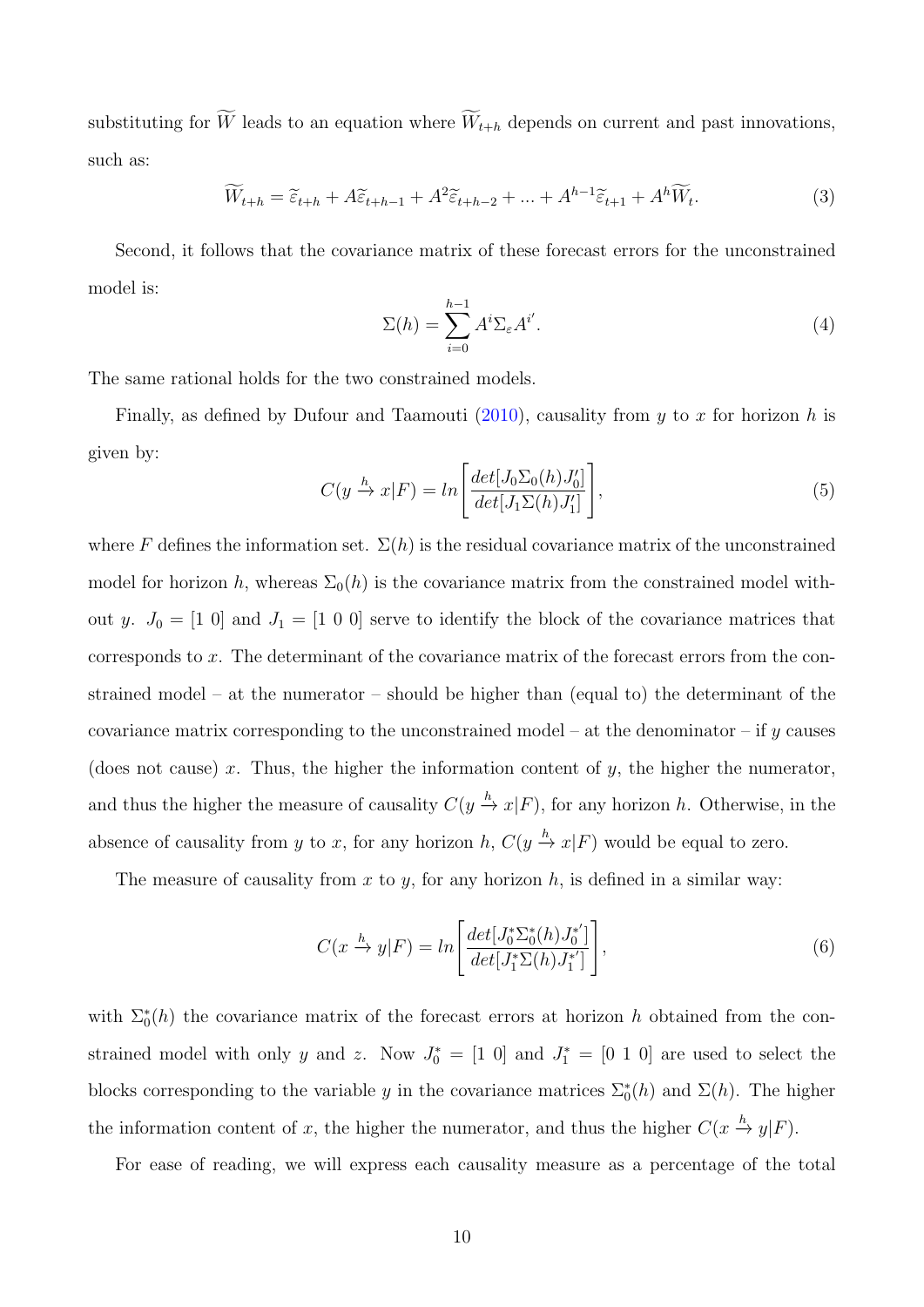dependence between x and y for any horizon  $h$ . This total dependence is defined in Appendix A1. Furthermore, in order to gauge the statistical significance of our causality measures, we compute confidence intervals by implementing a bootstrap-after-bootstrap method that corrects for small-sample bias and skewness. The details concerning the 4-step procedure that we concretely follow to estimate the causality measures and to gauge their statistical significance is provided in Appendix A2.

### 4 Data description

We apply the methodology described in the previous section to Eurozone monthly data over the period 2000M1 − 2008M4 (100 observations). Data is retrieved from Datastream and from the ECB Statistical Data Warehouse. The time span is chosen so that a complete business cycle is covered in the analysis, from peak to peak. As Buch et al. [\(2014\)](#page-27-8), we exclude the period after the outbreak of the subprime crisis, as unconventional monetary policy measures have been implemented by the ECB and our x variable would not accurately capture this. Moreover we are interested in explaining the increase in systemic risk, up to the outbreak of the GFC, not in its consequences or its unwinding. We do however include in our sample the period of the Dot-Com crisis  $(2000 - 2002)$ . During these years, monetary policy was accommodating and the actions taken by the central bank to reduce the consequences of the crisis. This is an important source of moral hazard, which is one of the mechanisms underlying the SRTC.

As in Altunbas et al. [\(2014\)](#page-26-7), Delis et al. [\(2017\)](#page-28-8), Maddaloni and Peydro [\(2011\)](#page-31-5) or Bruno et al.  $(2017)$ , among others, our baseline measure of the monetary policy stance  $(x)$  is based on the deviation of actual interest rates from a benchmark defined by a Taylor-type rule. This monetary policy "deviance" is called "Taylor residuals". When using such a measure, Hofmann and Bogdanova [\(2012\)](#page-30-11) for instance find that actual policy rates were well below the levels implied by the Taylor rule over the period that we consider. Following these studies, our benchmark is a standard Taylor rule with gradual adjustment, which defines the Taylor rate as:  $i_t^* = \beta_i i_{t-1}^* + (1 - \beta_i) \{rr_t^* + \bar{\pi} + \beta_\pi (\pi_t - \bar{\pi}) + \beta_y (y_t - y_t^*)\}$ .  $\pi$  is the inflation rate. As it is usual in the empirical literature for countries that are not officially inflation targeters, the inflation target  $\bar{\pi}$  is set equal to the mean value of the inflation rate over 2000-2008. The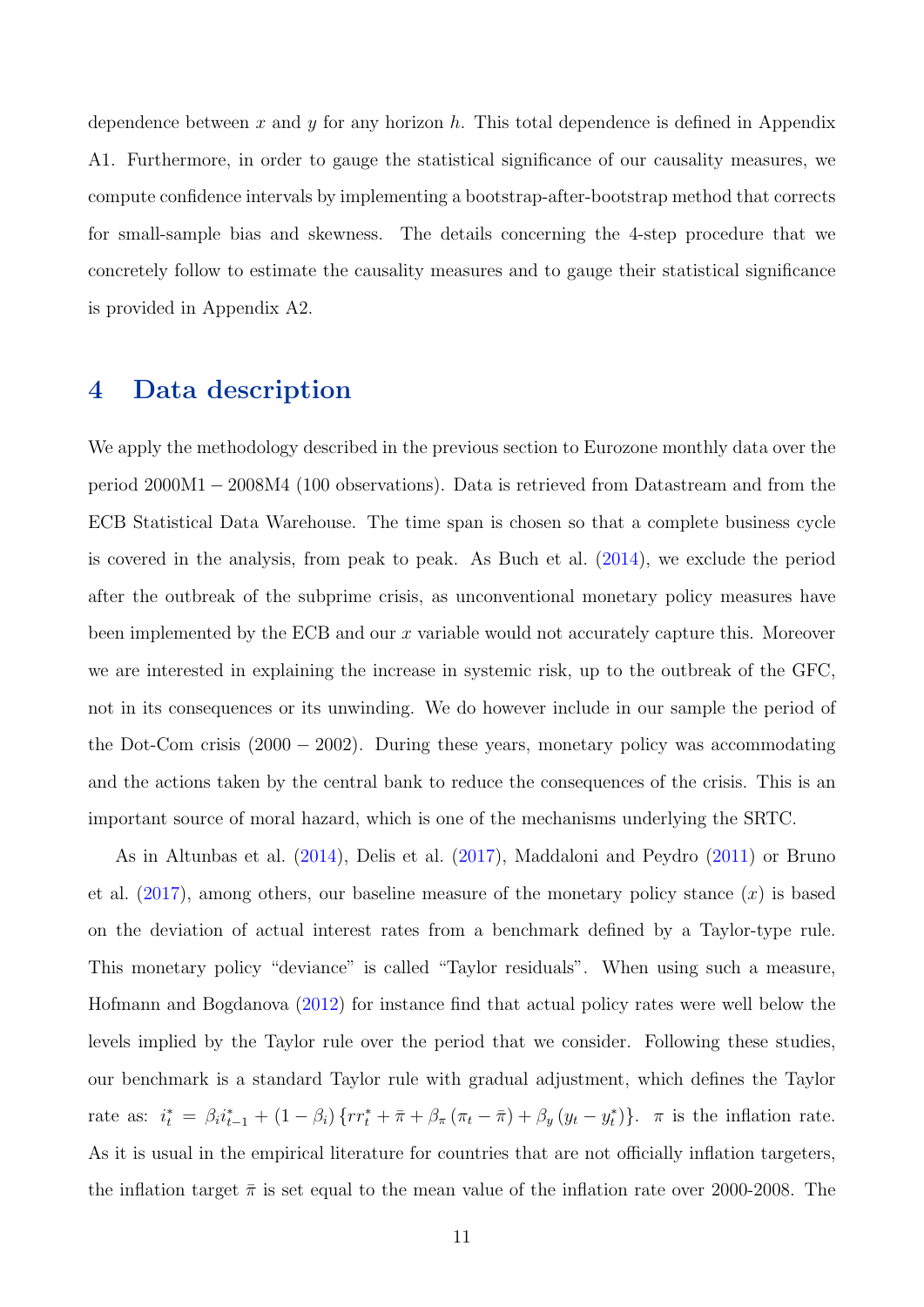corresponding value is 2.08, which is very close to the upper bound of definition of price stability for the European Central Bank.<sup>[9](#page-13-0)</sup> The output gap  $(y_t - y_t^*)$  is the difference between the level of industrial production and its HP filter trend.  $rr_t^*$  is the time-varying equilibrium real interest rate. Following Hofmann and Bogdanova [\(2012\)](#page-30-11), it corresponds to the trend growth rate (TGR) as estimated by the trend filter used to construct the output gap. As it is usual, the reaction parameters  $\beta_{\pi}$  and  $\beta_{y}$  are set equal to 1.5 and 0.5, respectively, while  $\beta_{i}$  is equal to 0.9, as obtained on average in the literature. The monetary policy stance  $(x)$  is computed as the difference between the actual nominal short term interest rate  $i_t$  and the benchmark  $i_t^*$ . Figure [6](#page-36-0) in Appendix B shows that the corresponding Taylor residuals were clearly negative from 2001 to 2007, which confirms the "too loose too long" suspicion. Note that, as a matter of robustness, we will consider alternative measures of monetary policy stance in the section devoted to the sensitivity analysis.

The variable representing systemic risk in our analysis  $(y)$  is the aggregate *SRisk* (Acharya et al., [2012;](#page-26-3) Brownlees and Engle, [2016\)](#page-27-3). At the individual level, SRisk corresponds to "the expected capital shortfall of a given financial institution, conditional on a crisis affecting the whole financial system" (Benoit et al., [2017\)](#page-26-2). Therefore, the institutions with the highest SRisk are the greatest contributors to systemic risk. Engle et al. [\(2015\)](#page-29-10) transposed the SRisk to the European case in order to determine systemically important financial institutions (SIFIs). To compute it, they use data on the market capitalization of firms, their financial leverage and data related to the sensitivity of the equity return to market shocks. Consequently, this measure accounts not only for the size of the institution and its individual risk, but also for the correlations between the market and the firm's return. It hence takes into account the two main components of systemic risk – size and interconnectedness.

This measure has been largely used in the literature on systemic risk as it presents numerous advantages. First, the SRisk has theoretical foundations.[10](#page-13-1) Second, it can be computed using publicly available data, which allows for timely results able to detect sudden shifts in systemic risk. Third, the measure proves to perform well not only at identifying and ranking SIFIs, but

<span id="page-13-1"></span><span id="page-13-0"></span><sup>&</sup>lt;sup>9</sup> Unsurprisingly, all the results remain unchanged if we consider  $\bar{\pi} = 2.0$  instead of the mean value 2.08.

<sup>&</sup>lt;sup>10</sup> The SRisk is derived from the theoretical model of Acharya et al.  $(2017)$  who show that the negative externalities of a financial firm in a crisis are proportional to the capital shortage the firm experiences during the period of turmoil.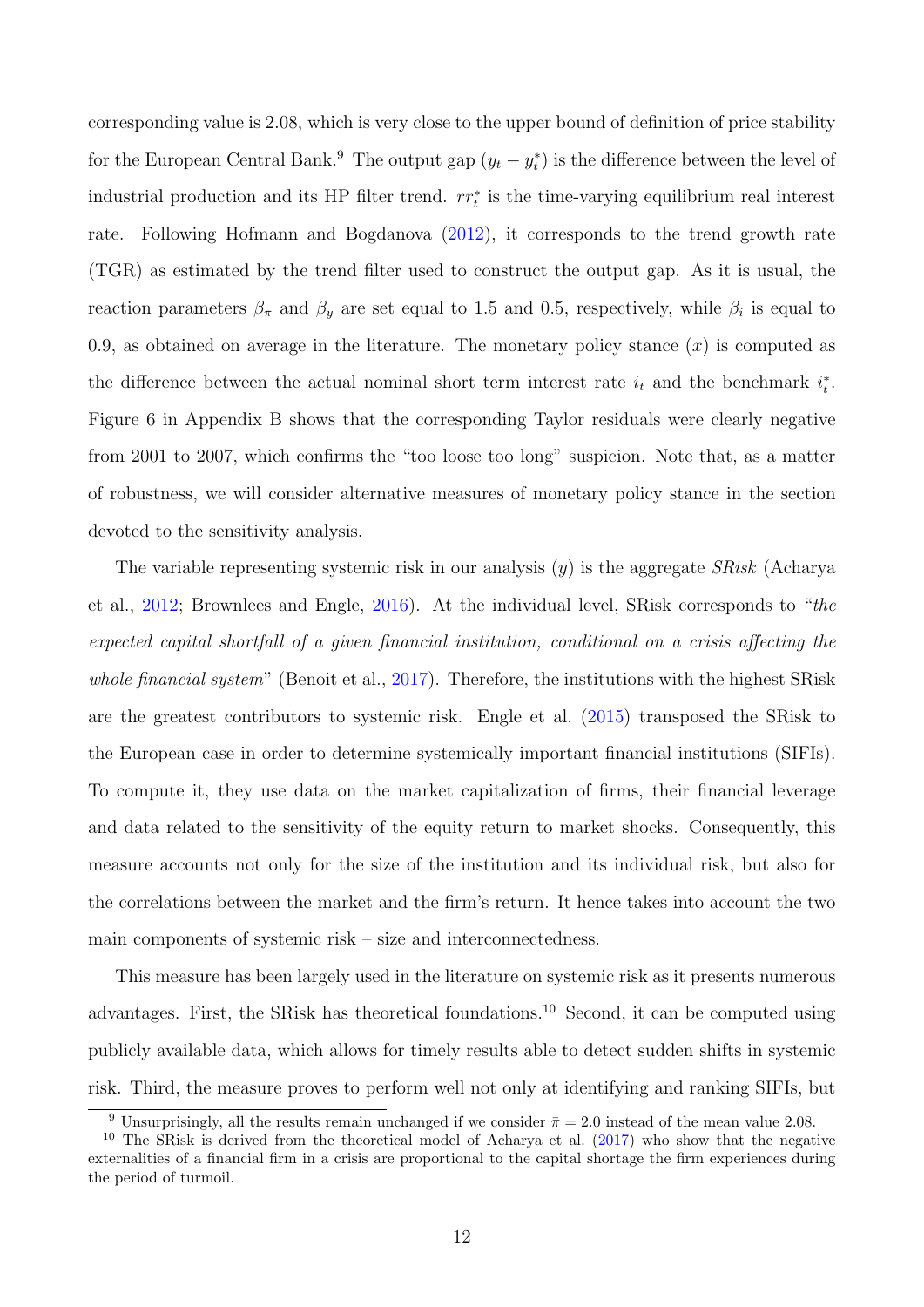also at predicting which institutions are going to be confronted with losses during a financial crisis. Using pre-crisis data Brownlees and Engle [\(2016\)](#page-27-3) show that the SRisk successfully identifies banks that were more likely to be bailed out. Based on historical data, Brownlees et al. [\(2017\)](#page-27-10) prove that the SRisk is able to identify SIFIs up to six months prior to the panic events considered. Fourth, as pointed out by Acharya et al. [\(2016\)](#page-26-10), the way in which the SRisk is defined is conceptually similar to the methodology followed in the EU-wide stress tests.

It is common in the literature on systemic risk to also construct an aggregate measure of systemic risk, by summing the SRisk of individual institutions. The idea behind this aggregation is that the total amount of capital that would be needed to bail out the financial system if a financial crisis were to occur is the sum of all the capital needed by each institution. Therefore, for the purpose of our macroeconomic level analysis, we use the aggregate version of the measure to seize systemic risk in Europe. This aggregate SRisk is based on four types of financial firms: banking institutions, insurance companies, financial services and real estate firms. Brownlees and Engle [\(2016\)](#page-27-3), Engle et al. [\(2015\)](#page-29-10) and Brownlees et al. [\(2017\)](#page-27-10) show that in its aggregate version, the SRISK also provides early warning signals of worsening macroeconomic conditions.[11](#page-14-0)

In line with what we have learned after the outbreak of the crisis about insidious risk accumulation, this indicator started increasing in 2002, as it can be seen in Figure [6](#page-36-0) (Appendix B). No other risk measure captured this risk accumulation before the crisis.<sup>[12](#page-14-1)</sup> Note that, in the robustness section, we will consider two alternative proxies for systemic risk.

As previously mentioned (see Section [2\)](#page-5-1), it is important to include in our analysis auxiliary variables z related to the perception of firms' and banks' riskiness. First, we consider two variables that are likely to capture "global risk perception": the VSTOXX index, based on Euro Stoxx 50 and designed to reflect market expectations of volatility, and a Global Risk Aversion Indicator (GRAI) provided by the ECB. Next, regarding firms, we retain five variables that are supposed to capture the perception of their riskiness (by banks and/or investors): 1) the risk premium, defined as the difference between the bank lending rate and the 3-month monetary

<span id="page-14-0"></span><sup>&</sup>lt;sup>11</sup> For more details on the computation of SRisk and the evolution of aggregate SRisk by country and in Europe, see the Stern-NYU's V-Lab website at http://vlab.stern.nyu.edu/welcome/risk/.

<span id="page-14-1"></span><sup>&</sup>lt;sup>12</sup> The dynamics of other commonly used risk measures are provided in Figure [8](#page-38-0) in Appendix B.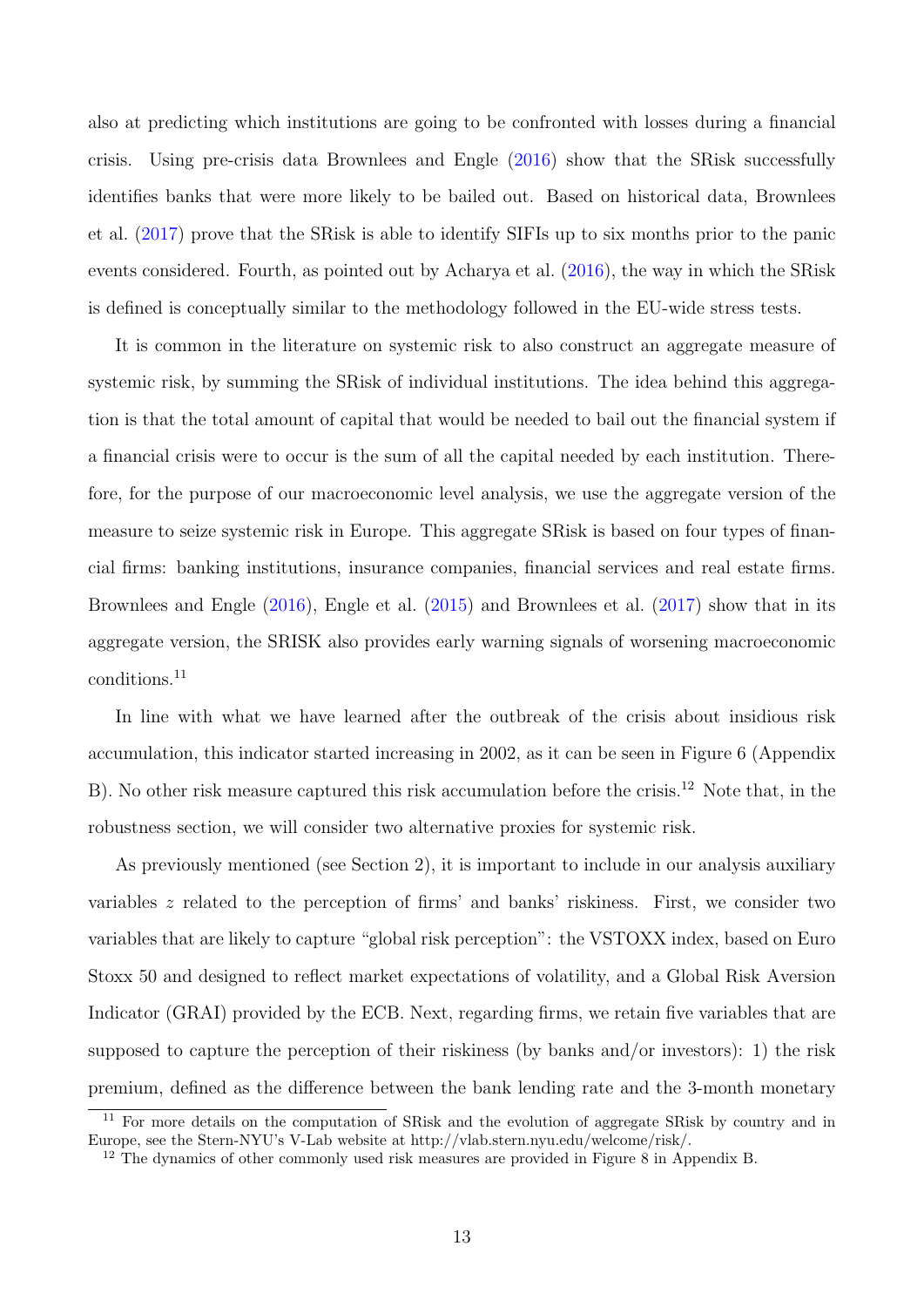rate, 2) the BBB spread, defined as the difference between the BBB Euro Non Financial Index and the 10-year German government bond yield, 3) the cost of equity for firms, 4) the expected default frequency, and 5) the stock market return. According to the SRTC, the first four variables should decrease in the wave of a long-lasting monetary policy easing. Meanwhile the value of firms' equity should increase. Finally, as asserted in Section [2,](#page-5-1) an expansionary monetary policy may lead to a misperception of banks' riskiness, which can be captured by lower financing conditions, here proxied by a measure of the cost of equity (for banks), and to lower expected default frequency (for banks), considered as another auxiliary variable. Therefore, such a context is conducive to a gradual degradation of banks' balance sheet, here captured by the capital-to-asset ratio. Details on all these auxiliary variables can be found in Table [2](#page-37-0) and Figure [8](#page-38-0) in Appendix B.

Nonetheless, the build-up of systemic risk is not immediate. The misperception of firms' and banks' riskiness gradually exacerbates financial disequilibrium and triggers a progressive degradation of both firms' and banks' balance sheets. The auxiliary variables  $z$  are the vehicles for this build-up of risk. This expected time lag justifies the use of long-run causality measures. We expect no short run Granger causality (at least for  $h = 1$ ) from monetary policy to systemic risk. Such a causality would rather be significant after some time, once risk misperception has actually led to higher risk-taking, a degradation of firms' and banks' balance sheets and a worsening in systemic risk.

### 5 Results

Our econometric analysis allows us to measure causality from monetary policy to systemic risk (Policy  $\rightarrow$  Risk) as well as the reverse causality (Risk  $\rightarrow$  Policy). While the former can be viewed as a confirmation or a rejection of the RTC theory applied to systemic risk, the latter helps us to see whether or not monetary policy reacted to increasing systemic risk before the financial crisis.

The analysis is performed with three variables in the VAR system and the lag is selected by AIC. We include a time trend in all models and compute the measures for a horizon  $h$  from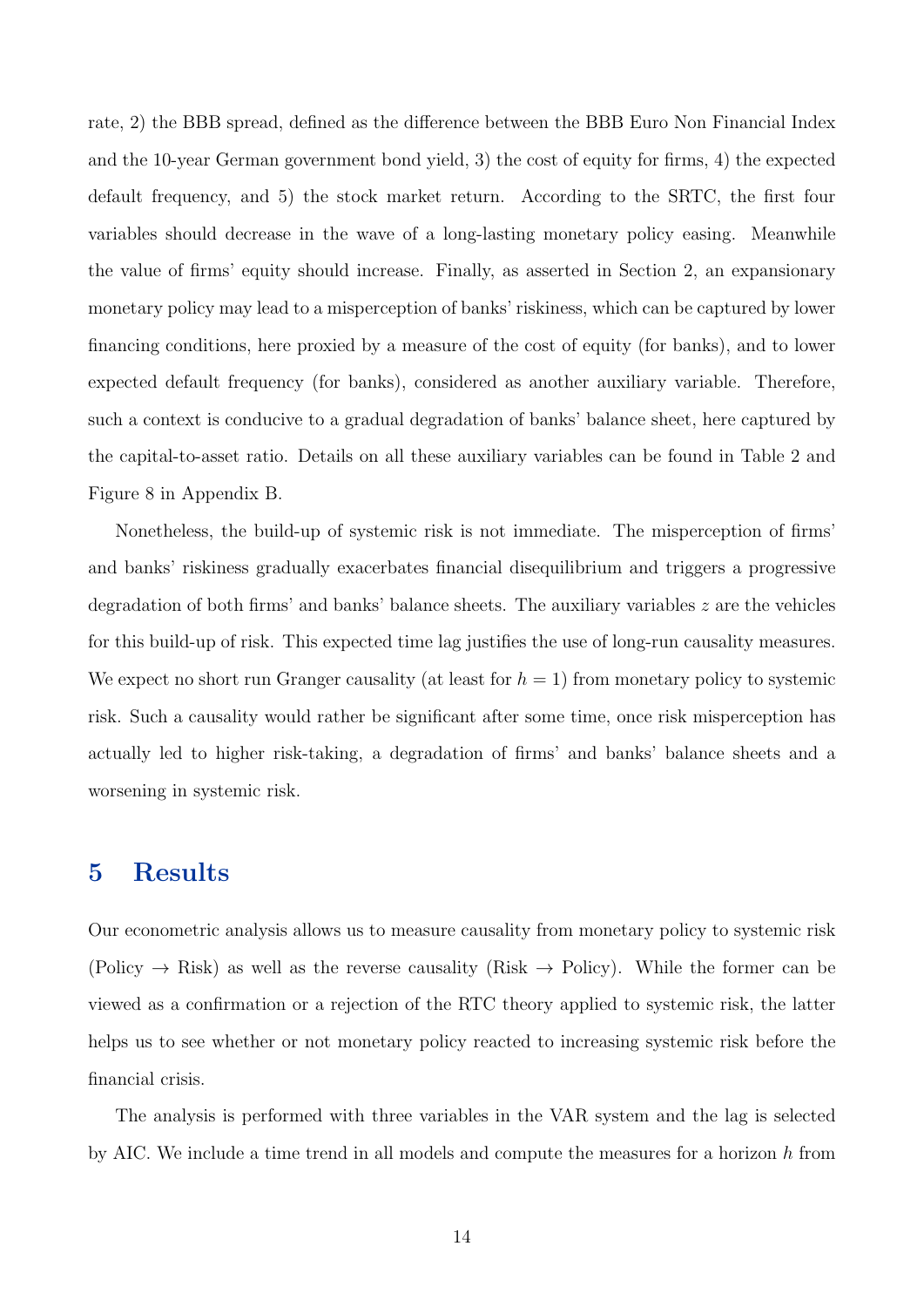1 to 24 months.<sup>[13](#page-16-0)</sup>

Figure [1](#page-17-0) presents causality measures (solid lines) from x to y (Policy  $\rightarrow$  Risk, left panel) and from y to x (Risk $\rightarrow$  Policy, right panel). Dashed lines represent the 95% confidence intervals. Given that we present causality measures as percentages of the total dependence between  $x$ and  $y$ , the values of our measures are necessarily comprised between 0 and 1. Therefore, whenever the lower bound of the confidence interval is equal to 0 the measure is not significant (irrespective of the position of the upper bound).<sup>[14](#page-16-1)</sup> On the x-axis we have the time horizon in months, from 1 to 24. The auxiliary variable is the volatility index,  $VSTOXX$ . As volatility was low in financial markets during the period of accommodating monetary policy, this index could have contributed to the misperception of risk and encouraged investors to take more risk. One interesting feature that can be seen in the first panel, is that, at horizon one, causality does not appear to be significant, underlining the importance of conducting this type of study in a long-run perspective. Indeed, using short-run causality tests, as usual Granger tests or Geweke measures, would have led to the sole conclusion of no causality. Nevertheless, starting with horizon two, the measure becomes significant. Moreover, the measure explains more than 70% of the total dependence between Policy and Risk, and the measure stays significant until horizon 24. This is consistent with the idea according to which the build up of systemic risk, as a consequence of a too loose monetary policy stance, is not immediate, but rather a progressive process.

Turning to causality from Risk to Policy, we can notice that the level of systemic risk in the economy does not seem to cause, at any horizon, the monetary policy stance.<sup>[15](#page-16-2)</sup> This is consistent with the fact that financial stability was not an objective per se for the ECB before the GFC, in line with the "cleaning up" paradigm that prevailed at that time.<sup>[16](#page-16-3)</sup>

<span id="page-16-1"></span><span id="page-16-0"></span><sup>&</sup>lt;sup>13</sup> In the robustness section, we also add different control variables when estimating the VAR model.

<sup>&</sup>lt;sup>14</sup> Note that, whenever the confidence interval bound is either 0, or 1, the corresponding dashed line is not visible on the graph. This holds for all figures that follow. The lower bound of the confidence interval is computed as the fractile at 2.5% of bias-corrected causality measures issued from the bootstrap-after-bootstrap procedure. Similarly, the upper bound of the confidence interval is the fractile at 97.5% of the bias-corrected causality measures issued from the bootstrap-after-bootstrap procedure. See Appendix A2, Step 4, for more details on this methodology.

<span id="page-16-2"></span><sup>&</sup>lt;sup>15</sup> While causality from x to y explains about 75% of the total dependence between x and y, the remaining dependence is explained by instantaneous causality. See Appendix A1 for details.

<span id="page-16-3"></span><sup>&</sup>lt;sup>16</sup> Given the spread of the confidence intervals, we cannot precisely assess how much of the total dependence between x and y is explained by the percentage of long-run causality from x to y.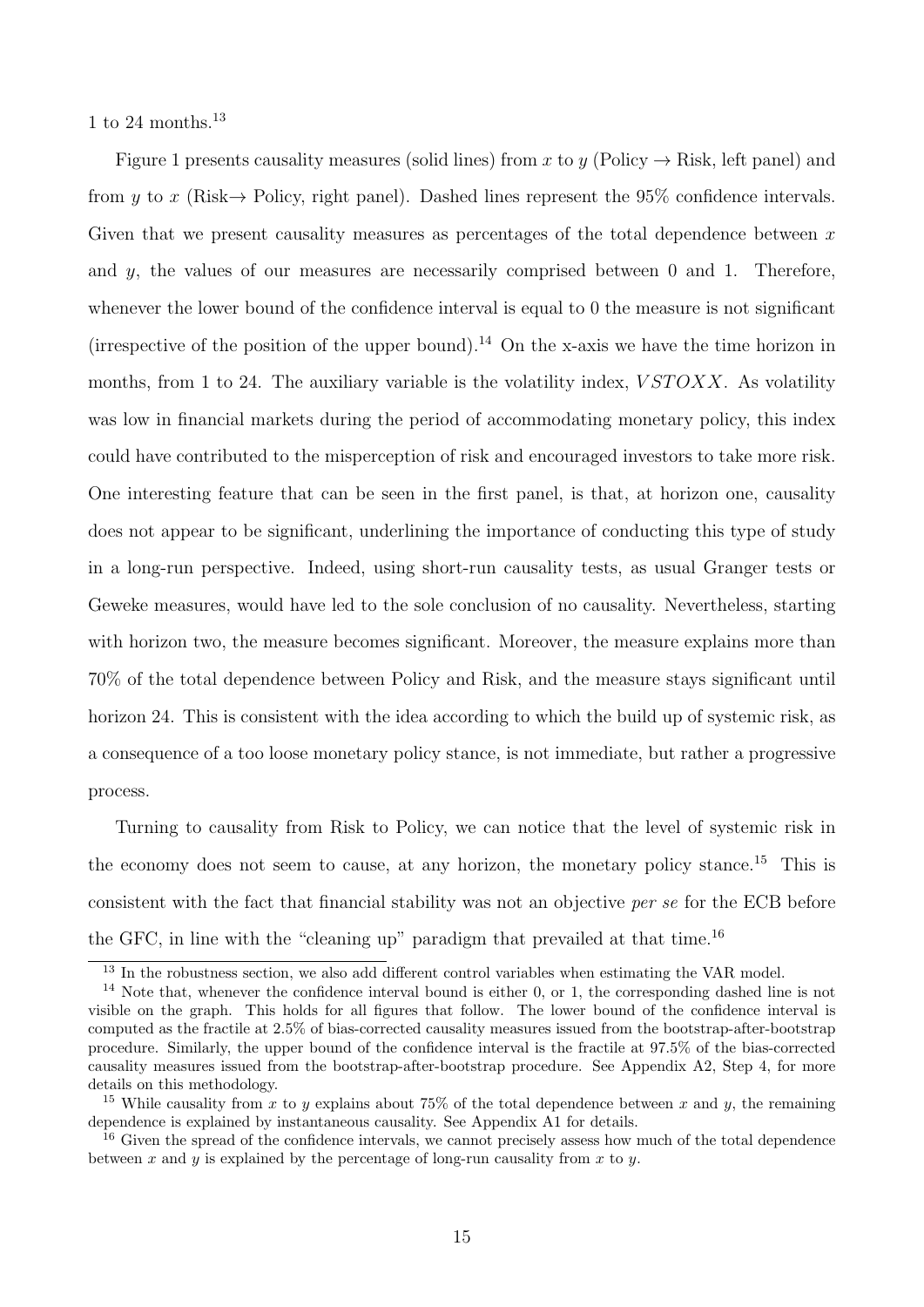Figure 1: Causality measures for  $z = VSTOXX$  index

<span id="page-17-0"></span>

Note: This figure presents causality measures for the variables x (Policy) and y (Risk). More precisely,  $x = Taylor$  residuals and y = SRisk. The auxiliary variable is the VSTOXX index. The order of the VAR, selected by AIC, is 2. Confidence intervals at 95% are represented by the dashed lines.

When changing the auxiliary variable to *GRAI*, the Global Risk Aversion Indicator, results seem to further confirm the SRTC theory. In Figure [2,](#page-17-1) the monetary policy stance significantly influences systemic risk only starting with horizon 3. Once again, causality from Policy to Risk explains more than 75% of the total dependence between these two variables and causality from Risk to Policy is rejected.

Figure 2: Causality measures for  $z =$  Global Risk Aversion Indicator

<span id="page-17-1"></span>

Note: This figure presents causality measures for the variables  $x$  (Policy) and  $y$  (Risk). More precisely,  $x =$  Taylor residuals and y = SRisk. The auxiliary variable is the Global Risk Aversion Indicator. The order of the VAR, selected by AIC, is 1. Confidence intervals at 95% are represented by the dashed lines.

The two variables considered above relate to the global risk perception. Results converge towards the existence of a SRTC in Europe and the need for policy to stay low for long in order for this transmission channel to start operating. We turn now to variables that are more directly related to the perception of firms' and banks' riskiness.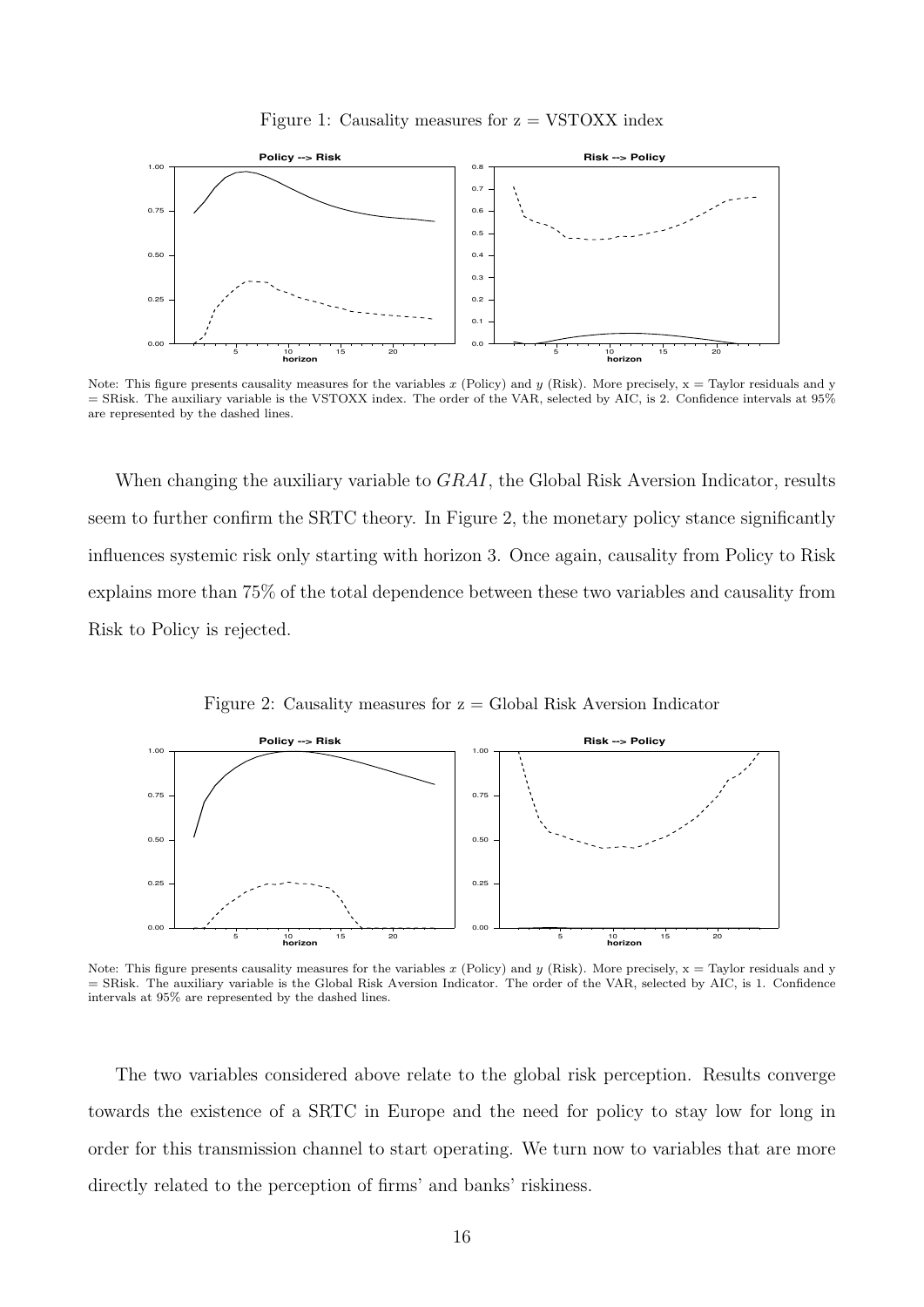Figure [3](#page-18-0) presents causality measures when the auxiliary variable is the BBB Euro Non Financial Index spread with respect to the 10-year German government bond yields. This spread was at its low during the period of expansionary policy, implying that firms with a BBB investment grade were perceived, at that time, as less risky. In this scenario, the policy stance is an evident predictor of systemic risk. Starting with period 4, the causality measure Policy  $\rightarrow$  Risk becomes significant and explains more than 75% of total causality, proving, as in the above cases, that monetary policy needs to be accommodating for a longer time period in order for the SRTC to become active. Moreover, from horizon 9 on, the spread of the confidence interval diminishes, implying an increased significance of the measure.[17](#page-18-1)

Figure 3: Causality measures for  $z = BBB$  rated firms bond index spread

<span id="page-18-0"></span>

Note: This figure presents causality measures for the variables x (Policy) and y (Risk). More precisely,  $x =$  Taylor residuals and y = SRisk. The auxiliary variable is the spread between the BBB rated firms bond index and the 10-year German government bond yields. The order of the VAR, selected by AIC, is 3. Confidence intervals at 95% are represented by the dashed lines.

In Figure [4,](#page-19-0) we present causality measures for the case where the auxiliary variable is the expected default frequency of non financial corporations, another variable related to the perception of firms and banks' riskiness. According to the mechanisms underlying the SRTC, when this probability decreases, financial institutions should lower their lending standards and be agree to finance riskier projects. Results in Figure [4](#page-19-0) seem to confirm this hypothesis, as the causality measure from Policy to Risk is significant and increasing starting with period 3. Again, causality from Policy to Risk explains more than 75% of the total dependence.

Considering as auxiliary variable the banks' capital-to-asset ratio further confirms our results. This ratio was rather stable during the period 2003 to 2007, implying no particular

<span id="page-18-1"></span><sup>&</sup>lt;sup>17</sup> The narrower confidence interval that we obtain with the BBB spread may indicate that this variable better captures the (mis)perception of firms' riskiness than the other auxiliary variables.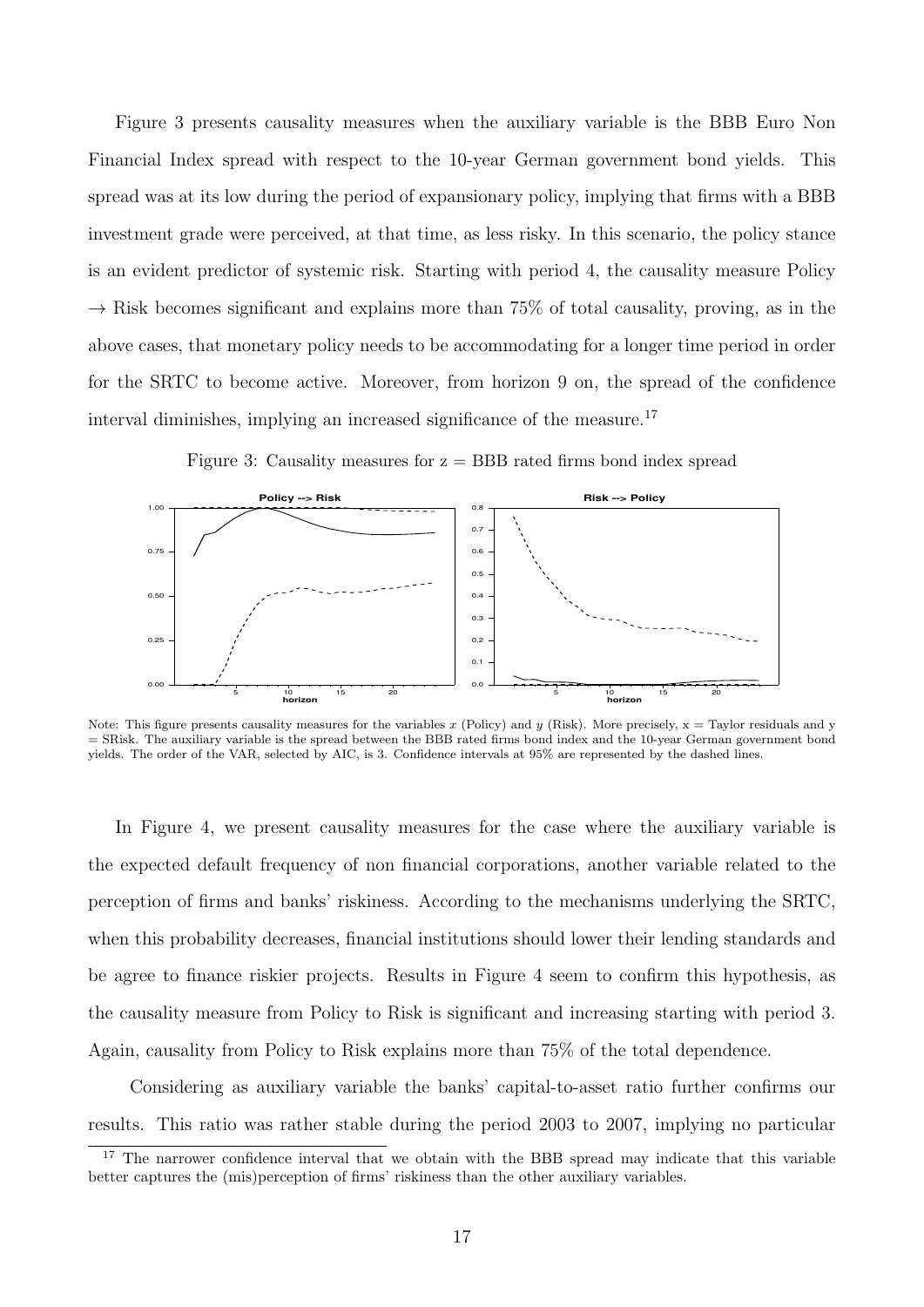Figure 4: Causality measures for  $z =$  Expected default frequency (firms)

<span id="page-19-0"></span>

Note: This figure presents causality measures for the variables x (Policy) and y (Risk). More precisely,  $x = Taylor$  residuals and y = SRisk. The auxiliary variable is the Expected default frequency (firms). The order of the VAR, selected by AIC, is 1. Confidence intervals at 95% are represented by the dashed lines.

problems for the banking sector. Figure [5](#page-19-1) shows that the impact of the policy stance on systemic risk is present in this configuration, starting with period 1. These last three figures validate our intuition about the connections between the systemic risk-taking channel and firms' and banks' balance sheets structure. The graphs for all the other auxiliary variables are provided in Appendix C (Figures [9](#page-39-0) to [13\)](#page-40-0). For one single auxiliary variable – expected default frequency of banks – no causality is found, neither from Risk to Policy, nor from Policy to Risk. The result would imply that the expected probability of default for the banking sector did not play a role in systemic risk accumulation or is not a good proxy for the perception of banks' riskiness.[18](#page-19-2)

Figure 5: Causality measures for  $z =$  Capital-to-asset ratio

<span id="page-19-1"></span>

Note: This figure presents causality measures for the variables x (Policy) and y (Risk). More precisely,  $x = Taylor$  residuals and y = SRisk. The auxiliary variable is the Capital-to-asset ratio. The order of the VAR, selected by AIC, is 3. Confidence intervals at 95% are represented by the dashed lines.

<span id="page-19-2"></span>Otherwise, evidence of causal relationships from monetary policy to risk is found with

<sup>&</sup>lt;sup>18</sup> Nevertheless, long-run causality from  $x$  to  $y$  is found to be significant with this auxiliary variable in some alternative specifications tested below in the robustness section.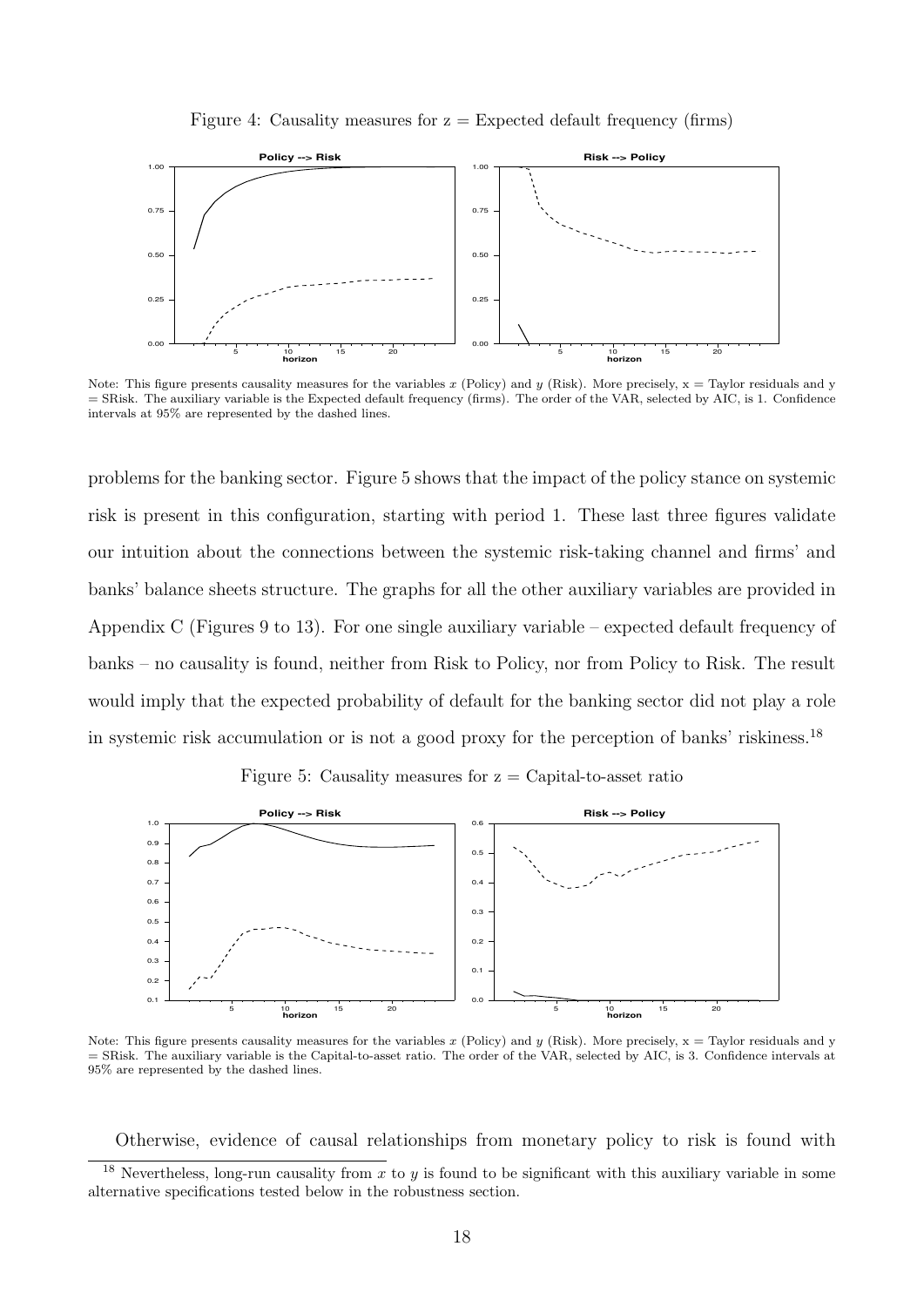all the other auxiliary variables, namely: the risk premium, the stock market index and the cost of equity for firms and for banks. Furthermore, our results seem to confirm the fact that central banks were not concerned with financial risk in the period preceding the crisis. More importantly, we reject, in several of the configurations considered, the presence of shortrun causality from monetary policy to risk. This justifies the adequacy of our methodology, although it has never been employed before in this literature. All in all, the results conclude to the existence, at a macroeconomic level, of a SRTC in the Eurozone. To confirm these results, the above analysis was conducted using several auxiliary variables, z. In the next section, more robustness tests are provided.

### 6 Sensitivity analysis

To verify the robustness of our results, we perform three different exercises. For the first one, we change the way in which we measure the monetary policy stance,  $x$ . To start with, we consider Taylor rules which are more or less different from the baseline. More precisely, we define Taylor residuals (2) as the difference between the actual nominal interest rate and a benchmark that is close to the baseline, but without gradualism  $(\beta_i = 0)$ , as in Hofmann and Bogdanova [\(2012\)](#page-30-11). Taylor (3) is an alternative benchmark without gradualism, but with forward-looking features and a constant equilibrium real interest rate, that is:  $i_t^* = 0.63 + 1.5\pi_{t+12} + 0.5(y_t - y_t^*)$ . The value for the constant stems from preliminary estimations.<sup>[19](#page-20-0)</sup> Taylor  $(4)$  is equivalent to the baseline rule, but with a forward-looking behavior for inflation. Finally, Taylor (5) is an alternative benchmark based on Orphanides and Wieland [\(2013\)](#page-31-6). According to this rule the change in the policy rate responds to forward-looking inflation and the difference in output gap:  $\Delta i_t^* = 0.5 (\pi_{t+12} - \bar{\pi}) + 0.5\Delta (y_t - y_t^*)$ . Interest rates in level are then easily obtained following  $i_t^* = i_{t-1}^* + \Delta i_t^*$ . In each and every case, the Taylor residuals that we obtain are negative and confirm that interest rates were set too low too long before the GFC.

<span id="page-20-0"></span>Next, departing from monetary policy rules, we also use, as an alternative measure of the

<sup>&</sup>lt;sup>19</sup> Knowing that the structural form of the rule is  $rr_t * + \bar{\pi} + 1.5 (\pi_t - \bar{\pi}) + 0.5 (y_t - y_t^*)$ , the estimated constant in Taylor (3) can be identified as  $rr * +\overline{\pi} - 1.5\overline{\pi}$ . Given that  $\overline{\pi} = 2.08$ , a constant equal to 0.63 implies that the equilibrium real interest rate is equal to rr∗ = 1.67%. This corresponds precisely to the mean value of the TGR over the considered period.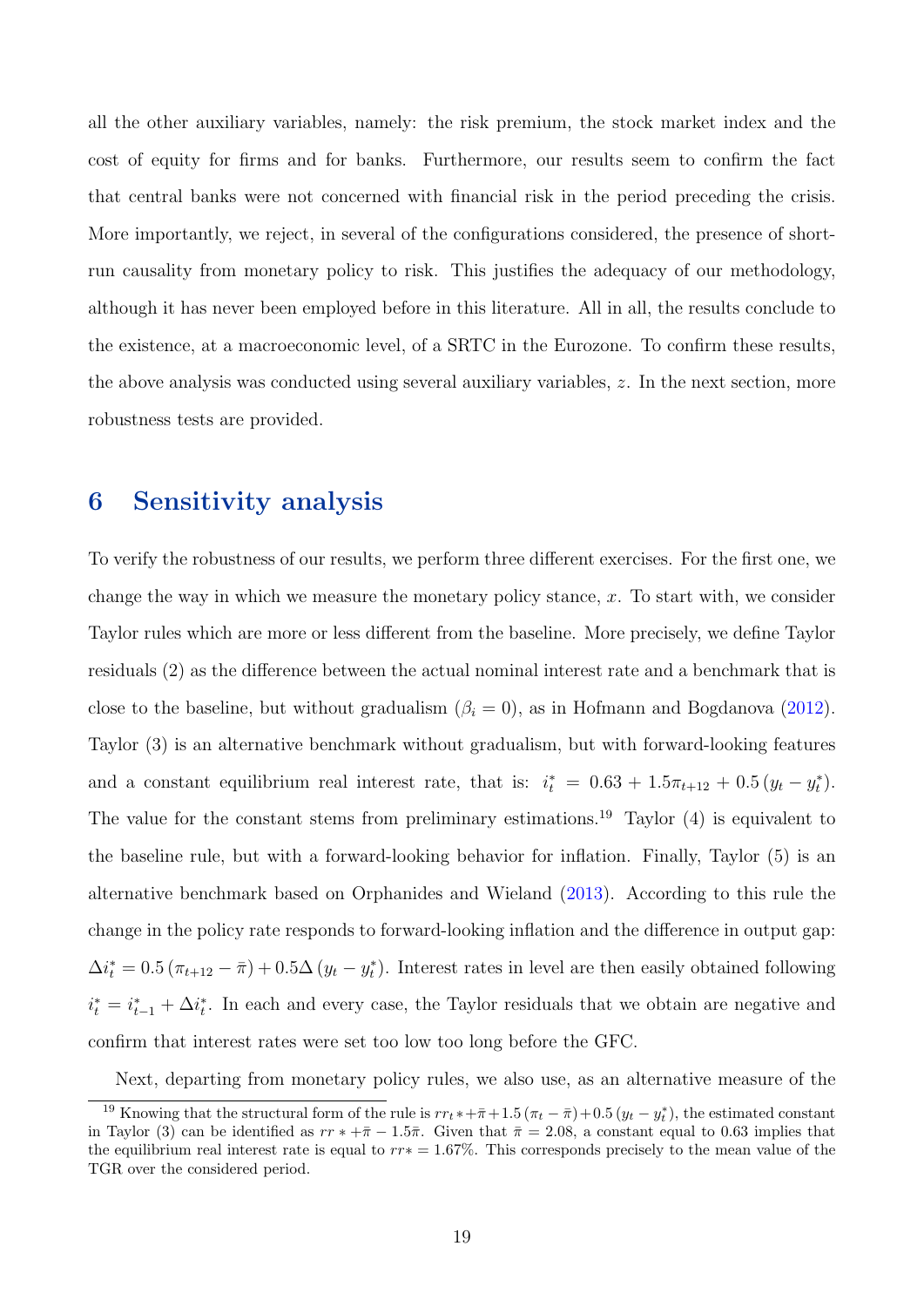monetary policy stance,  $x$ , the short-term nominal interest rate gap with respect to its Hodrick-Prescott HP trend (labeled *interest gap*). Last, monetary policy deviance is gauged through the difference between the real interest rate and its equilibrium (labeled real rate gap). Following Taylor [\(1993\)](#page-32-4), among others, the time-varying equilibrium real interest rate is supposed to be equal to the estimate of the TGR of real activity  $(r r_t^* = \Delta y_t^*)$ . These two additional measures are also represented in Figure [6](#page-36-0) (Appendix B) and they both indicate a loose stance of monetary policy in the period leading up to the GFC.

<span id="page-21-0"></span>Table [1](#page-21-0) summarizes the main features of all the benchmarks we use to gauge the real monetary policy stance.

| Benchmark         | Definition of the benchmark                                                                                             | Corresponding policy stance |
|-------------------|-------------------------------------------------------------------------------------------------------------------------|-----------------------------|
| Taylor (baseline) | $i_t^* = 0.9i_{t-1}^* + 0.1\left\{rr_t^* + \bar{\pi} + 1.5\left(\pi_t - \bar{\pi}\right) + 0.5\tilde{y}_t\right\}$      | Taylor residuals            |
| Taylor $(2)$      | $i_t^* = rr_t^* + \bar{\pi} + 1.5(\pi_t - \bar{\pi}) + 0.5\tilde{y}_t$                                                  | Taylor residuals $(2)$      |
| Taylor $(3)$      | $i_t^* = 0.63 + 1.5\pi_{t+12} + 0.5\tilde{y}_t$                                                                         | Taylor residuals $(3)$      |
| Taylor $(4)$      | $i_t^* = 0.9i_{t-1}^* + 0.1\left\{rr_t^* + \bar{\pi} + 1.5\left(\pi_{t+12} - \bar{\pi}\right) + 0.5\tilde{y}_t\right\}$ | Taylor residuals $(4)$      |
| Taylor $(5)$      | $i_t^* = i_{t-1} + \Delta i_t^*$ , with $\Delta i_t^* = 0.5 (\pi_{t+12} - \bar{\pi}) + 0.5 \Delta \tilde{y}_t$          | Taylor residuals $(5)$      |
| Interest trend    | $i_t^* = HP(i_t)$                                                                                                       | Interest gap                |
|                   | Equilibrium real rate $rr_t^* = \Delta y_t^*$ , with $y_t^* = HP(y_t)$                                                  | Real rate gap               |

Table 1: Alternative measures of monetary policy stance

Note:  $\tilde{y}_t \equiv (y_t - y_t^*)$ , with  $y_t^* = HP(y_t)$ .  $HP(x)$  means Hodrick-Prescott Filter applied to a variable x. All measures of the monetary policy stance are computed as the difference between the actual interest rate  $i_t$  and the corresponding benchmark  $i_t^*$ , except for the real rate gap which is defined as the difference between the actual ex post real interest  $r_t$  and the estimated equilibrium real rate  $rr_t^*$ .  $\bar{\pi} = 2.08$ , the mean inflation over the sample period.

All in all, we consider six alternative monetary policy specifications. When the auxiliary variables are related to the global risk perception (i.e. VSTOXX and GRAI), results are qualitatively similar to the ones obtained in the main analysis. The sole exception concerns Taylor residuals (4), where no causality is found either from monetary policy to systemic risk and vice versa. In all other five alternative specifications of x, long-run causality from  $x$ to y is significant, while reverse causality is generally rejected. Furthermore, when auxiliary variables concern the perception of firms' riskiness (BBB spread, risk premium, stock market index, expected default frequency and cost of equity), results from the main analysis seem to be confirmed in most configurations. The BBB spread and the cost of equity for firms appear as being the auxiliary variables through which the SRTC works most. For the stock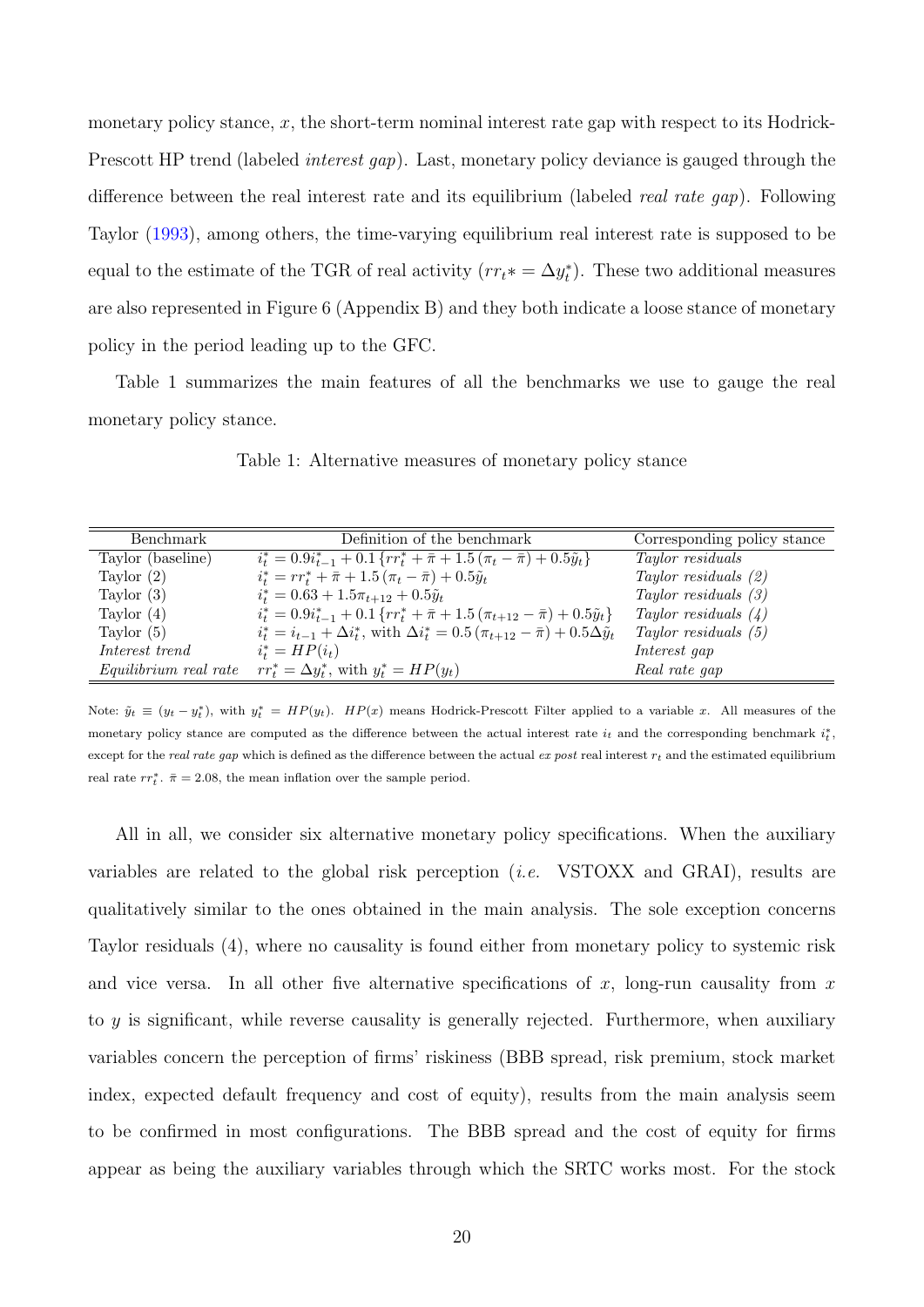market return, and to a lesser extent, the risk premium and firms' expected default frequencies, results indicating the presence of long-run causality from  $x$  to  $y$  are more mixed. Causality from systemic risk to the monetary policy stance is once again globally rejected. Finally, all three auxiliary variables related to the perception of banks' riskiness – banks' expected default frequencies, the cost of equity and the capital-to-asset ratio – in all six monetary policy configurations, give similar results to the ones presented in the baseline analysis: long-run causality from  $x$  to  $y$  is always significant, while short-run causality is almost never present. As before, causality from  $y$  to  $x$  is generally rejected. From the six alternative monetary policy stance measures, four seem to strongly confirm the existence of a SRTC in Europe: Taylor residuals (2) and (5), the interest gap and real rate gap. When Taylor residuals (4) is used as a proxy for the monetary policy stance,  $20$  global risk perception and firms' perceived riskiness (via the risk premium, the stock market index and the expected default frequency) do not seem to play a major role in the transmission of monetary policy to systemic risk. Moreover, Taylor residuals (3) highlight a new configuration, where some causality from  $y$  to  $x$  is found at small horizons (from 1 to maximum 4), implying thus some reaction of the central bank to the increase in systemic risk. Nevertheless, this evidence is not robust, as it does not appear in any other configuration. Generally, the results are always robust when causality from  $x$  to  $y$  is gauged through auxiliary variables related to the perception for banks' riskiness. These results are all summarized in Tables [3](#page-41-0) to [6](#page-42-0) in Appendix D.

The second robustness exercise consists in including control variables in the VAR model and re-evaluating the benchmark results to see whether causality still holds in this new setting. To this end, we have considered three categories of control variables, all provided by the ECB (Statistical Data Warehouse). First, we control for the economic activity. However, as the output gap is already taken into account in the policy measure (Taylor residuals), it would be redundant to include it in the VAR. Instead, we consider the unemployment rate. Second, we check whether inserting variables related to external factors, namely the US Fed Funds rate and the real effective exchange rate (EUR/USD), would affect our causality results. Last, given that the SRTC relies on private agents' perceptions, it is important to consider their perception

<span id="page-22-0"></span><sup>&</sup>lt;sup>20</sup> Taylor residuals (4) only differs from the benchmark treated in the main analysis in that inflation has a forward-looking behavior.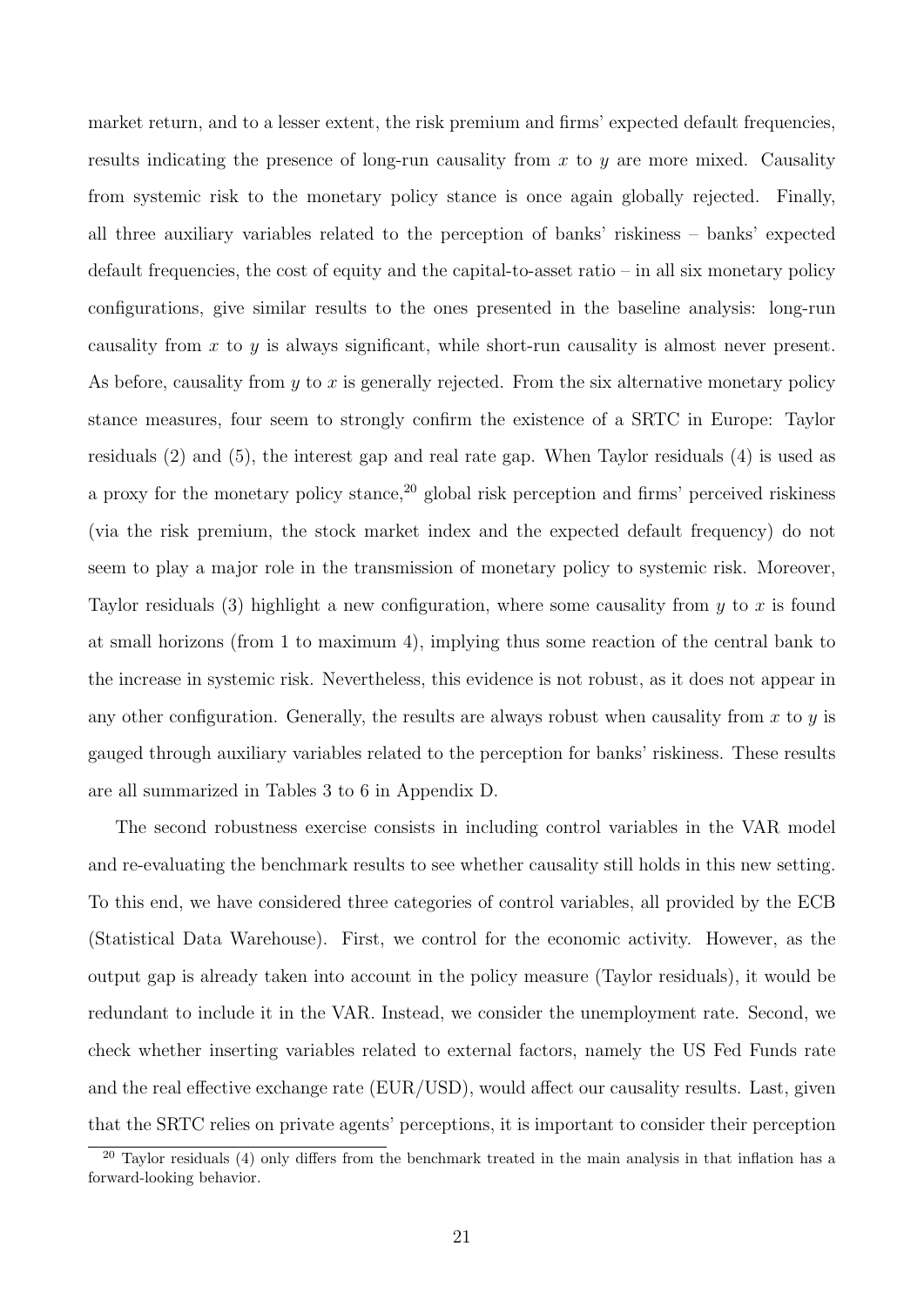of future economic activity, through the expected growth rate. Including unemployment into the VAR confirms our benchmark results. Only two auxiliary variables, GRAI and firms' risk premium, do not allow us to conclude to a significant causality from Policy to Risk. Results are again similar to the ones in the main analysis when external factors are taken into account. The only variable that does not lead to a significant causality measure from Policy to Risk is GRAI. No changes with respect to the results section are observed when the expected growth rate is added as an exogenous variable. All in all, our results seem robust to including different control variables, confirming once more the existence of the SRTC in Europe. Results from this analysis are summarized in Tables [7](#page-42-1) to [10](#page-43-0) in Appendix D.

The last type of sensitivity analysis concerns the systemic risk variable  $\gamma$ . Two alternative risk measures are considered.<sup>[21](#page-23-0)</sup> The first one, labeled  $SRisk\_bk$ , is a measure of SRisk related to the sole banking sector. It is computed in a similar way to the original SRisk, but excludes insurance companies, financial services and real estate firms. As reported in the Appendix D, Table [11,](#page-44-0) the results with  $SRisk\_bk$  still lead, in most of the cases, to the confirmation of the SRTC in Europe. The only two variables for which there is no causality from Policy to Risk are stock prices and banks' the expected default frequency. We also test the robustness of our results by using the credit-to-GDP gap with respect to its HP trend. Although this variable is not per se a measure of systemic risk, it is often viewed as a good indicator of global risk, notably by the Basel Committee. Once more, the results for most of the z variables indicate the existence of long-run causality from Policy to Risk, but not from Risk to Policy.

The results obtained in the baseline analysis and in all the robustness checks are clearly in favor of the existence of the SRTC in the Eurozone. Since these results are conclusive when using only one auxiliary variable in the model, we argue that accounting for more auxiliary variables at a time would be redundant. This is even more the case as these variables are closely connected and therefore their impact would be difficult to disentangle in a VAR model with four or more variables, therefore adding nothing new to the analysis.

<span id="page-23-0"></span><sup>&</sup>lt;sup>21</sup> The dynamics of these two risk measures are plotted in Figure [7](#page-36-1) in Appendix B. They clearly show evidence of risk accumulation during the period of the study. Typically, the credit-to-GDP gap is positive starting with the end of 2004, implying an increase in credit and potentially more risk.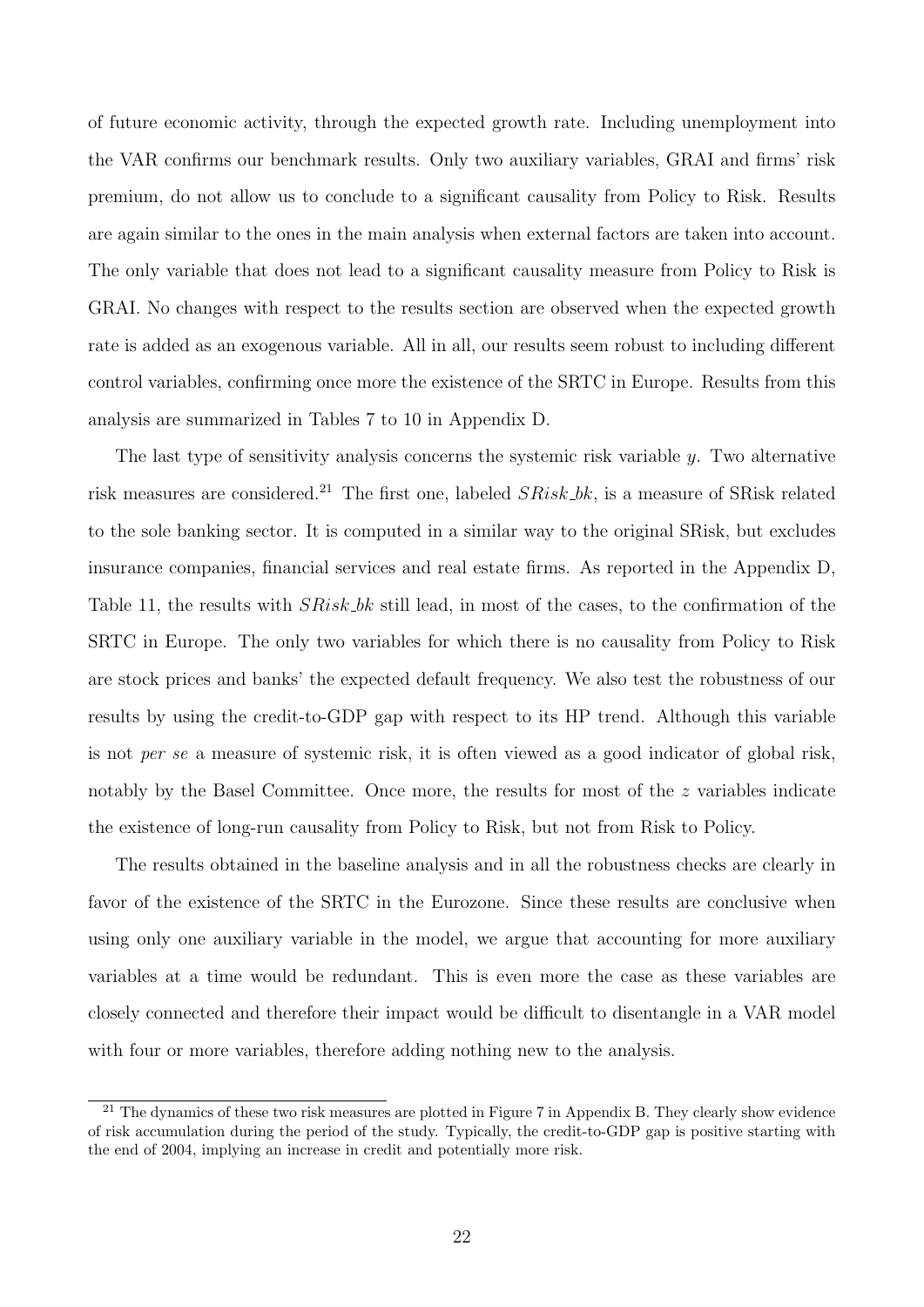### 7 Concluding Remarks

The RTC has gained a lot of attention since the outbreak of the financial crisis, as it represents a way of explaining why the crisis was so severe and why risk accumulation went unnoticed. However, while liquidity or default risk have been considered in this literature, systemic risk has been largely neglected. Furthermore, the different studies conducted thus far mainly perform micro-econometric analyses. Macroeconomic studies are scarce and the long-term perspective is not considered, while the build up of systemic risk, as a consequence of too loose monetary policy stance, is not likely to be immediate. Finally, none of the existing papers employs causality measures which, as we have shown, are suitable for treating the existence of the RTC. As an extension to this literature, we propose an original methodology to investigate the link between monetary policy and systemic risk.

Several aspects of the SRTC are addressed in this paper. First, given that expansionary monetary policy needs an "incubation period" before influencing systemic risk behavior, we adopt a long-run perspective and compute causality measures over different horizons. We find that in most cases, causality from the monetary policy stance to systemic risk becomes significant after several months. Therefore, usual short-run causality measures à la Granger and à la Geweke would not have been adequate for the research question at hand. According to our estimates, the causality from monetary policy to systemic risk, while not significant in the very short term, robustly represents 75 to 100% of the total dependence between the two variables in the long run.

Second, causality from systemic risk to the monetary policy stance is also estimated. Interestingly, our results show no such causal relation in this direction. This finding is not so surprising as financial stability was not an objective *per se* of the ECB before 2008. However, as part of the two pillar strategy adopted by the ECB, financial indicators were supposed to be monitored as they may contain information about future inflation. If evidence provided here proves that this was not the case, the explanation may come not from a lack of vigilance of the central bank, but most probably from an absence of reliable risk measures. We address this second issue by employing a recently proposed systemic risk measure, namely the SRisk indicator, that reproduces the slow and long risk accumulation that preceded the crisis.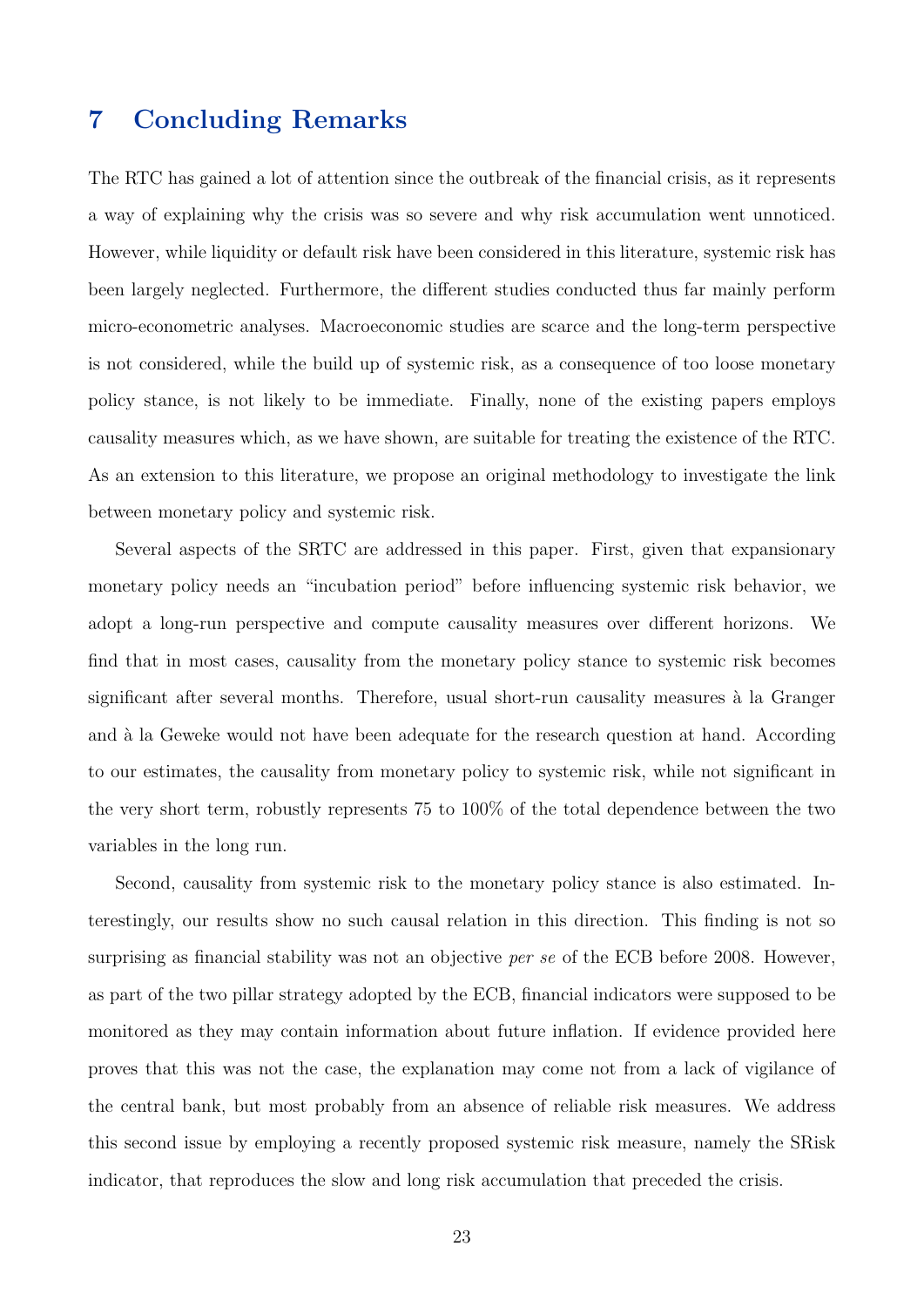Central banks must be aware that a too loose monetary policy stance may be conducive to negative externalities such as the progressive build-up up of systemic risk. Should therefore central banks react to systemic risk? In other words, would it have been desirable in our empirical investigation to validate reverse causality, from systemic risk to monetary policy? This is an ongoing debate. According to Smets [\(2014\)](#page-32-5), there are two main opposite views. On the one hand, the "leaning against the wind" approach considers that central banks should not hesitate to use monetary policy to address financial imbalances. On the other hand, the "modified Jackson Hole consensus" calls central banks to only focus on price stability, while the objective of financial stability should be entrusted to another institution, with its own objectives and instruments. However systemic risk per se has not really been addressed in this debate. Therefore, this issue deserves more developments, possibly in the way suggested by Brunnermeier and Sannikov [\(2014\)](#page-27-1).

In the meanwhile, the resilience of the economy could be enhanced by macro-prudential policy. By preventing systemic risk, macro-prudential policy may offset the negative externalities of "too long too low" interest rates. This should become a matter of priority, as monetary policy has been very accommodating in many countries for nearly ten years now.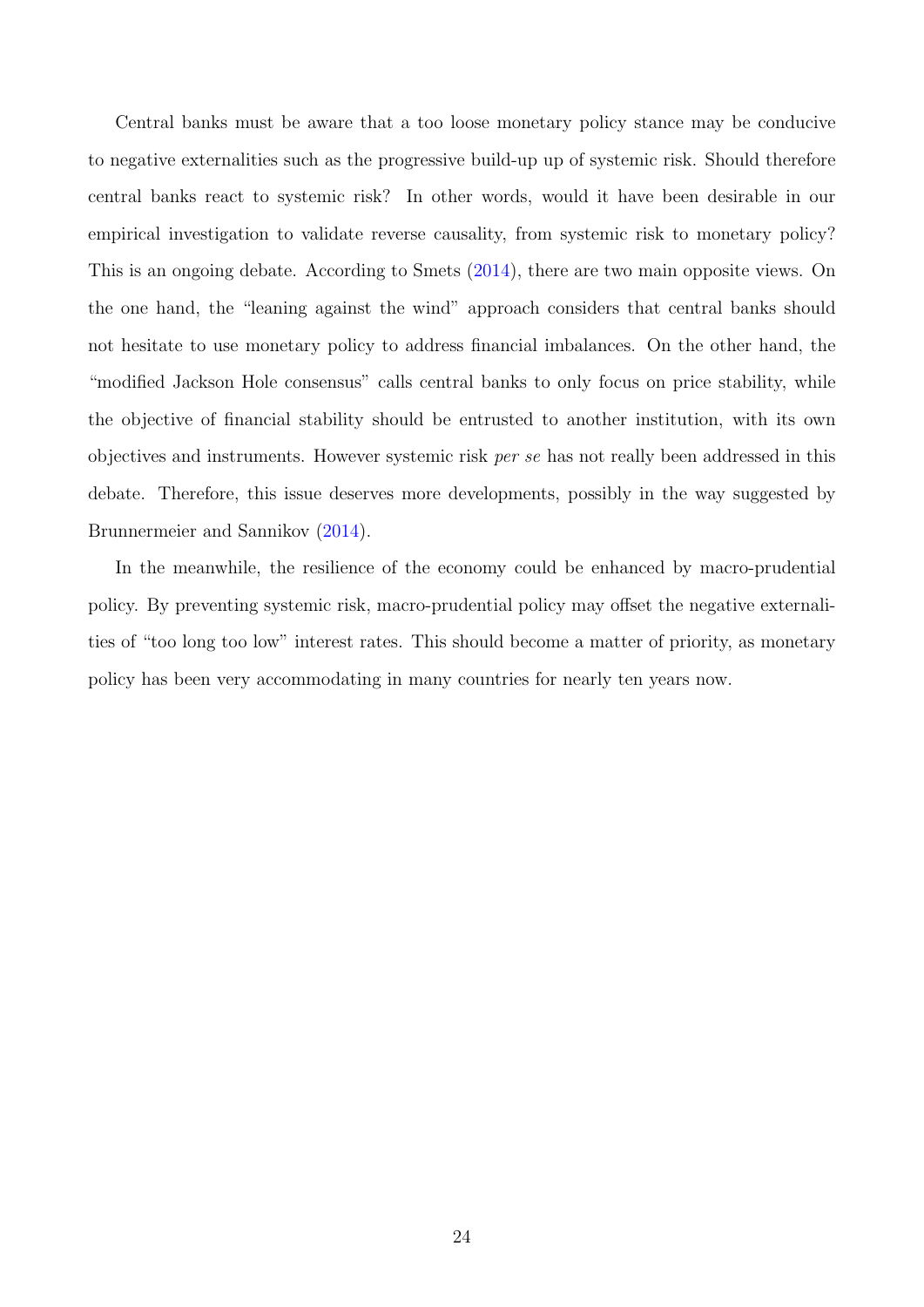### <span id="page-26-0"></span>References

- [1] Acharya, V. and M. Richardson (2009). Restoring financial stability: how to repair a failed system. Vol. 542. John Wiley and Sons.
- <span id="page-26-3"></span>[2] Acharya, V., R. Engle, and M. Richardson (2012). "Capital shortfall: A new approach to ranking and regulating systemic risks". American Economic Review 102.3, pp. 59–64.
- <span id="page-26-10"></span>[3] Acharya, V. V., D. Pierret, and S. Steffen (2016). Introducing the "Leverage Ratio" in Assessing the Capital Adequacy of European Banks. Tech. rep. Mimeo ZEW.
- <span id="page-26-9"></span>[4] Acharya, V. V., L. H. Pedersen, T. Philippon, and M. Richardson (2017). "Measuring systemic risk". The Review of Financial Studies 30.1, pp. 2–47.
- <span id="page-26-5"></span>[5] Adrian, T. and H. Shin (2009). "Money, Liquidity, and Monetary Policy". American Economic Review 99.2, pp. 600–605.
- <span id="page-26-4"></span>[6] Afanasyeva, E. and J. G¨untner (2016). "Bank market power and the risk channel of monetary policy". mimeo.
- <span id="page-26-1"></span>[7] Allen, F. and E. Carletti (2009). "The global financial crisis: causes and consequences". Paper is presented on the Conference on: Global Market Integration and Financial Crises, The Hong Kong University of Science and Technology (HKUST) Business School.
- <span id="page-26-7"></span>[8] Altunbas, Y., L. Gambacorta, and D. Marqués-Ibáñez (2014). "Does Monetary Policy Affect Bank Risk?" International Journal of Central Banking 10.1, pp. 95–135.
- <span id="page-26-6"></span>[9] Angeloni, I., E. Faia, and M. Lo Duca (2015). "Monetary Policy and Risk Taking". Journal of Economic Dynamics and Control 52.C, pp. 285–307.
- <span id="page-26-8"></span>[10] Bekaert, G., M. Hoerova, and M. L. Duca (2013). "Risk, Uncertainty and Monetary Policy". Journal of Monetary Economics 60.7, pp. 771–788.
- <span id="page-26-2"></span>[11] Benoit, S., J.-E. Colliard, C. Hurlin, and C. Pérignon (2017). "Where the risks lie: A survey on systemic risk". Review of Finance 21.1, pp. 109–152.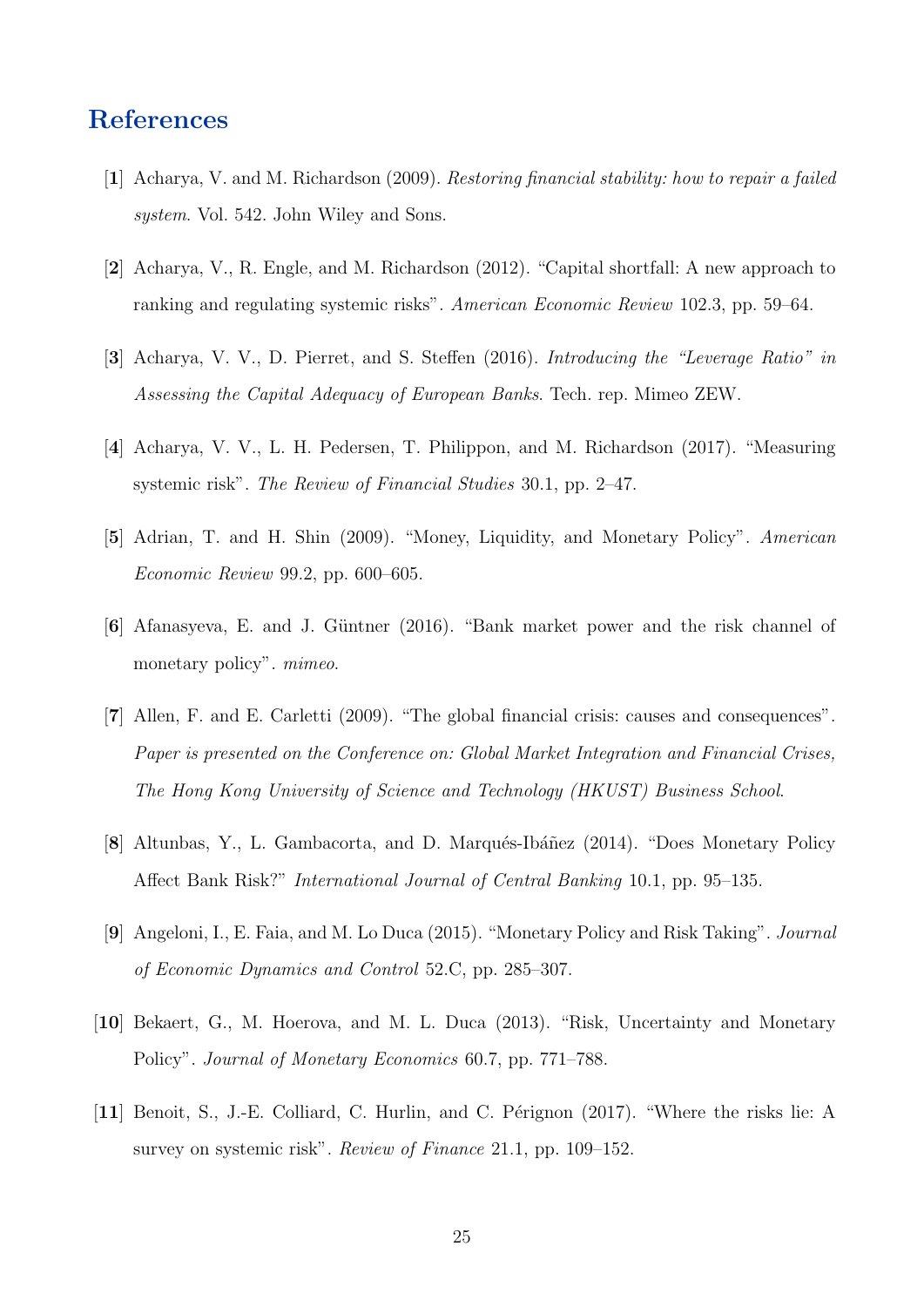- <span id="page-27-2"></span>[12] Bernanke, B. (2013). "Testimony of Chairman Ben S. Bernanke before the Joint Economic Committee, U.S. Congress, Washington, D.C., May 22, 2013".
- <span id="page-27-7"></span>[13] Bernanke, B., M. Gertler, and S. Gilchrist (1999). "The Financial Accelerator in a Quantitative Business Cycle Framework". Ed. by J. Taylor and M. Woodford. Amsterdam : North-Holland. Vol. 1. Handbook of Macroeconomics. Chap. 21, pp. 1341–1393.
- <span id="page-27-4"></span>[14] Bonfim, D. and C. Soares (2014). "The risk-taking channel of monetary policy - exploring all avenues". Banco de Portugal Working paper 2.
- <span id="page-27-0"></span>[15] Borio, C. and H. Zhu (2012). "Capital regulation, risk-taking and monetary policy: A missing link in the transmission mechanism?" Journal of Financial Stability 8.4, pp. 236– 251.
- <span id="page-27-3"></span>[16] Brownlees, C. and R. F. Engle (2016). "SRISK: A Conditional Capital Shortfall Measure of Systemic Risk". The Review of Financial Studies 30.(1), pp. 48–79.
- <span id="page-27-10"></span>[17] Brownlees, C. T., B. R. Chabot, E. Ghysels, and C. J. Kurz (2017). Back to the Future: Backtesting Systemic Risk Measures During Historical Bank Runs and the Great Depression. Tech. rep.
- <span id="page-27-1"></span>[18] Brunnermeier, M. and Y. Sannikov (2014). "A Macroeconomic Model with a Financial Sector". American Economic Review 104.2, pp. 379–421.
- <span id="page-27-5"></span>[19] Brunnermeier, M. (2001). Asset Pricing under Asymmetric Information - Bubbles, Crashes, Technical Analysis and Herding. Oxford, Oxford University Press.
- <span id="page-27-9"></span>[20] Bruno, V., I. Shim, and H. S. Shin (2017). "Comparative assessment of macroprudential policies". Journal of Financial Stability 28.C, pp. 183–202.
- <span id="page-27-8"></span>[21] Buch, C., S. Eickmeier, and E. Prieto (2014). "In search for yield? Survey-based evidence on bank risk taking". Journal of Economic Dynamics and Control 43.C, pp. 12–30.
- <span id="page-27-6"></span>[22] Cao, J. and G. Illing (2015). ""Interest Rate Trap", or does the central bank keep the policy rate too low for too long?" The Scandinavian Journal of Economics 117.4, pp. 1256– 1280.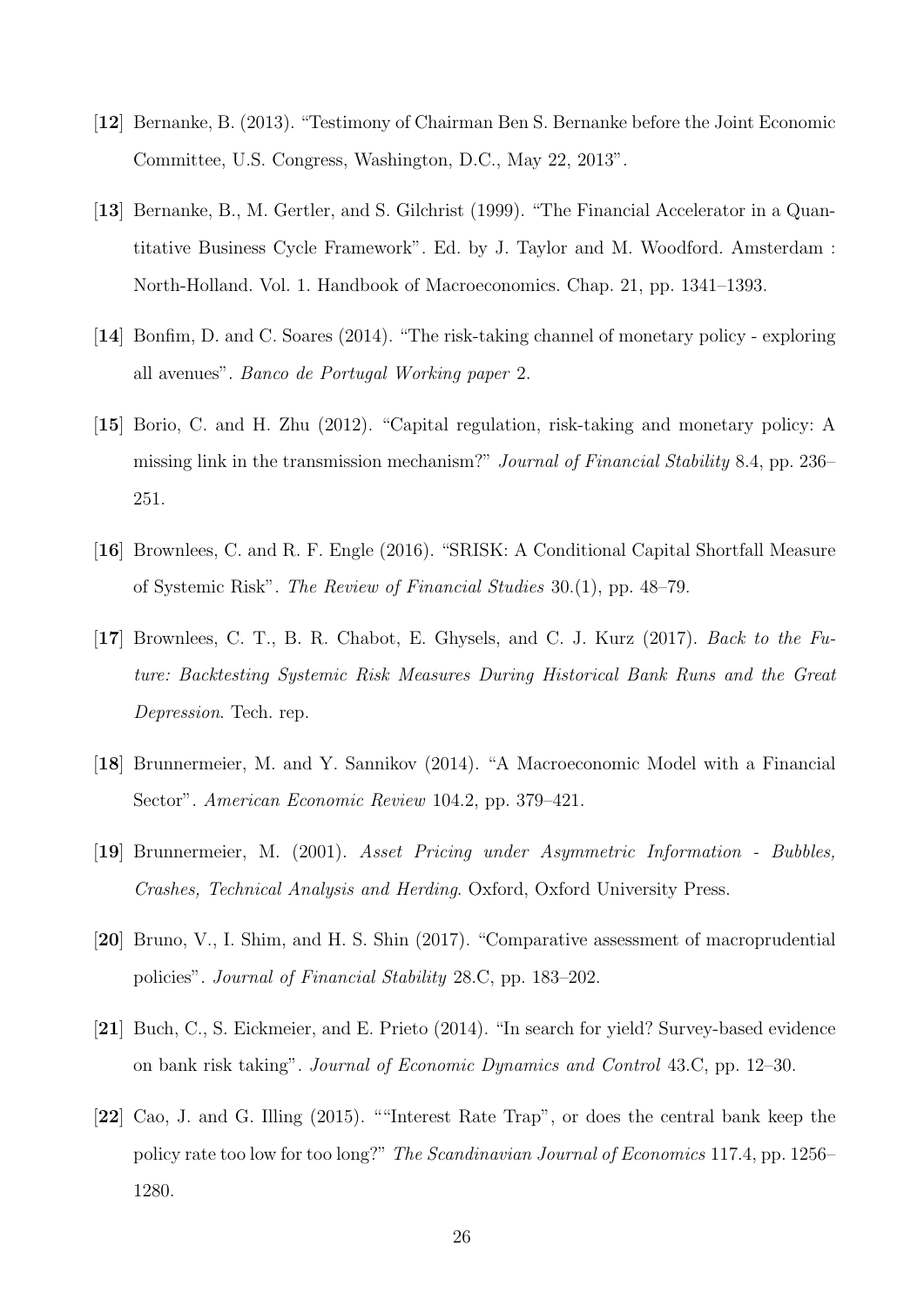- <span id="page-28-5"></span>[23] Challe, E., B. Mojon, and X. Ragot (2013). "Equilibrium risk shifting and interest rate in an opaque financial system". European Economic Review 63.C, pp. 117–133.
- <span id="page-28-2"></span>[24] Chodorow-Reich, G. (2014). "Effects of unconventional monetary policy on financial institutions". Brookings Papers on Economic Activity 45.1, pp. 155–227.
- <span id="page-28-6"></span>[25] Cociuba, S. E., M. Shukayev, and A. Ueberfeldt (2016). "Collateralized borrowing and risk taking at low interest rates". European Economic Review 85, pp. 62–83.
- <span id="page-28-10"></span>[26] Davidson, R and J MacKinnon (2004). Econometric Theory and Methods. New York: Oxford University Press.
- <span id="page-28-9"></span>[27] De Nicolo, G., G. Dell'Ariccia, L. Laeven, and F. Valencia (2010). "Monetary policy and bank risk taking". IMF staff position note 10/09.
- <span id="page-28-7"></span>[28] Delis, M. and G. Kouretas (2011). "Interest rates and bank risk-taking". Journal of Banking and Finance 35.4, pp. 840–855.
- <span id="page-28-8"></span>[29] Delis, M. D., I. Hasan, and N. Mylonidis (2017). "The Risk-Taking Channel of Monetary Policy in the US: Evidence from Corporate Loan Data". Journal of Money, Credit and Banking 49.1, pp. 187–213.
- <span id="page-28-3"></span>[30] Dell'Ariccia, G. and R. Marquez (2006). "Lending Booms and Lending Standards". The Journal of Finance 61.5, pp. 2511–2546.
- <span id="page-28-4"></span>[31] Dell'Ariccia, G., L. Laeven, and R. Marquez (2014). "Real interest rates, leverage, and bank risk-taking". Journal of Economic Theory 149, pp. 65–99.
- <span id="page-28-1"></span>[32] Dell'Ariccia, G., L. Laeven, and G. Suarez (2017). "Bank Leverage and Monetary Policy's Risk-Taking Channel: Evidence from the United States". The Journal of Finance LXXII.2, pp. 613–654.
- <span id="page-28-0"></span>[33] Dewachter, H. and R. Wouters (2014). "Endogenous risk in a DSGE model with capitalconstrained financial intermediaries". Journal of Economic Dynamics and Control 43.C, pp. 241–268.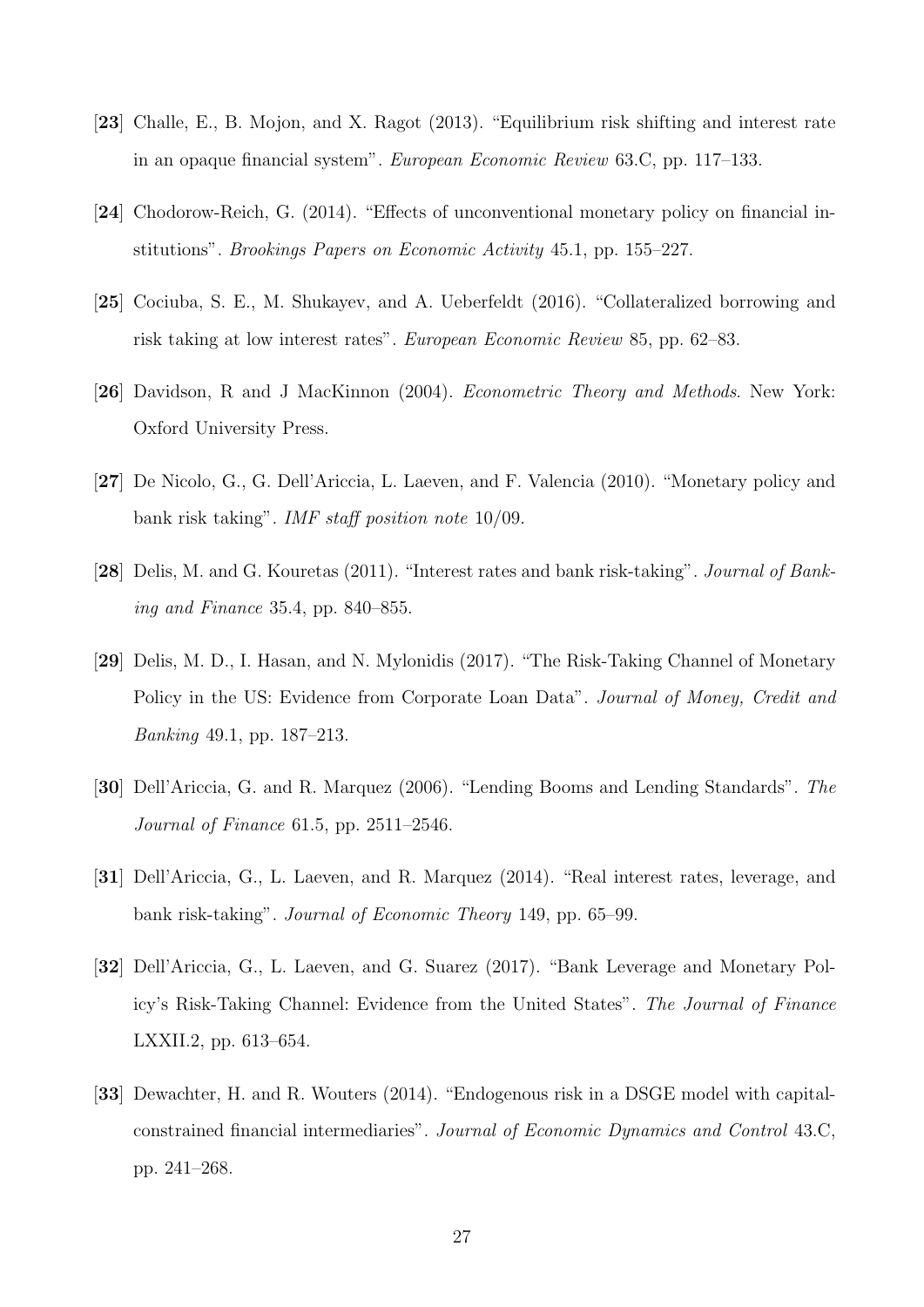- <span id="page-29-7"></span>[34] Diamond, D. and R. Rajan (2006). "Money in a Theory of Banking". American Economic Review 96.1, pp. 30–53.
- <span id="page-29-0"></span>[35] — (2009). "The Credit Crisis: Conjectures about Causes and Remedies". American Economic Review 99.2, pp. 606–10.
- <span id="page-29-4"></span>[36] — (2012). "Illiquid Banks, Financial Stability, and Interest Rate Policy". Journal of Political Economy 120.3, pp. 552–591.
- <span id="page-29-8"></span>[37] Drees, B., B. Eckwert, and F. Várdy (2013). "Cheap money and risk taking: Opacity versus fundamental risk". European Economic Review 62, pp. 114–129.
- <span id="page-29-6"></span>[38] Dubecq, S., B. Mojon, and X. Ragot (2015). "Fuzzy Capital Requirements, Risk-Shifting and the Risk Taking Channel of Monetary Policy". International Journal of Central Banking 11.1, pp. 72–101.
- <span id="page-29-3"></span>[39] Dufour, J.-M. and E. Renault (1998). "Short Run and Long Run Causality in Time Series: Theory". Econometrica 66.5, pp. 1099–1125.
- <span id="page-29-9"></span>[40] Dufour, J.-M. and A. Taamouti (2010). "Short and long run causality measures: Theory and inference". Journal of Econometrics 154.1, pp. 42–58.
- <span id="page-29-2"></span>[41] Dufour, J.-M. and D. Tessier (1993). "On the relationship between impulse response analysis, innovation accounting and Granger causality". Economics Letters 42.4, pp. 327– 333.
- <span id="page-29-10"></span>[42] Engle, R., E. Jondeau, and M. Rockinger (2015). "Systemic Risk in Europe". Review of Finance 19.1, pp. 145–190.
- <span id="page-29-5"></span>[43] Farhi, E. and J. Tirole (2012). "Collective Moral Hazard, Maturity Mismatch and Systemic Bailouts". American Economic Review 102.1, pp. 60–93.
- <span id="page-29-1"></span>[44] Fisher, I. (1933). "The Debt Deflation Theory of Great Depressions". Econometrica 1, pp. 337–57.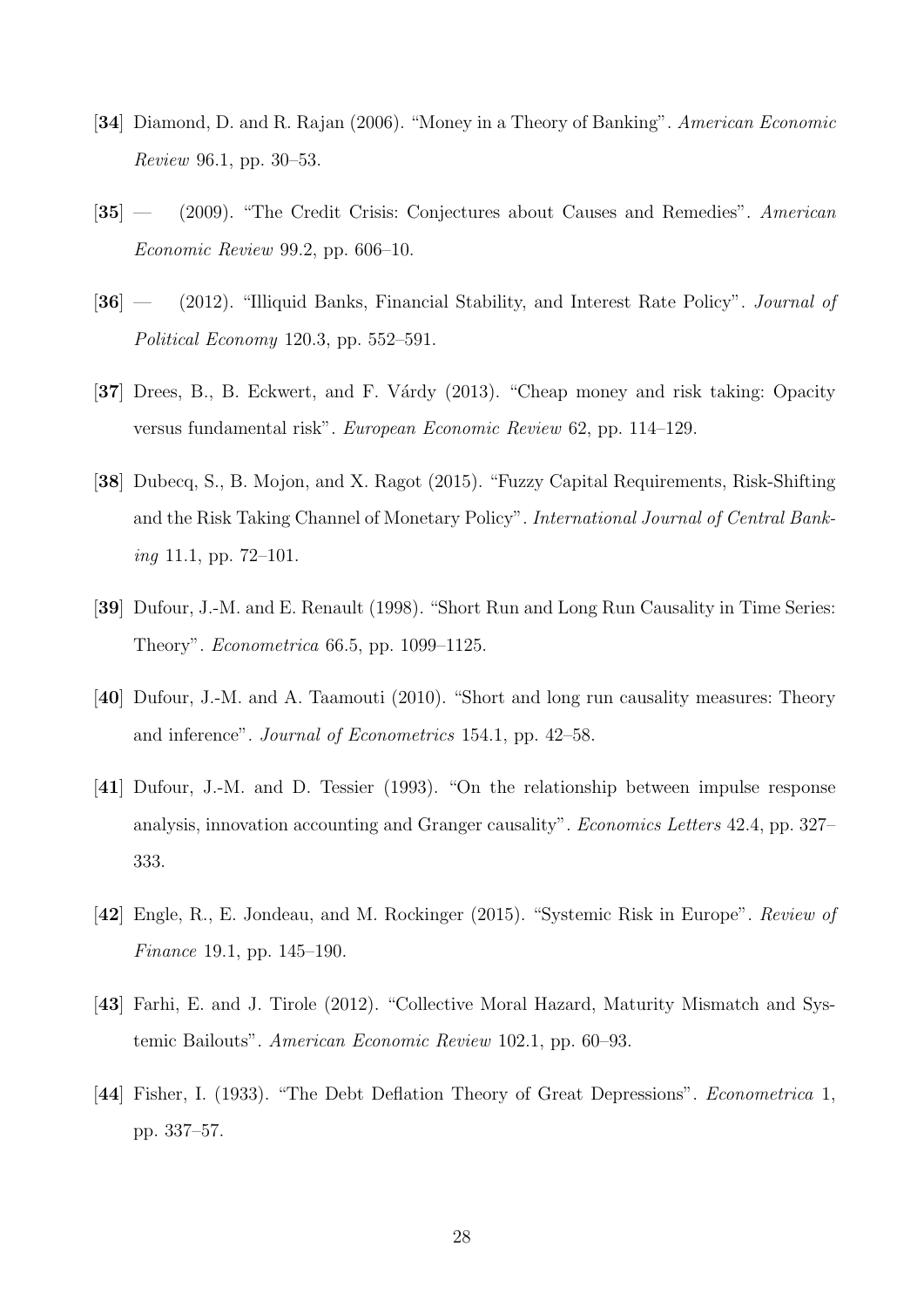- <span id="page-30-8"></span>[45] Gambacorta, L. (2009). "Monetary policy and the risk-taking channel". BIS Quarterly Review.
- <span id="page-30-9"></span>[46] Gambacorta, L. and D. Marques-Ibañez (2011). "The bank lending channel: Lessons from the crisis". Economic Policy 26.66, pp. 135–182.
- <span id="page-30-2"></span>[47] Gennaioli, N., A. Shleifer, and R. Vishny (2015). "Neglected Risks: The Psychology of Financial Crises". American Economic Review 105.5, pp. 310–314.
- <span id="page-30-3"></span>[48] Gertler, M. and P. Karadi (2011). "A model of unconventional monetary policy". Journal of Monetary Economics 58.1, pp. 17–34.
- <span id="page-30-6"></span>[49] Gertler, M., N. Kiyotaki, and A. Queralto (2012). "Financial crises, bank risk exposure and government financial policy". Journal of Monetary Economics 59, S17–S34.
- <span id="page-30-10"></span>[50] Geweke, J. (1982). "Measurement of Linear Dependence and Feedback between Multiple Time Series". Journal of the American Statistical Association 77.378, pp. 304–313.
- <span id="page-30-5"></span>[51] Gonzàles-Aguado, C. and J. Suarez (2015). "Interest rates and credit risk". Journal of Money, Credit and Banking 47.2-3, pp. 445–480.
- <span id="page-30-7"></span>[52] Hau, H. and S. Lai (2016). "Asset allocation and monetary policy: Evidence from the eurozone". Journal of Financial Economics 120.2, pp. 309–329.
- <span id="page-30-1"></span><span id="page-30-0"></span>[53] Hayek, F. A. von (1939). Profits, Interest and Investment. Routledge, London.
- [54] He, Z. and A. Krishnamurthy (2014). "A Macroeconomic Framework for Quantifying Systemic Risk". NBER Working Paper 19885.
- <span id="page-30-11"></span>[55] Hofmann, B. and B. Bogdanova (2012). "Taylor Rules and Monetary Policy: A Global 'Great Deviation'?" BIS Quarterly Review.
- <span id="page-30-4"></span>[56] Holmstrom, B. and J. Tirole (1997). "Financial intermediation, loanable funds, and the real sector". The Quarterly Journal of Economics 112.3, pp. 663–691.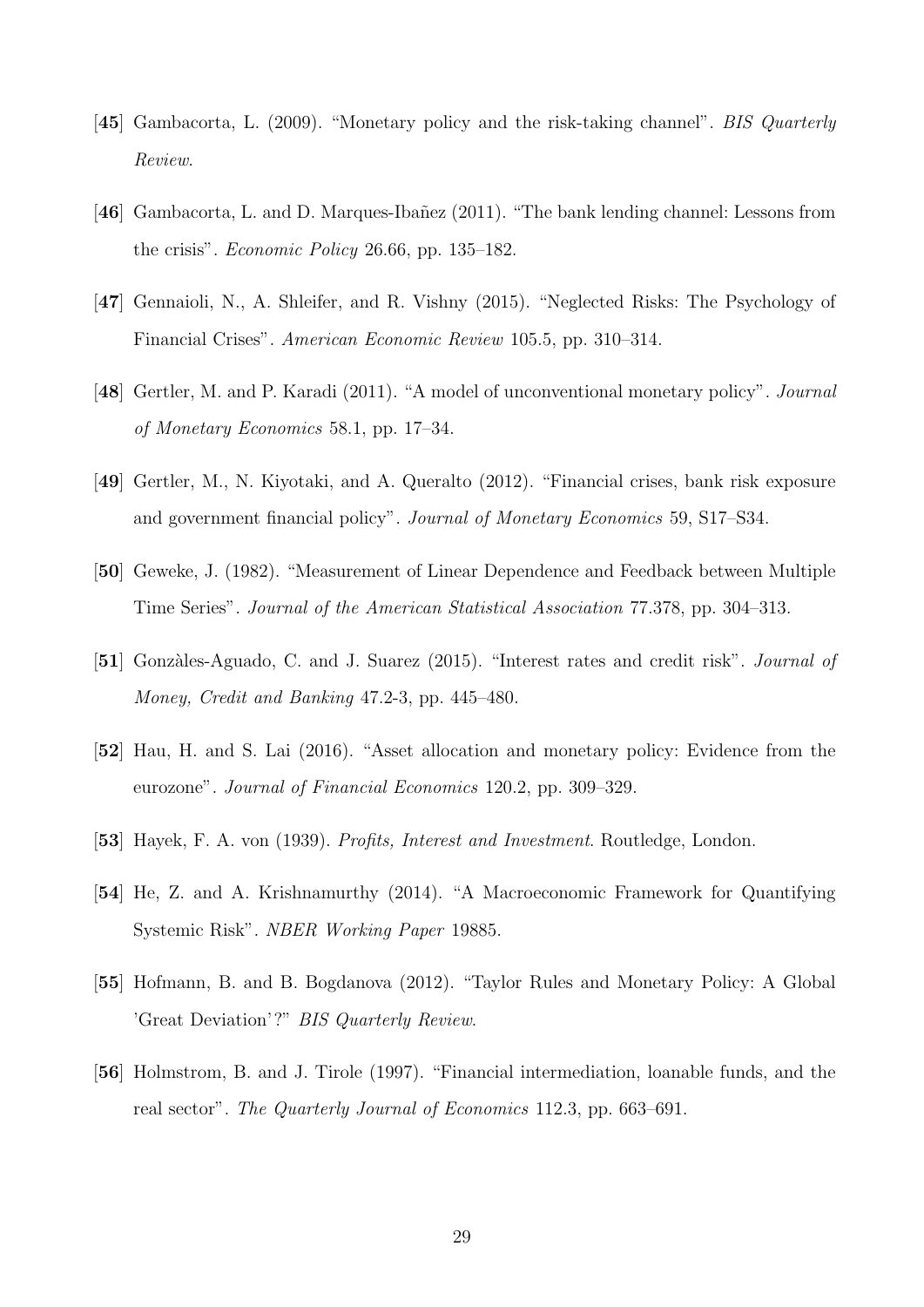- <span id="page-31-4"></span>[57] Ioannidou, V., S. Ongena, and J. Peydro (2015). "Monetary Policy, Risk-Taking, and Pricing: Evidence from a Quasi-Natural Experiment". Review of Finance 19.1, pp. 95– 144.
- <span id="page-31-7"></span>[58] Ivanov, V. and L. Kilian (2005). "A Practitioner's Guide to Lag Order Selection For VAR Impulse Response Analysis". Studies in Nonlinear Dynamics and Econometrics 9.1, pp. 1–36.
- <span id="page-31-3"></span>[59] Jiménez, G., S. Ongena, J. L. Peydró, and J. Saurina (2014). "Hazardous times for monetary policy: What do twenty-three million bank loans say about the effects of monetary policy on credit risk-taking?" Econometrica 82.2, pp. 463–505.
- <span id="page-31-10"></span>[60] Kilian, L. (1998). "Small-sample Confidence Intervals for Impulse Response Functions". Review of Economics and Statistics 80.2, pp. 218–230.
- <span id="page-31-8"></span>[61] — (2001). "Impulse Response Analysis in Vector Autoregressions with Unknown Lag Order". Journal of Forecasting 20.3, pp. 161–79.
- <span id="page-31-0"></span>[62] Kindleberger, C. P. (1978). Manias, Panics and Crashes: A History of Financial Crises. Basic Books, New York.
- <span id="page-31-1"></span>[63] Levieuge, G. (2009). "Bank Capital Channel and Counter-Cyclical Prudential Regulation in a DSGE Model". Louvain Economic Review 75.4, pp. 425–460.
- <span id="page-31-9"></span>[64] Lewis, R. and G. C. Reinsel (1985). "Prediction of multivariate time series by autoregressive model fitting". Journal of Multivariate Analysis 16.3, pp. 393–411.
- <span id="page-31-5"></span>[65] Maddaloni, A. and J. Peydro (2011). "Bank Risk-taking, Securitization, Supervision, and Low Interest Rates: Evidence from the Euro-area and the U.S. Lending Standards". Review of Financial Studies 24.6, pp. 2121–2165.
- <span id="page-31-2"></span>[66] Molina, C. (2005). "Are Firms Underleveraged? An Examination of the Effect of Leverage on Default Probabilities". Journal of Finance 60.3, pp. 1427–1459.
- <span id="page-31-6"></span>[67] Orphanides, A. and V. Wieland (2013). "Complexity and Monetary Policy". International Journal of Central Banking 9.1, pp. 167–204.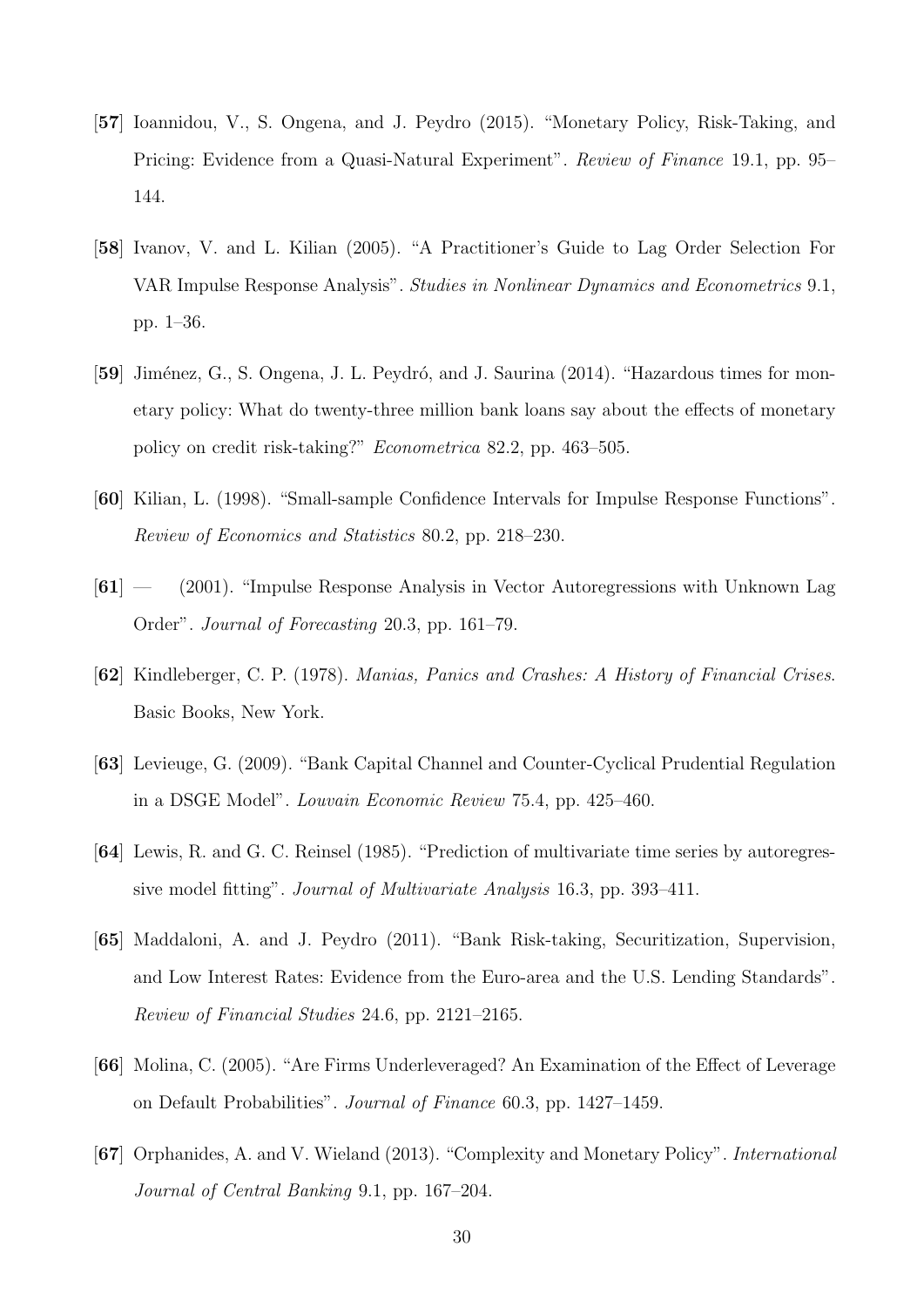- <span id="page-32-3"></span>[68] Paligorova, T. and J. Santos (2017). "Monetary policy and bank risk-taking: Evidence from the corporate loan market". Journal of Financial Intermediation 30.C, pp. 35–49.
- <span id="page-32-0"></span>[69] Rajan, R. (2006). "Has Finance Made the World Riskier?" European Financial Management 12.4, pp. 499–533.
- <span id="page-32-6"></span>[70] Sims, C. A., J. H. Stock, and M. W. Watson (1990). "Inference in Linear Time Series Models with some Unit Roots". Econometrica 58.1, pp. 113–144.
- <span id="page-32-5"></span>[71] Smets, F. (2014). "Financial Stability and Monetary Policy: How Closely Interlinked?" International Journal of Central Banking 10.2, pp. 263–300.
- <span id="page-32-4"></span>[72] Taylor, J. B. (1993). "Discretion versus policy rules in practice". Carnegie-Rochester Conference Series on Public Policy 39, pp. 195–214.
- <span id="page-32-1"></span>[73] Thakor, A. (2015). "Lending Booms, Smart Bankers, and Financial Crises". American Economic Review 105.5, pp. 305–309.
- <span id="page-32-2"></span>[74] Valencia, F. (2014). "Monetary policy, bank leverage, and financial stability". Journal of Economic Dynamics and Control 47, pp. 20–38.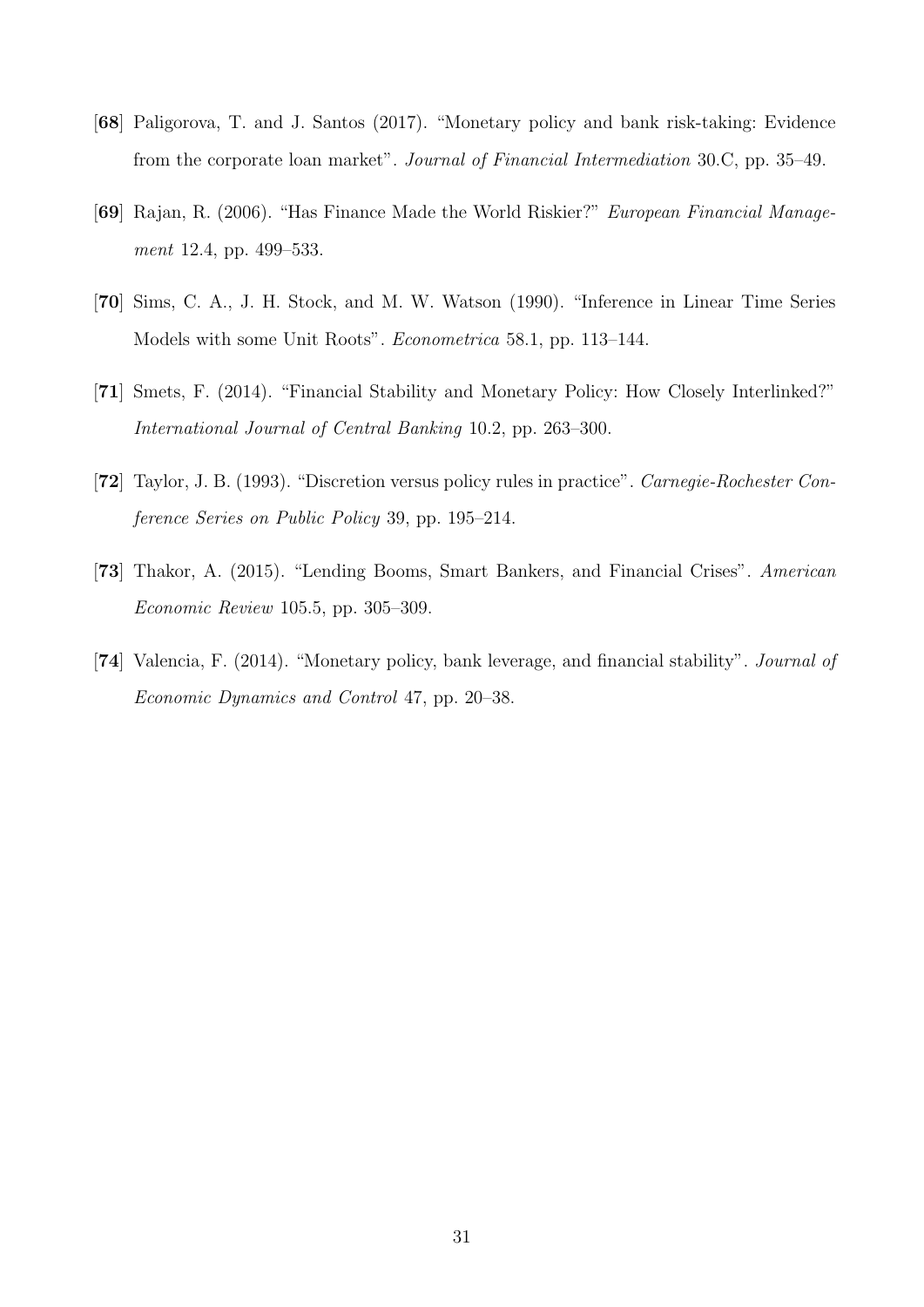### 8 Appendix

#### A. Details on causality measures and their statistical significance

#### A1: Formula for the measure of total dependence

The measure of total dependence between x and y at horizon h follows this formula:

$$
C(x - y|F) = \ln\left[\frac{\det[J_0\Sigma_0(h)J_0']}{\det[G\Sigma(h)G]}\frac{\det[J_0^*\Sigma_0^*(h)J_0^{*'}]}{\det[G\Sigma(h)G]}\right],\tag{7}
$$

where F defines the information set.  $\Sigma(h)$  is the residual covariance matrix of the unconstrained model for horizon h,  $\Sigma_0(h)$  is the covariance matrix from the constrained model without y and  $\Sigma_0^*(h)$  represents the covariance matrix of the forecast errors at horizon h obtained from the constrained model with only y and z.  $J_0 = [1\ 0]$  serves to identify the block of the covariance matrix that corresponds to x,  $J_0^* = [1 \ 0]$  is used to select the block corresponding to the variable y in the covariance matrix  $\Sigma_0^*(h)$ . Finally,  $G =$  $\sqrt{ }$  $\left| \right|$ 1 0 0 0 1 0 1  $\vert \cdot$ 

Equivalently, the total dependence can be derived as the sum of (i) causality from x to  $\eta$ (Policy  $\rightarrow$  Risk), (ii) causality from y to x (Risk  $\rightarrow$  Policy) and (iii) instantaneous causality between x to y (Policy  $\leftrightarrow$  Risk):

<span id="page-33-1"></span>
$$
C(x - y|F) = C(y \xrightarrow{h} x|F) + C(x \xrightarrow{h} y|F) + C(x \xleftarrow{h} y|F),
$$
\n(8)

where the instantaneous causality at horizon  $h$  is quantified by the following formula:

<span id="page-33-0"></span>
$$
C(x \leftrightarrow^h y | F) = \ln \left[ \frac{\det[J_1 \Sigma(h) J_1'] \det[J_1^* \Sigma(h)(h) J_1^{*'}]}{\det[G\hat{\Sigma}(h) G]} \right]
$$
(9)

By definition, and as in the original measure proposed by Geweke [\(1982\)](#page-30-10), measures of instantaneous causality rely on (potential) differences in covariances.

The causality measures that we focus on in the article are expressed as a percentage of the total dependence, such as  $C(y \xrightarrow{h} x|F)/C(x \xrightarrow{h} y|F)$  and  $C(x \xrightarrow{h} y|F)/C(x \xrightarrow{h} y|F)$ .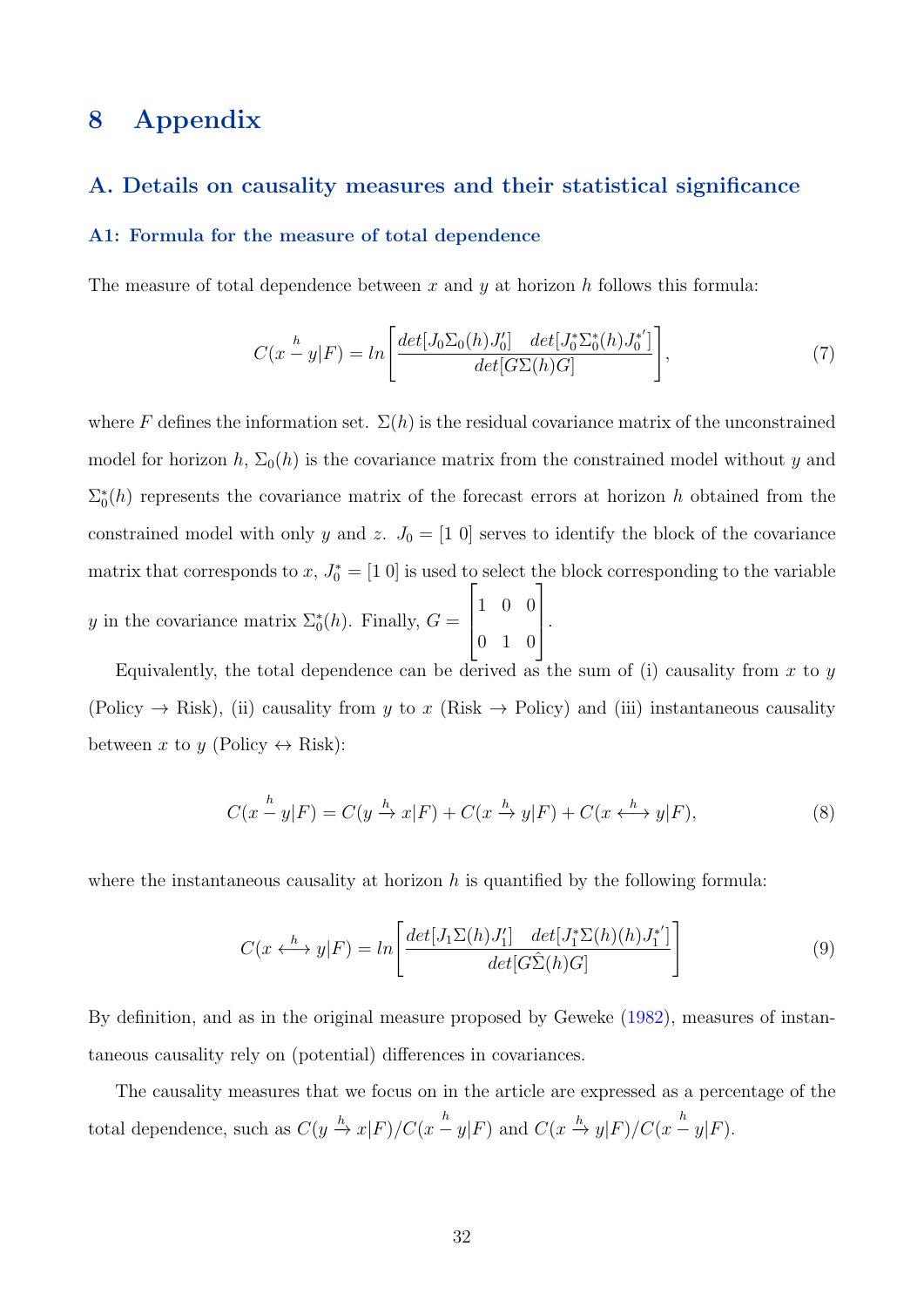#### A2: Details on estimations

This appendix details the 4-step procedure that we implement to estimate the causality measures and to gauge their statistical significance.

Step 1. Model estimation. We estimate a  $VAR(p)$  model with three variables, x, y and z. The identification of the optimal lag  $(p)$  in equation [\(1\)](#page-10-0) relies on the Akaike information criterion (AIC) (Ivanov and Kilian, [2005;](#page-31-7) Kilian, [2001\)](#page-31-8). Parameters  $\Phi_i$ , or equivalently A in equation [\(4\)](#page-11-0), and the covariance matrix of the residuals  $\Sigma_{\varepsilon}$  are estimated by the ordinary least square method. Estimators are denoted by  $\widehat{\Phi}$ ,  $\widehat{A}$  and  $\widehat{\Sigma}_{\varepsilon}$ , respectively. Sims et al. [\(1990\)](#page-32-6) demonstrate that OLS estimators for models in level remain consistent even in case of unit roots in the VAR system and cointegration between variables. Moreover, results are easier to interpret in level. The same order  $p$  and the same estimation procedure is used for the two constrained models to determine  $\hat{\Sigma}_0$  and  $\hat{\Sigma}_0^*$ .

Step 2. Estimation of the forecast errors' covariance matrix at horizon h. Given  $\widehat{A}$  and  $\widehat{\Sigma}_{\varepsilon}$ , and following equation  $(4)$ , we compute an estimator for the covariance matrix of h-step ahead forecast errors  $\hat{\Sigma}(h)$ . The same method prevails for the unconstrained models, to compute  $\hat{\Sigma}_0(h)$  and  $\hat{\Sigma}_0^{\star}(h)$ .

Step 3. Computing causality measures. Given  $\hat{\Sigma}(h)$ ,  $\hat{\Sigma}_0(h)$  and  $\hat{\Sigma}_0^*(h)$ , we compute an estimation for the causality measures defined by equations [\(5\)](#page-11-1), [\(6\)](#page-11-2) and [\(9\)](#page-33-0), namely  $\widehat{C}(y \xrightarrow{h} x|F)$ ,  $\hat{C}(x \stackrel{h}{\to} y|F)$  and  $\hat{C}(x \stackrel{h}{\longleftrightarrow} y|F)$ , respectively, for any horizon h. Under usual regularity assumptions that can be found in Lewis and Reinsel [\(1985\)](#page-31-9) or Dufour and Taamouti [\(2010\)](#page-29-9), these estimators are weakly consistent.

Step 4. Confidence intervals. To gauge the significance of our causality measures, the last step consists in building confidence intervals. We proceed by bootstrap-after-bootstrap as proposed by Kilian [\(1998\)](#page-31-10), which allows us to correct for small-sample bias and skewness. Not applying this correction may lead to changes in the interval width and location, even if the bias is small. Additionally, this method can successfully be applied not only to stationary VARs, but also to random walk processes and cointegrated processes estimated in levels.

In the first round of bootstrap, the purpose is to compute the bias in the VAR coefficients.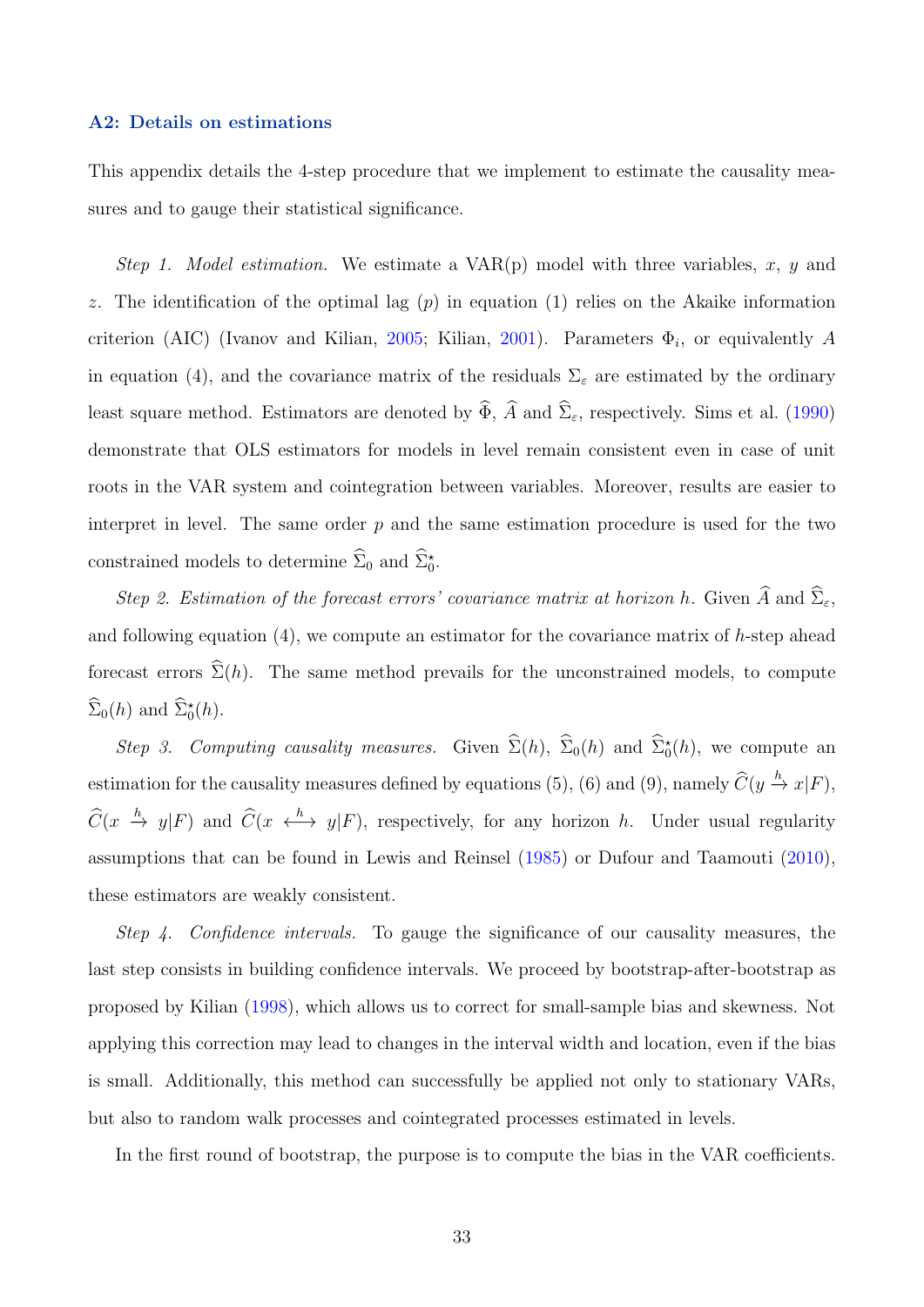For this, we generate, based on the residuals obtained in Step 2, new bootstrap data for the dependent variable of the unconstrained model:

<span id="page-35-0"></span>
$$
W_t^* = \sum_{j=1}^p \hat{\Phi}_j W_{t-j}^* + \varepsilon_t^*,\tag{10}
$$

where  $\varepsilon_t^*$  is a random draw with replacement from  $\{\hat{\varepsilon}_t\}_{t=p+1}^T$ , with T the sample size. OLS estimates are used to determine bootstrap coefficients,  $\hat{\Phi}^*$ . We repeat this procedure B times, where B, the number of bootstrap samples, is equal to 999, such that  $\frac{1}{2}\alpha(B+1)$  is an integer (Davidson and MacKinnon, [2004\)](#page-28-10), with  $1 - \alpha$  the confidence level. The bias of the VAR coefficients is given by  $Bias^* = E[\hat{\Phi}^* - \hat{\Phi}]$ . The bias estimate is  $\widehat{Bias}^* = \frac{1}{k}$  $\frac{1}{B}\sum_{i=1}^B$  $j=1$  $\hat{\Phi}^*(j) - \hat{\Phi}$ . At this stage, one should determine whether the VAR model is stationary or not. This can be done based on the absolute value of the largest root of the companion matrix associated with  $\Phi$ . If this value is larger than one, no correction is needed for coefficients. If the value is less than one, bias-corrected coefficients,  $\hat{\Phi} - \widehat{Bias}^*$ , should be used from this point on.

The second round of bootstrap concerns the computation of confidence intervals based on bootstrapped causality measures. Firstly, the bias-corrected coefficients are imposed in equation [\(10\)](#page-35-0) and B new bootstrap replications of  $\widehat{W}_t$  are generated. Afterwards, the obtained model is estimated through OLS. The same bias from the first round of bootstrap is used to correct the estimated coefficients. The residuals from this model are used to determine the covariance matrix based on which long-run causality measures are computed. Using the same bootstrap sample, OLS regressions are used to estimate the two constrained models, where these coefficients also need to be bias-corrected  $(i.e.,$  the two rounds of bootstrap are applied to the constrained models). Causality measures as defined by equations  $(5)$ ,  $(6)$ ,  $(9)$  and  $(8)$ are next computed. Finally,  $\alpha$  and  $1 - \alpha$  percentile intervals are calculated for each of the four types of long run causality measures.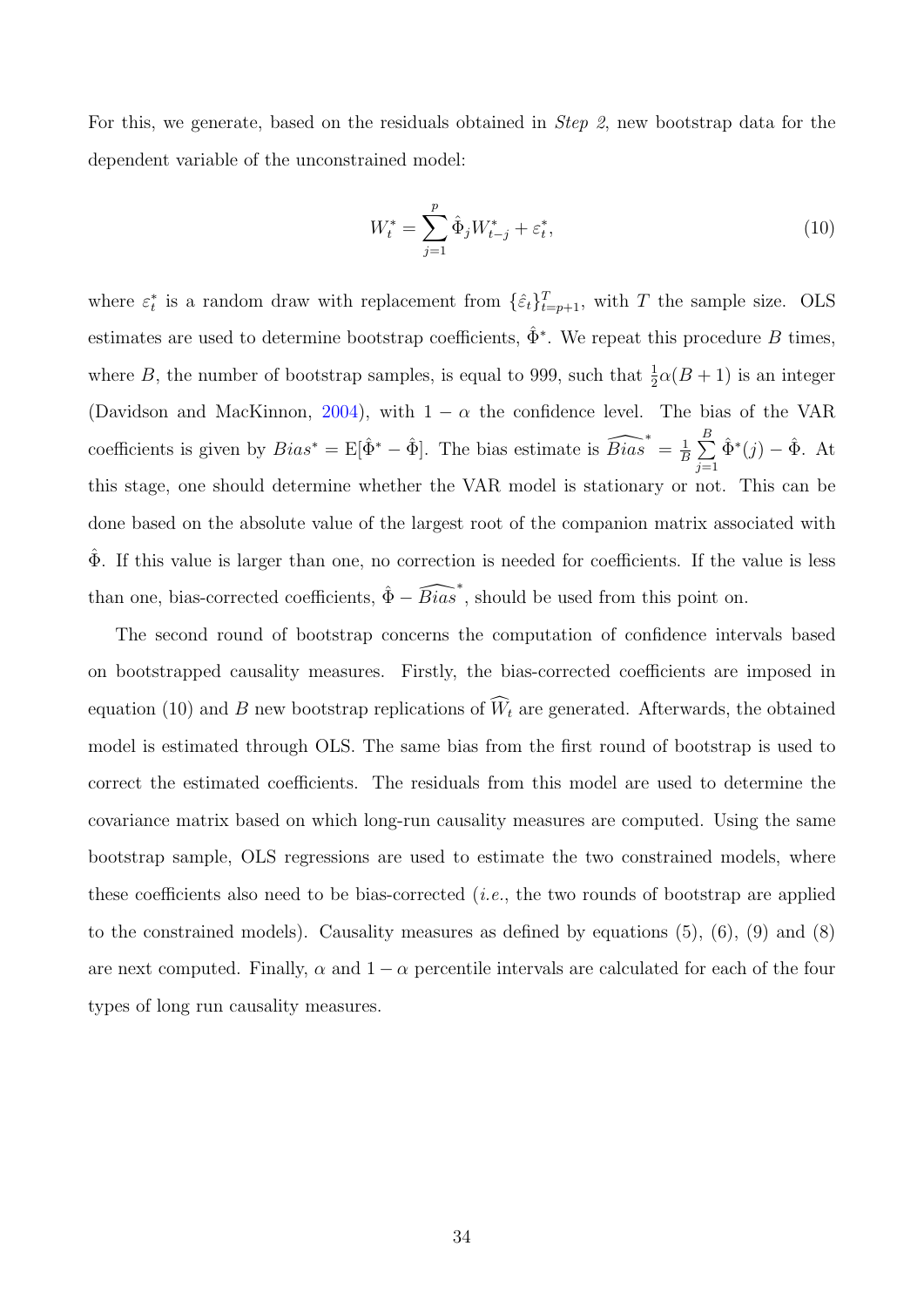#### <span id="page-36-0"></span>B. Data description



#### Figure 6: Monetary policy stance and systemic risk (SRisk)

Note: This figure presents the evolution of three of the monetary policy stance variables as well as the dynamics of SRisk over the period 2000M1 − 2008M4. Taylor residuals are computed as the difference between the actual interest rate and a Taylor-type rule,  $i_t^* = 0.9i_{t-1}^* + 0.1\{rr_t^* + \bar{\pi} + \beta_{\pi}(\pi_t - \bar{\pi}) + \beta_{y}\tilde{y}_t\}.$  Interest gap represents the short-term nominal interest rate gap with respect to this Hodrick-Prescott HP trend. The real rate gap is the difference betwe measures systemic risk in the euro area.

Figure 7: Credit-to-gdp gap and Srisk for the banking sector (SRisk\_bk)

<span id="page-36-1"></span>

Note: This figure presents the dynamics of the of the credit-to-GDP gap with respect to its HP trend as well as the evolution of the aggregate SRisk for the sole banking sector, labeled SRisk bk, i.e. the SRisk excluding insurance companies, financial services and real estate firms.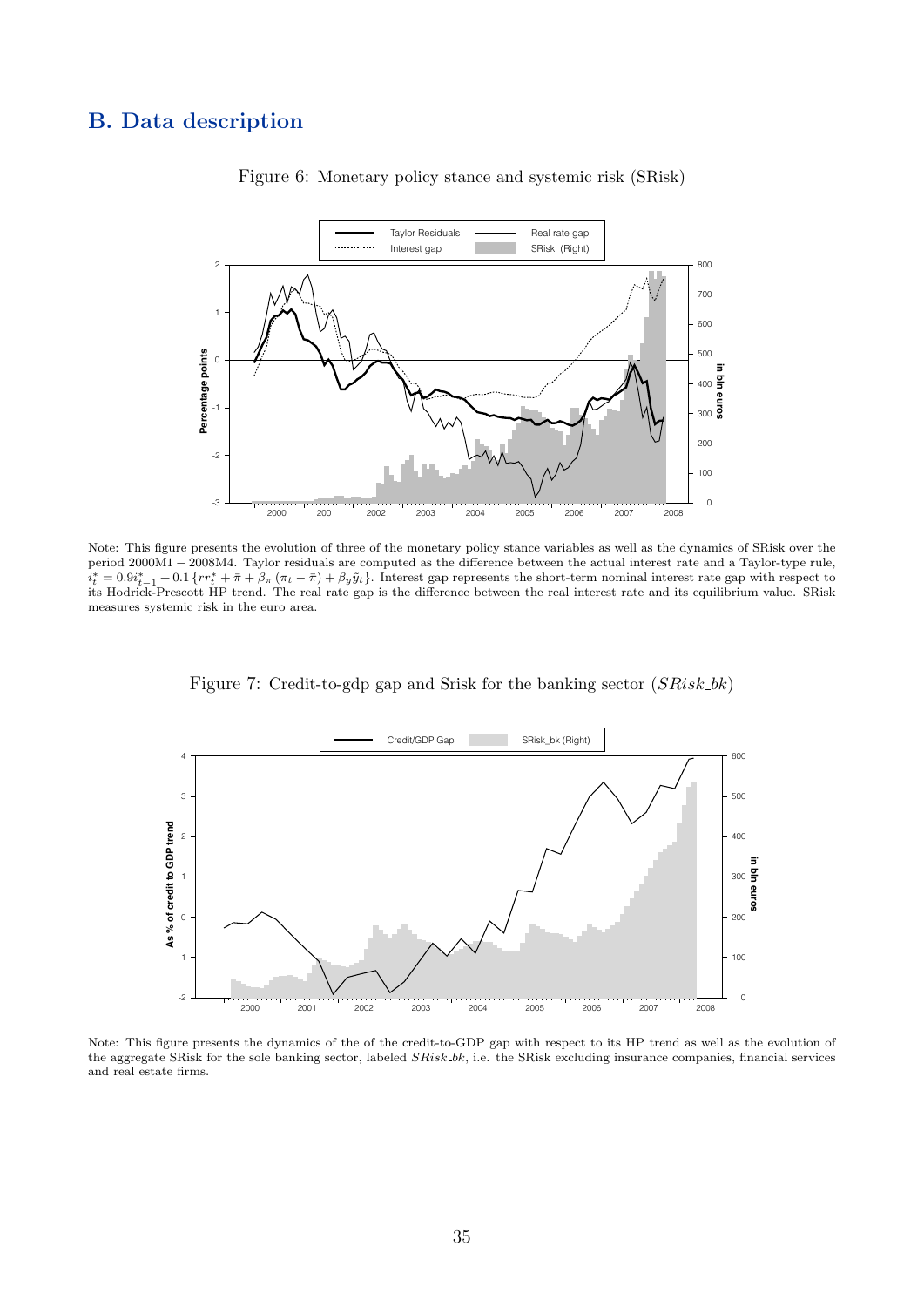<span id="page-37-0"></span>

| Group                          | Variable description                                                                                                                                                                                                                                                                                                                                         | <b>Source</b>            |
|--------------------------------|--------------------------------------------------------------------------------------------------------------------------------------------------------------------------------------------------------------------------------------------------------------------------------------------------------------------------------------------------------------|--------------------------|
| Global risk perception         | The VSTOXX Index is based on EURO<br>STOXX 50 real time options prices and is<br>designed to reflect market expectations of<br>volatility.                                                                                                                                                                                                                   | Datastream               |
|                                | Global Risk Aversion Indicator                                                                                                                                                                                                                                                                                                                               | <b>ECB SDW</b>           |
| Perception of firms' riskiness | The risk premium computed as the difference<br>between the bank lending rate and the short<br>term interest rate.<br>The spread between the BofA Merrill Lynch<br>BBB Euro Non-Financial Index and the 10-<br>year German government bond yield. The<br>BBB index is computed based on the cost<br>of bonds issued by firms with an investment<br>grade BBB. | Datastream<br>Datastream |
|                                | Stock market index for the Eurozone                                                                                                                                                                                                                                                                                                                          | Datastream               |
|                                | Expected default frequency of non financial<br>corporations                                                                                                                                                                                                                                                                                                  | Moody's                  |
|                                | The cost of equity for firms                                                                                                                                                                                                                                                                                                                                 | <b>ECB SDW</b>           |
|                                | Expected default frequency for banks                                                                                                                                                                                                                                                                                                                         | Moody's                  |
| Perception of banks' riskiness | Cost of equity for banks                                                                                                                                                                                                                                                                                                                                     | <b>ECB SDW</b>           |
|                                | Capital-to-asset ratio                                                                                                                                                                                                                                                                                                                                       | <b>ECB SDW</b>           |

Table 2: Description of auxiliary variables,  $\boldsymbol{z}$ 

Note: ECB SDW = ECB Statistical Data Warehouse. All variables have a monthly frequency.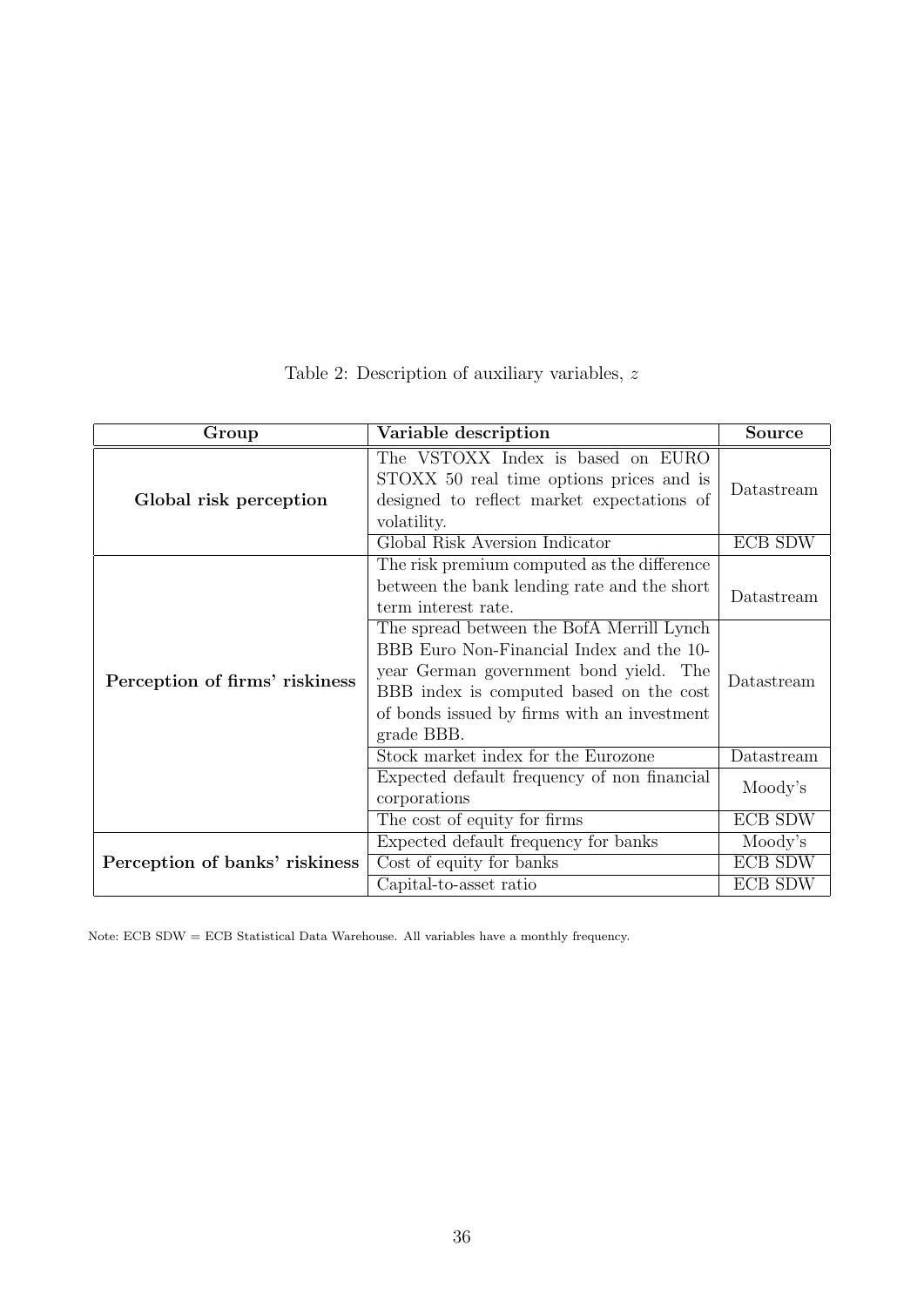<span id="page-38-0"></span>

Figure 8: Evolution of auxiliary variables z

Note: This figure presents the evolution of all auxiliary variables employed in the main analysis, over the period 2000M1 − 2008M4. Source: See Table [2.](#page-37-0)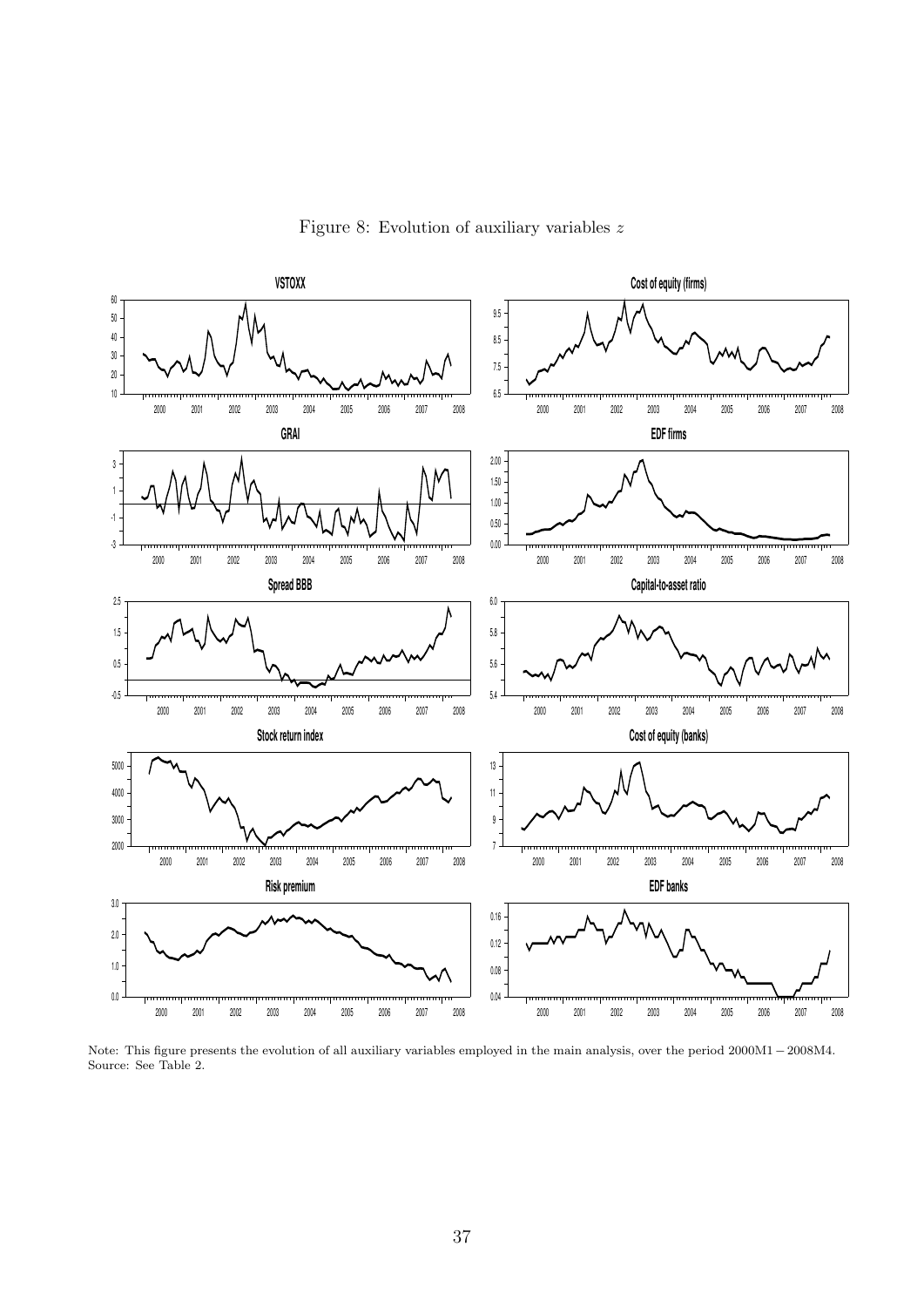### <span id="page-39-0"></span>C. Results - Figures



#### Figure 9: Causality measures for  $z = Risk$  premium

Note: This figure presents causality measures for the variables x (Policy) and y (Risk). More precisely,  $x = Taylor$  residuals and y = SRisk. The auxiliary variable is the Risk premium. The order of the VAR, selected by AIC, is 4. Confidence intervals at 95% are represented by the dashed lines.



Figure 10: Causality measures for  $z = Stock$  market index

Note: This figure presents causality measures for the variables x (Policy) and y (Risk). More precisely,  $x = Taylor$  residuals and y = SRisk. The auxiliary variable is the Stock market index. The order of the VAR, selected by AIC, is 1. Confidence intervals at 95% are represented by the dashed lines.





Note: This figure presents causality measures for the variables x (Policy) and y (Risk). More precisely,  $x = Taylor$  residuals and y = SRisk. The auxiliary variable is the Cost of equity (firms). The order of the VAR, selected by AIC, is 1. Confidence intervals at  $95\%$  are represented by the dashed lines.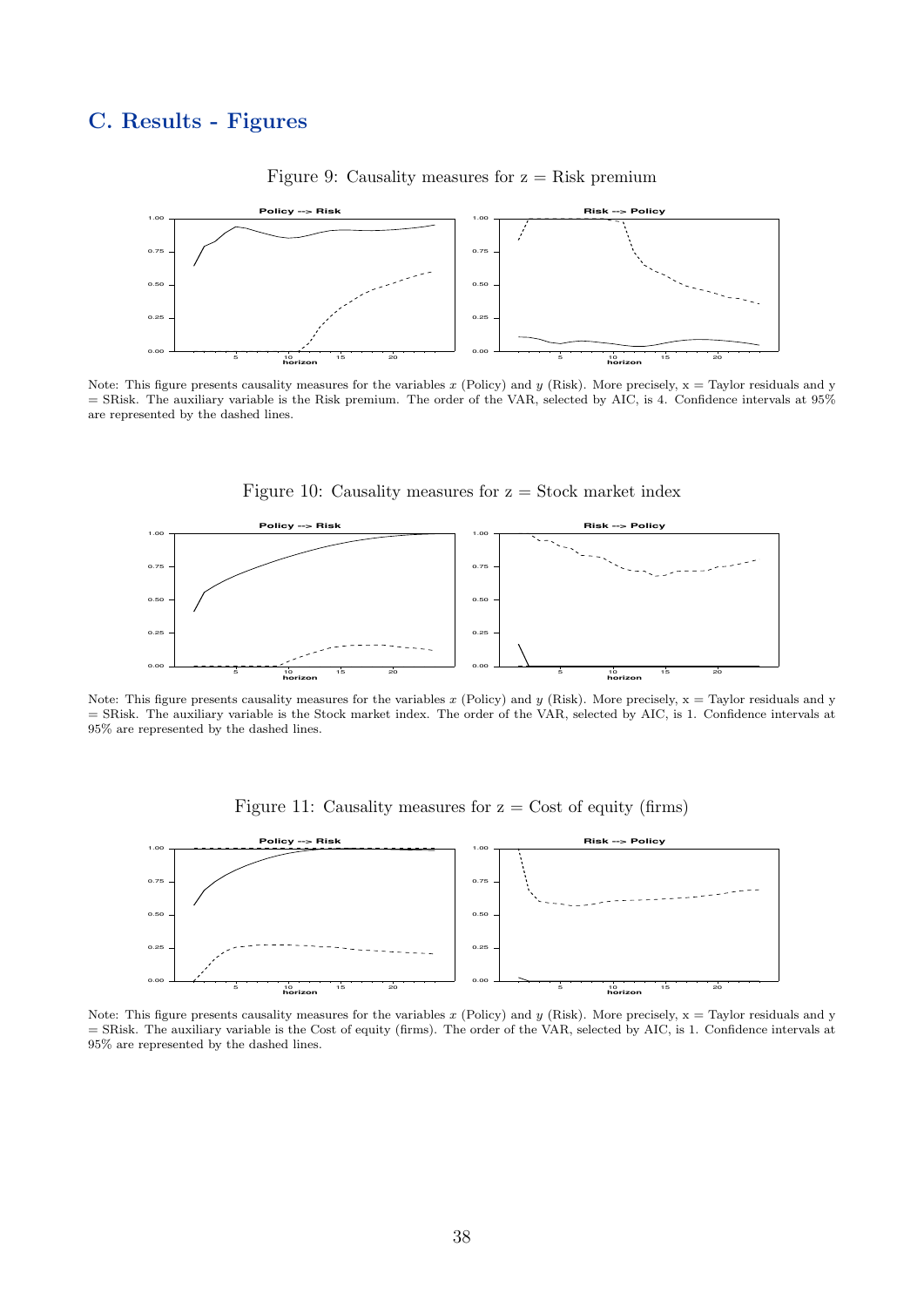Figure 12: Causality measures for  $z =$  Expected default frequency (banks)



Note: This figure presents causality measures for the variables x (Policy) and y (Risk). More precisely,  $x =$  Taylor residuals and  $y =$ SRisk. The auxiliary variable is the Expected default frequency (banks). The order of the VAR, selected by AIC, is 2. Confidence intervals at 95% are represented by the dashed lines.

Figure 13: Causality measures for  $z = \text{Cost of equity (banks)}$ 

<span id="page-40-0"></span>

Note: This figure presents causality measures for the variables x (Policy) and y (Risk). More precisely,  $x = Taylor$  residuals and y = SRisk. The auxiliary variable is the Cost of equity (banks). The order of the VAR, selected by AIC, is 1. Confidence intervals at 95% are represented by the dashed lines.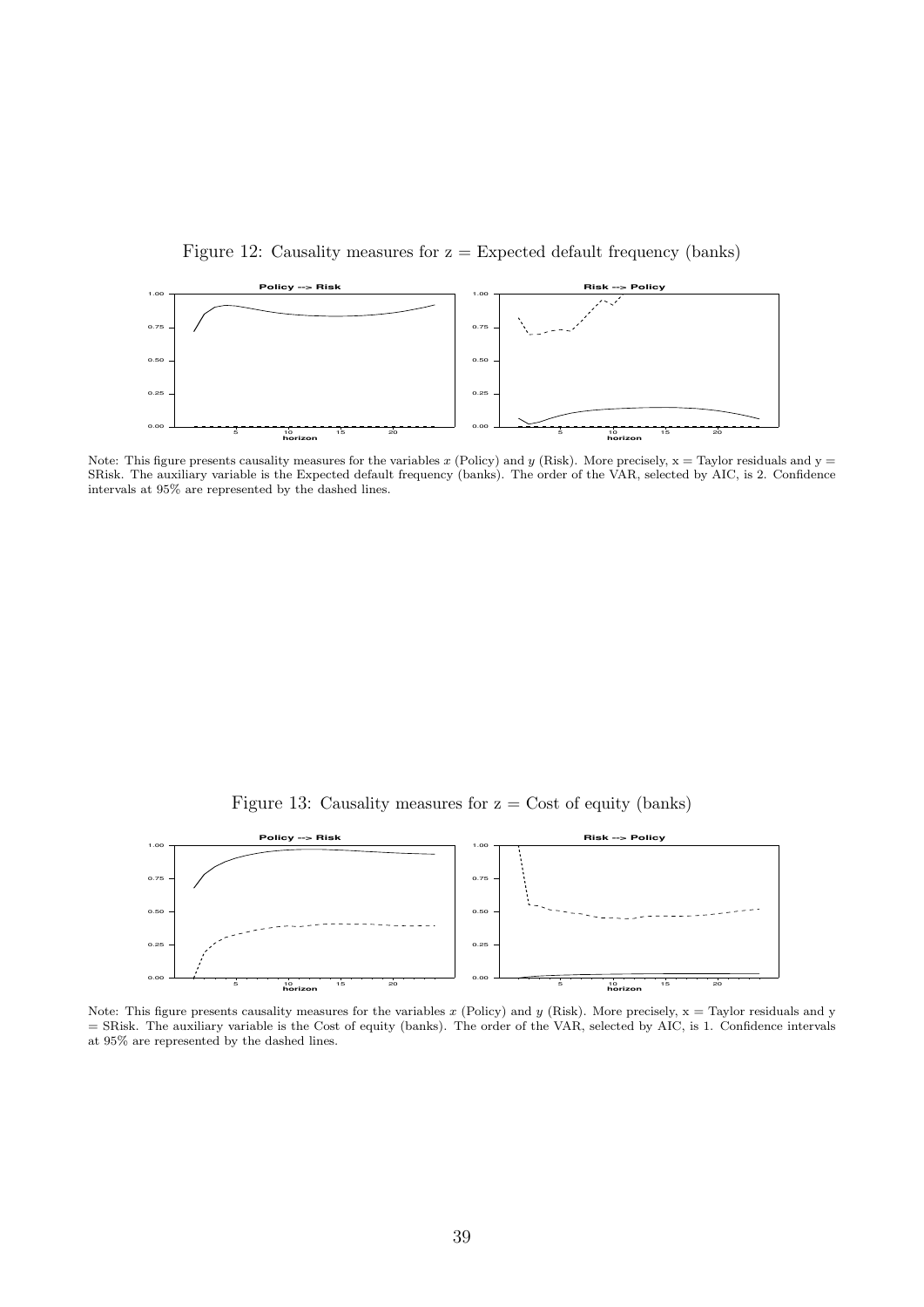### D. Robustness - Figures

#### Robustness to x

<span id="page-41-0"></span>Table 3: Causality measures with alternative monetary policy stance measures and auxiliary variables related to the global risk perception

|                      | <b>VSTOXX</b>                                       |                | <b>GRAI</b>               |                           |  |
|----------------------|-----------------------------------------------------|----------------|---------------------------|---------------------------|--|
|                      | $Policy \rightarrow Risk$ Risk $\rightarrow Policy$ |                | $Policy \rightarrow Risk$ | $Risk \rightarrow Policy$ |  |
| Taylor residuals (2) | Yes $(13 - )$                                       | No.            | Yes $(4 - )$              | No.                       |  |
| Taylor residuals (3) | Yes $(15 - )$                                       | Yes $(1)$      | Yes $(13 - )$             | No                        |  |
| Taylor residuals (4) | No.                                                 | N <sub>o</sub> | No                        | No                        |  |
| Taylor residuals (5) | Yes $(1 - 5, 10 - )$                                | N <sub>o</sub> | Yes $(1 - 8, 13 - )$      | No                        |  |
| Interest gap         | Yes $(2 - 20)$                                      | N <sub>o</sub> | Yes $(3 - 15)$            | No                        |  |
| Real rate gap        | Yes $(1 - )$                                        | No             | Yes $(5 - 7)$             | No                        |  |

Note: "Yes" means that causality measures are significant. In parenthesis, the interval represents the periods during which the measure is significant. If there is only one number, it means that the measure stays significant until the end of our horizon, h=24. "No" indicates that causality measures are not significant

Table 4: Causality measures with alternative monetary policy stance measures and auxiliary variables related to the perception of firms' riskiness (1)

|                      | <b>BBB</b> spread |                                                     |               | Risk premium                                        | Stock market index |                                                         |  |
|----------------------|-------------------|-----------------------------------------------------|---------------|-----------------------------------------------------|--------------------|---------------------------------------------------------|--|
|                      |                   | $Policy \rightarrow Risk$ Risk $\rightarrow Policy$ |               | $Policy \rightarrow Risk$ Risk $\rightarrow Policy$ |                    | $Policy \rightarrow Risk \quad Risk \rightarrow Policy$ |  |
| Taylor residuals (2) | $Yes (12 - )$     | No.                                                 | $Yes (14 - )$ | No.                                                 | $Yes (13 -)$       | No                                                      |  |
| Taylor residuals (3) | $Yes(14 - )$      | Yes $(2 - 3)$                                       | $Yes (19 - )$ | No                                                  | No                 | Yes(1)                                                  |  |
| Taylor residuals (4) | Yes $(6 - )$      | No                                                  | Yes(24)       | No                                                  | N <sub>0</sub>     | No                                                      |  |
| Taylor residuals (5) | $Yes(1 -$         | No                                                  | Yes $(1 -$    | No                                                  | Yes $(1 -$         | No                                                      |  |
| Interest gap         | Yes $(3 -$        | No                                                  | $Yes (1 - 7)$ | No                                                  | No                 | No                                                      |  |
| Real rate gap        | $Yes(2 -$         | No                                                  | $Yes (12 - )$ | No                                                  | No                 | No                                                      |  |

Note: "Yes" means that causality measures are significant. In parenthesis, the interval represents the periods during which the measure is significant. If there is only one number, it means that the measure stays significant until the end of our horizon, h=24. "No" indicates that causality measures are not significant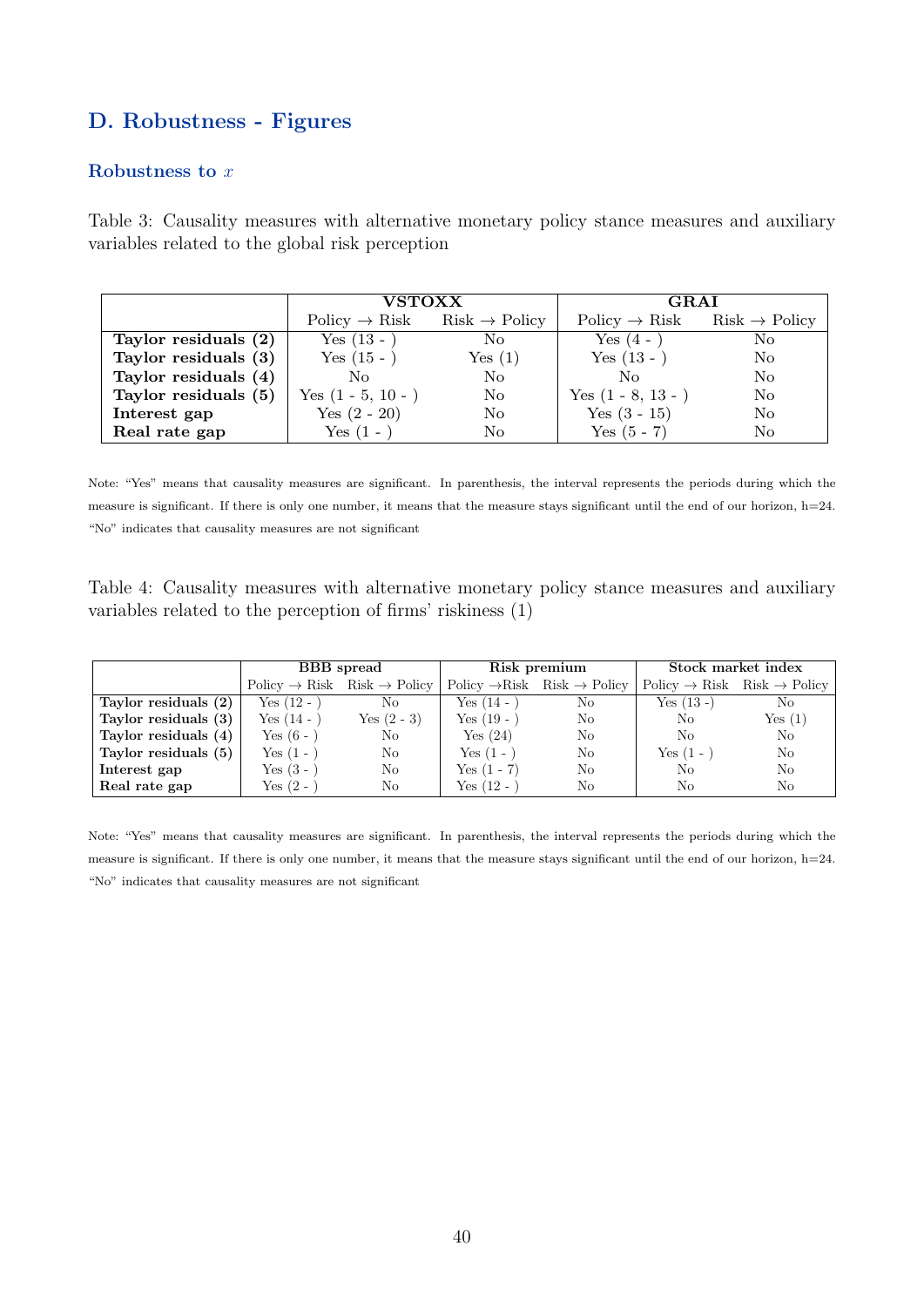Table 5: Causality measures with alternative monetary policy stance measures and auxiliary variables related to the perception of firms' riskiness (2)

|                      |                           | Expected default frequency (firms) | Cost of equity (firms) |                                                     |  |
|----------------------|---------------------------|------------------------------------|------------------------|-----------------------------------------------------|--|
|                      | $Policy \rightarrow Risk$ | $Risk \rightarrow Policy$          |                        | $Policy \rightarrow Risk$ Risk $\rightarrow Policy$ |  |
| Taylor residuals (2) | Yes $(9 - )$              | No.                                | $Yes (14 - )$          | No.                                                 |  |
| Taylor residuals (3) | No.                       | Yes $(1 - 3)$                      | $\rm No$               | Yes(1)                                              |  |
| Taylor residuals (4) | No.                       | No.                                | Yes $(8 - 16)$         | N <sub>o</sub>                                      |  |
| Taylor residuals (5) | Yes $(1 - 4, 11 - )$      | No.                                | Yes $(1 - )$           | No                                                  |  |
| Interest gap         | Yes $(2 -$                | No.                                | Yes $(3 - )$           | No.                                                 |  |
| Real rate gap        | Yes (2 -                  | No                                 | $Yes(1 -$              | No                                                  |  |

Note: "Yes" means that causality measures are significant. In parenthesis, the interval represents the periods during which the measure is significant. If there is only one number, it means that the measure stays significant until the end of our horizon, h=24. "No" indicates that causality measures are not significant

<span id="page-42-0"></span>Table 6: Causality measures with alternative monetary policy stance measures and auxiliary variables related to the perception of banks' riskiness

|                      |                           | Expected default frequency (banks) |                | Cost of equity (banks)                                   | Capital-to-asset ratio |                                                      |  |
|----------------------|---------------------------|------------------------------------|----------------|----------------------------------------------------------|------------------------|------------------------------------------------------|--|
|                      | $Policy \rightarrow Risk$ | $Risk \rightarrow Policy$          |                | $Policy \rightarrow Risk \text{Risk} \rightarrow Policy$ |                        | $Policy \rightarrow Risk \; Risk \rightarrow Policy$ |  |
| Taylor residuals (2) | $Yes (10 - )$             | No.                                | Yes $(10 - )$  | No.                                                      | Yes $(10 -$            | No.                                                  |  |
| Taylor residuals (3) | Yes $(15 - )$             | $Yes (1 - 2)$                      | $Yes (15 - )$  | Yes(1)                                                   | $Yes (17 - )$          | $Yes (1 - 2)$                                        |  |
| Taylor residuals (4) | $Yes(1 - )$               | No                                 | $Yes (1 - 10)$ | No.                                                      | $Yes (1 - 10)$         | N <sub>0</sub>                                       |  |
| Taylor residuals (5) | Yes $(2 - )$              | No                                 | $Yes (1 - )$   | No                                                       | Yes $(1 - )$           | No                                                   |  |
| Interest gap         | $Yes (7 - )$              | No                                 | $Yes(1 - )$    | No                                                       | $Yes (1 - 20)$         | No                                                   |  |
| Real rate gap        | Yes $(3 - )$              | No                                 | Yes $(2 - )$   | No                                                       | $Yes(1 - )$            | No                                                   |  |

Note: "Yes" means that causality measures are significant. In parenthesis, the interval represents the periods during which the measure is significant. If there is only one number, it means that the measure stays significant until the end of our horizon, h=24. "No" indicates that causality measures are not significant

#### Robustness to control variables

<span id="page-42-1"></span>Table 7: Causality measures with control variables,  $x = Taylor$  residuals and  $y = SRisk(1)$ 

|                      |              | <b>VSTOXX</b>                                       |            | <b>GRAI</b>                                         |
|----------------------|--------------|-----------------------------------------------------|------------|-----------------------------------------------------|
|                      |              | $Policy \rightarrow Risk$ Risk $\rightarrow Policy$ |            | $Policy \rightarrow Risk$ Risk $\rightarrow Policy$ |
| Unemployment         | Yes $(2 - )$ | No                                                  | Nο         | No                                                  |
| Fed funds            | Yes (1 -     | No                                                  | Yes $(2 -$ | No                                                  |
| Exchange rate        | $Yes(4 -$    | No                                                  | No         | No                                                  |
| Expected growth rate | Yes (2 -     | No                                                  | Yes (2 -   | No                                                  |

Note: "Yes" means that causality measures are significant. In parenthesis, the interval represents the periods during which the measure is significant. If there is only one number, it means that the measure stays significant until the end of our horizon, h=24. "No" indicates that causality measures are not significant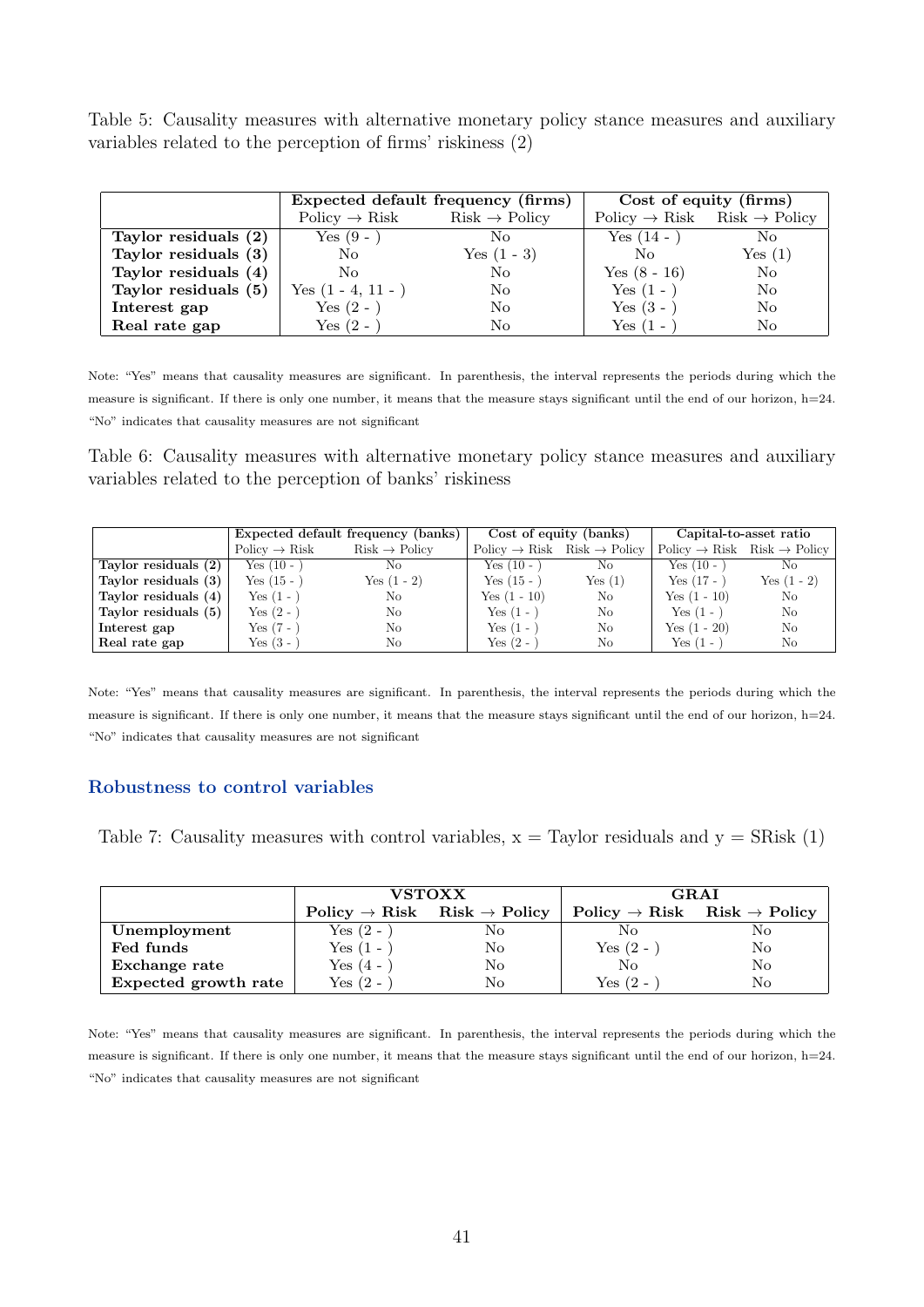|  | Table 8: Causality measures with control variables, $x =$ Taylor residuals and $y =$ SRisk (2) |  |  |  |  |  |
|--|------------------------------------------------------------------------------------------------|--|--|--|--|--|
|  |                                                                                                |  |  |  |  |  |

|                      | <b>BBB</b> spread |                                                     |              | Risk premium                                                                                                                                                           | Stock market index |    |  |
|----------------------|-------------------|-----------------------------------------------------|--------------|------------------------------------------------------------------------------------------------------------------------------------------------------------------------|--------------------|----|--|
|                      |                   | $Policy \rightarrow Risk$ Risk $\rightarrow Policy$ |              | $\text{Policy } \rightarrow \text{Risk } \text{ Risk } \rightarrow \text{Policy }   \text{ Policy } \rightarrow \text{Risk } \text{ Risk } \rightarrow \text{Policy }$ |                    |    |  |
| Unemployment         | $Yes(1 -$         | No                                                  | Nο           | No                                                                                                                                                                     | $Yes (3 -$         | No |  |
| Fed funds            | Yes $(5 -$        | No                                                  | $Yes (7 - )$ | No                                                                                                                                                                     | $Yes (3 -$         | No |  |
| Exchange rate        | Yes $(6 -$        | No                                                  | $Yes(17 -$   | No                                                                                                                                                                     | Yes $(6 -$         | No |  |
| Expected growth rate | Yes (5 -)         | No                                                  | Yes $(9 -$   | No                                                                                                                                                                     | Yes $(2 -$         | No |  |

Note: "Yes" means that causality measures are significant. In parenthesis, the interval represents the periods during which the measure is significant. If there is only one number, it means that the measure stays significant until the end of our horizon, h=24. "No" indicates that causality measures are not significant

Table 9: Causality measures with control variables,  $x =$  Taylor residuals and  $y =$  SRisk (3)

|                      |                           | Expected default frequency (firms) | Cost of equity (firms) |                                                     |  |
|----------------------|---------------------------|------------------------------------|------------------------|-----------------------------------------------------|--|
|                      | $Policy \rightarrow Risk$ | $Risk \rightarrow Policy$          |                        | $Policy \rightarrow Risk$ Risk $\rightarrow Policy$ |  |
| Unemployment         | Yes $(2 - )$              | Nο                                 | $Yes (5 - 10)$         | No                                                  |  |
| Fed funds            | Yes $(1 - )$              | No                                 | $Yes (1 - )$           | No                                                  |  |
| Exchange rate        | Yes $(3 - )$              | No                                 | Yes $(4 -$             | No                                                  |  |
| Expected growth rate | Yes $(2 - )$              | No                                 | Yes $(1 -$             | No                                                  |  |

Note: "Yes" means that causality measures are significant. In parenthesis, the interval represents the periods during which the measure is significant. If there is only one number, it means that the measure stays significant until the end of our horizon, h=24. "No" indicates that causality measures are not significant

<span id="page-43-0"></span>Table 10: Causality measures with control variables,  $x = Taylor$  residuals and  $y = SRisk(4)$ 

|                      |                           | Expected default frequency (banks) | Cost of equity (banks) |                                                     | Capital-to-asset ratio |                                                     |  |
|----------------------|---------------------------|------------------------------------|------------------------|-----------------------------------------------------|------------------------|-----------------------------------------------------|--|
|                      | $Policy \rightarrow Risk$ | $Risk \rightarrow Policy$          |                        | $Policy \rightarrow Risk$ Risk $\rightarrow$ Policy |                        | $Policy \rightarrow Risk$ Risk $\rightarrow Policy$ |  |
| Unemployment         | Yes $(2 - )$              | NΟ                                 | $Yes (2 -$             | No                                                  | Yes (7 -               | No                                                  |  |
| Fed funds            | Yes (2 - $\cdot$          | No                                 | $Yes(1 -$              | No                                                  | $Yes(1 -$              | No                                                  |  |
| Exchange rate        | Yes (6 - $\cdot$          | No                                 | $Yes (2 -$             | No                                                  | Yes $(6 -$             | No                                                  |  |
| Expected growth rate | $Yes (2 -$                | No                                 | Yes (1 -               | No                                                  | $Yes(1 -$              | No                                                  |  |

Note: "Yes" means that causality measures are significant. In parenthesis, the interval represents the periods during which the measure is significant. If there is only one number, it means that the measure stays significant until the end of our horizon, h=24. "No" indicates that causality measures are not significant